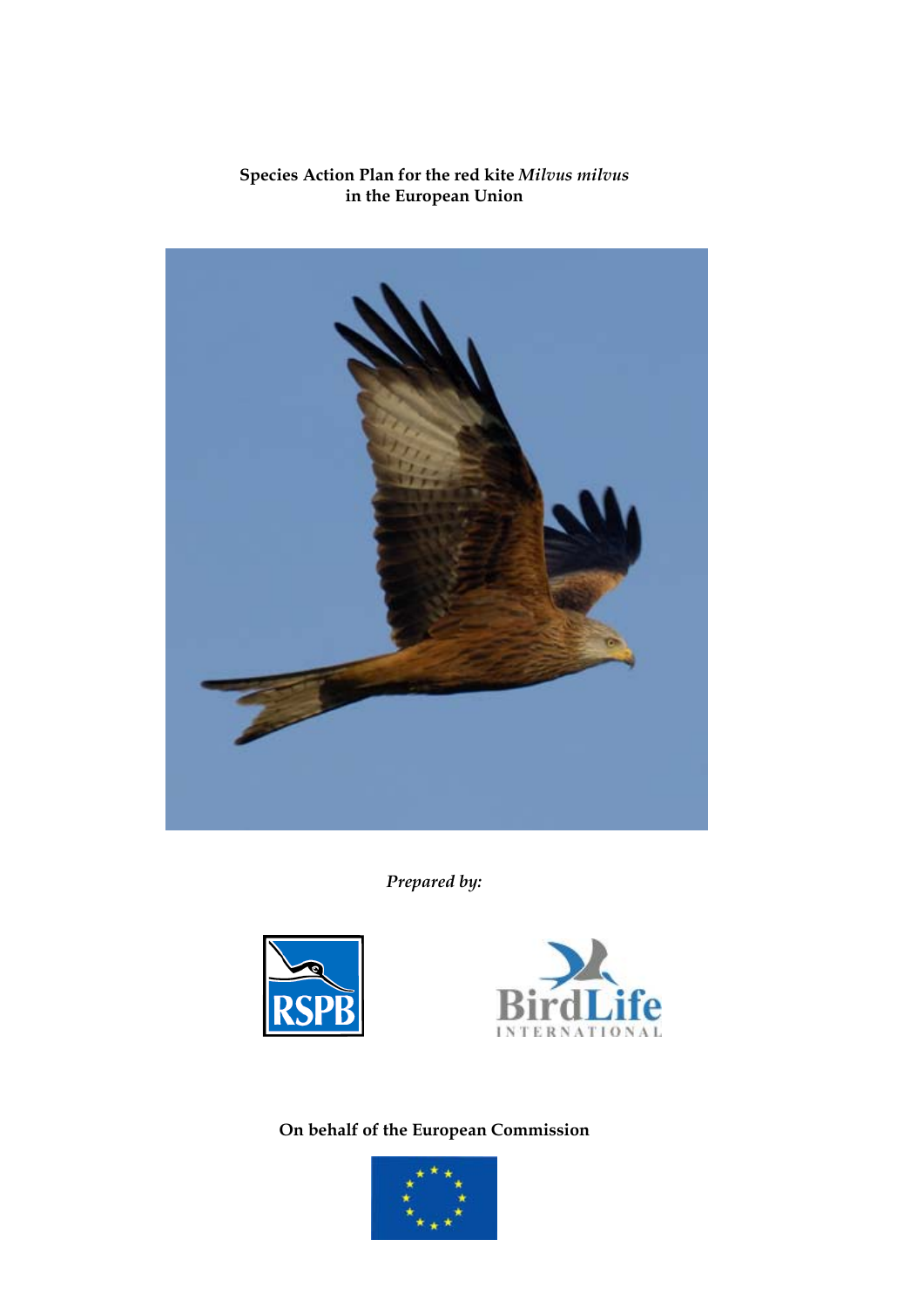## **Species action plan for the red kite** *Milvus milvus* **in the European Union**

The present action plan was commissioned by the European Commission and prepared by BirdLife International as subcontractor to the "N2K Group" in the frame of Service Contract N#070307/2007/488316/SER/B2 "Technical and scientific support in relation to the implementation of the 92/43 'Habitats' and 79/409 'Birds' Directives".

## **Compilers**

Jeff Knott, RSPB, [jeff.knott@rspb.org.uk](mailto:jeff.knott@rspb.org.uk) Peter Newbery, RSPB, [peter.newbery@rspb.org.uk](mailto:peter.newbery@rspb.org.uk) Boris Barov, BirdLife International, [boris.barov@birdlife.org](mailto:boris.barov@birdlife.org)

## **List of Contributors**

| Adrian Aebischer       | Switzerland    | MNH Fribourg, Switzerland      |
|------------------------|----------------|--------------------------------|
| Aña Inigo              | Spain          | <b>SEO</b>                     |
| António Monteiro       | Portugal       |                                |
| <b>Aymeric Mionnet</b> | France         | <b>LPO</b>                     |
| Boris Maderič          | Slovakia       | <b>SOS</b>                     |
| David Horal            | Czech Republic | <b>CSO</b>                     |
| Domingos Leitaõ        | Portugal       | <b>SPEA</b>                    |
| Duncan Orr-Ewing       | UK (Scotland)  | <b>RSPB</b>                    |
| Gabor Wichmann         | Austria        | <b>BirdLife Austria</b>        |
| Gilles Biver           | Luxembourg     | <b>LNVL</b>                    |
| Guido Ceccolini        | Italy          | <b>WWF</b> Italy               |
| Ian Carter             | UK (England)   | Natural England                |
| István Balázs          | Hungary        | <b>MME</b>                     |
| Javier Vinuela         | Spain          | <b>IIRC</b>                    |
| Maurizio Sara          | Italy          | LABZEA                         |
| Nils Kjellen           | Sweden         | University of Lund             |
| Patric Lorgé           | Luxembourg     | <b>LNVL</b>                    |
| Pedro Rocha            | Portugal       |                                |
| Reto Spaar             | Switzerland    | Swiss Ornithological Institute |
| <b>Tess Murray</b>     | UK (England)   | <b>RSPB</b>                    |
| <b>Tony Cross</b>      | UK (Wales)     | WKT                            |
| Ubbo Mammen            | Germany        | <b>MEROS</b>                   |
| Ueli Rehsteiner        | Switzerland    | <b>Birdlife Switzerland</b>    |

## **Milestones in the Production of the Plan**

Workshop: 25-26 March 2009, Gateshead, UK Draft 1: 30 June 2009, submitted to the European Commission International Red Kite symposium, Montbéliard, Franche-Comte: 17-18 October 2010 Draft 2: 30 October 2009, submitted to the European Commission Final version: 31 January 2010, submitted to the European Commission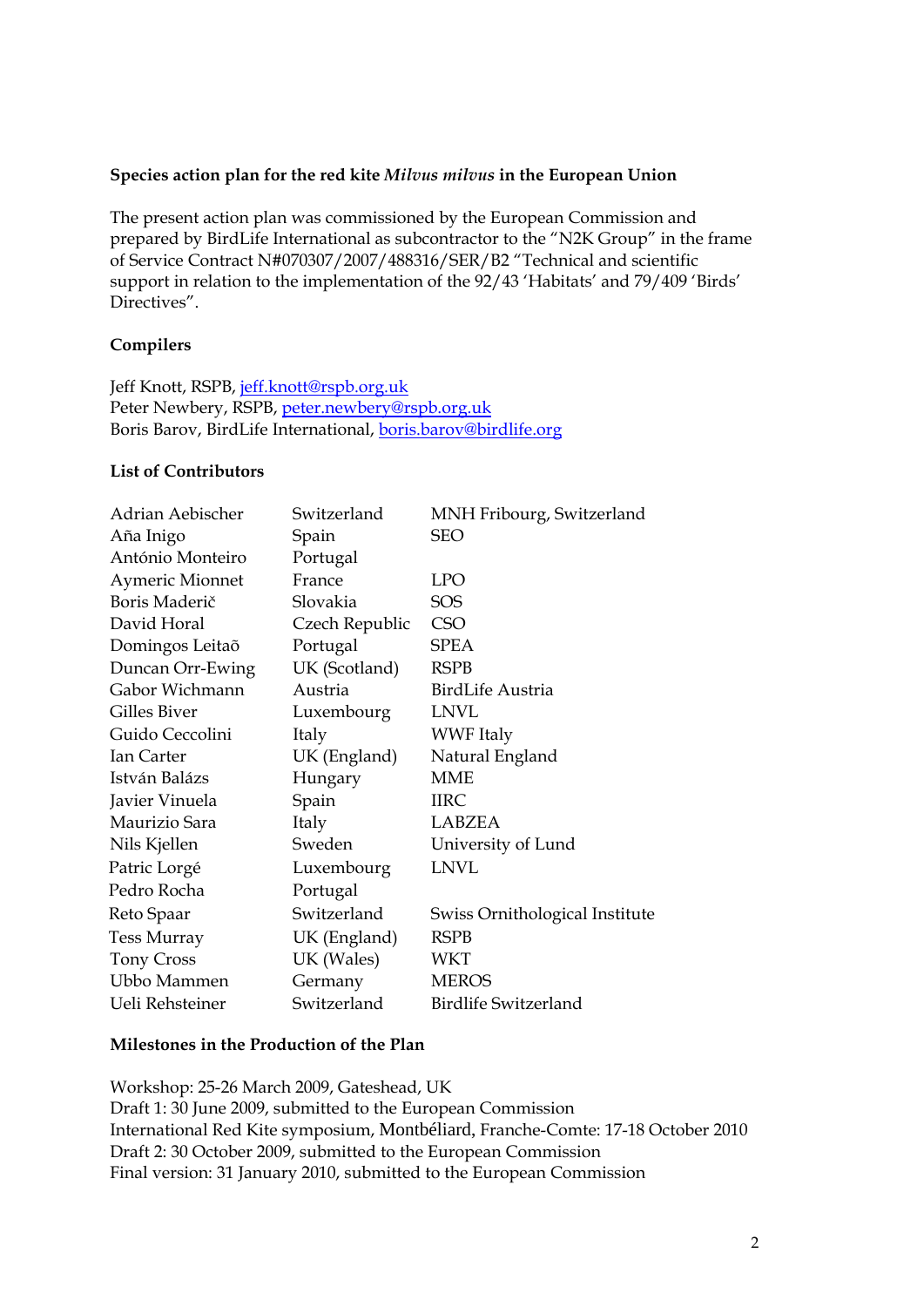## **International Species Working Group**  n/a **Reviews**

This Action Plan should be reviewed and updated every ten years (first review in 2019). An emergency review should be undertaken if there is a sudden major change liable to affect the populations or subspecies.

## **Photo Credits:**

© Sue Tranter (rspb-images.com)

## **Recommended Citation**

Knott, J, P. Newbery, and B. Barov (2009). Action plan for the red kite *Milvus milvus* in the European Union, 55 p. ISSN (…)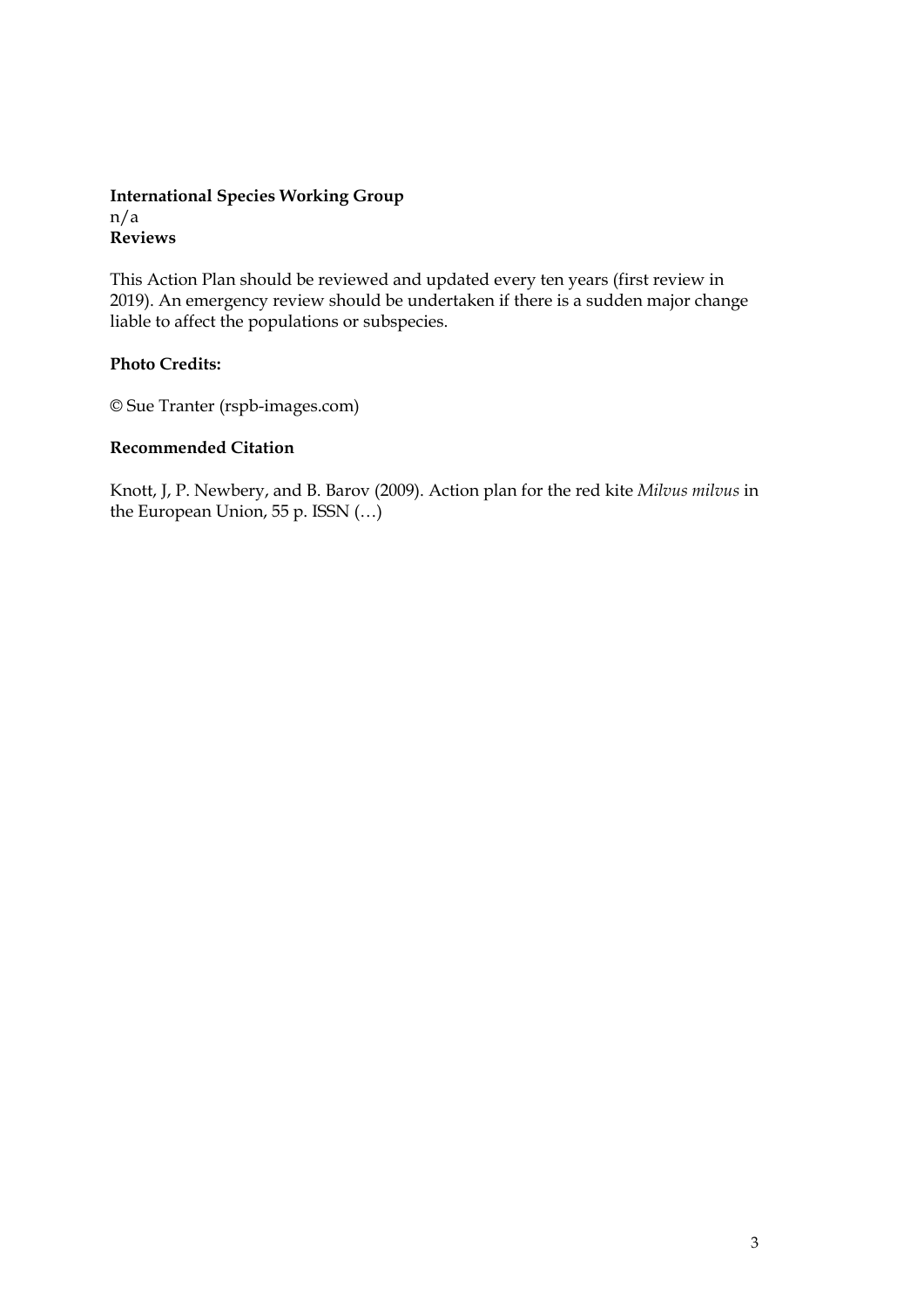## **Geographical scope**

This Action Plan covers primarily the regular breeding range states of the red kite *Milvus milvus* in the European Union (16 Member States shown in Table 1). Switzerland is also included because it lies within the core of the breeding range and has an important breeding population.

Map 1: Distribution range of the red kite Milvus milvus (from Aebischer, 2009)



**Table 1: Range states for which this Action Plan is relevant, countries in bold having most important populations** 

| <b>Regular breeding</b> | Occasional or former breeding |
|-------------------------|-------------------------------|
| Austria                 | Latvia                        |
| Belgium                 | Netherlands                   |
| Czech Republic          | Republic of Ireland           |
| Denmark                 | Romania                       |
| France                  |                               |
| Germany                 |                               |
| Hungary                 |                               |
| <b>Italy</b>            |                               |
| Lithuania               |                               |
| Luxembourg              |                               |
| Poland                  |                               |
| Portugal                |                               |
| Slovakia                |                               |
| Spain                   |                               |
| Sweden                  |                               |
| Switzerland             |                               |
| <b>United Kingdom</b>   |                               |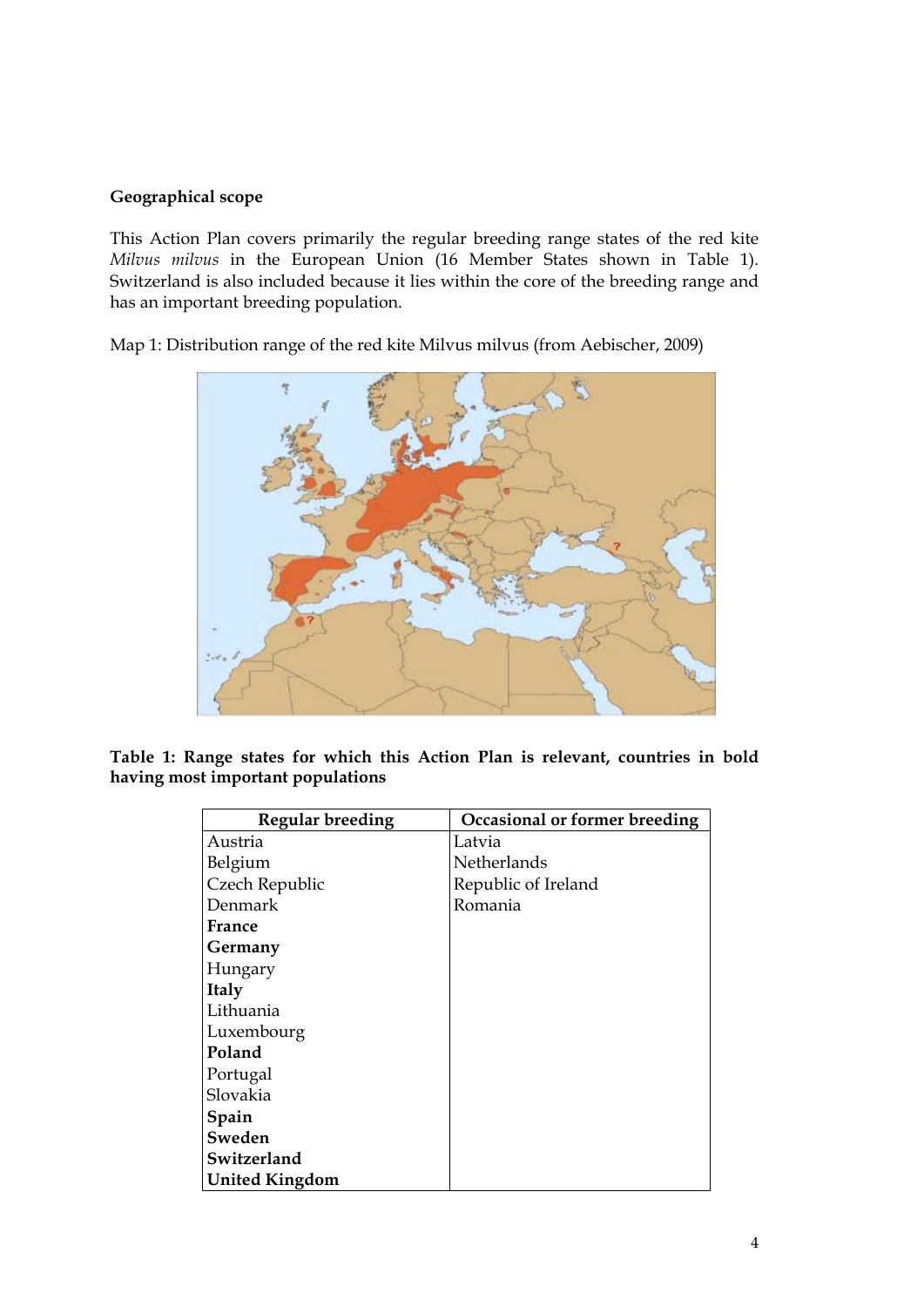## **Table of Contents**

| 3 - POLICIES AND LEGISLATION RELEVANT FOR MANAGEMENT 18                                      |  |
|----------------------------------------------------------------------------------------------|--|
|                                                                                              |  |
|                                                                                              |  |
|                                                                                              |  |
| 5 - REFERENCES AND THE MOST RELEVANT LITERATURE 29                                           |  |
|                                                                                              |  |
|                                                                                              |  |
|                                                                                              |  |
| Most important sites for the red kite in the EU and their SPA status 34                      |  |
|                                                                                              |  |
| Table 3.3 Overview of the coverage of the species in networks of sites with legal protection |  |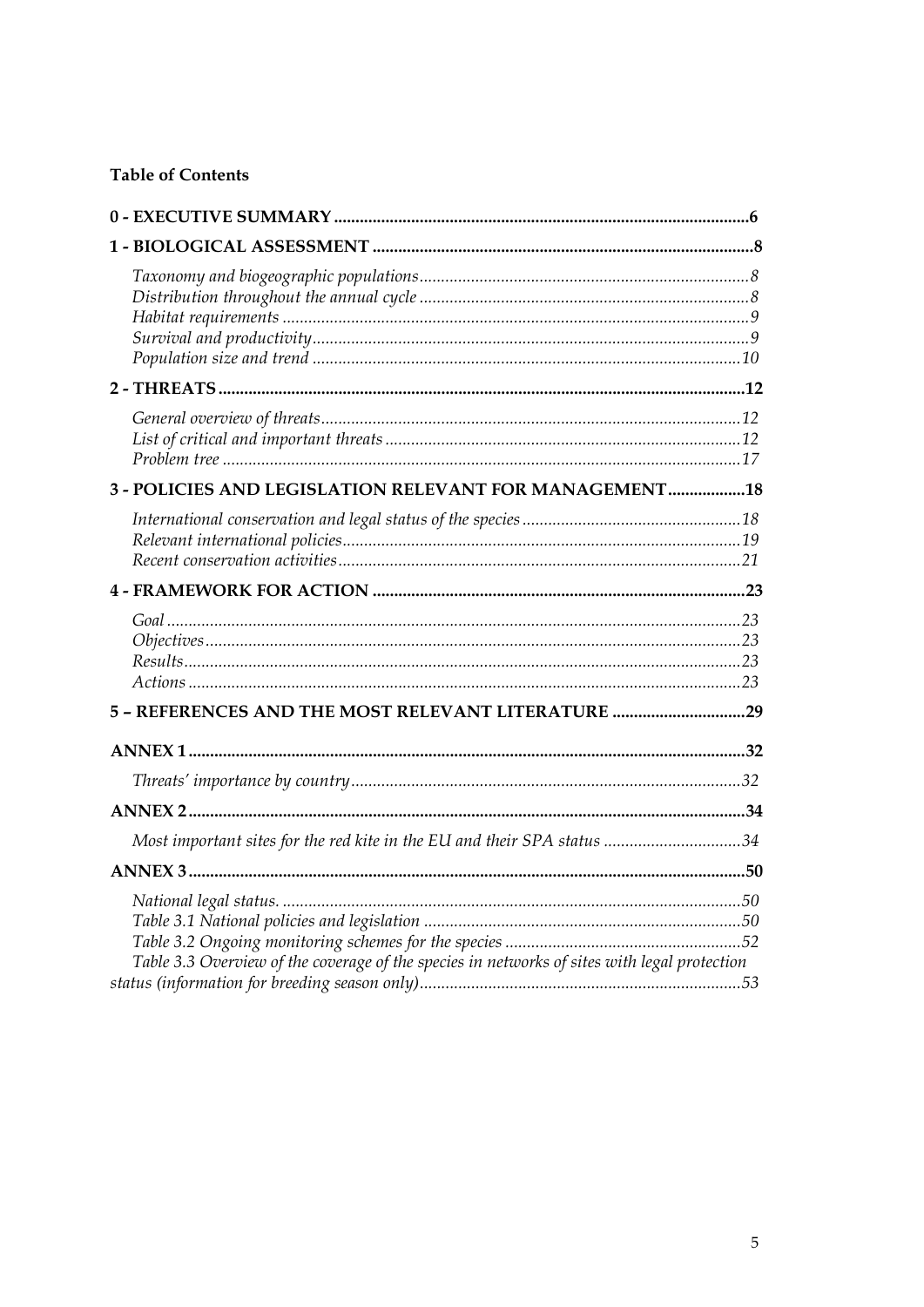## <span id="page-5-0"></span>**0 - EXECUTIVE SUMMARY**

The biogeographical population of the partially migratory red kite *Milvus milvus,* which is the subject of this action plan, breeds across Europe from Portugal to Hungary, north to Denmark and southern Sweden. Successful reintroduction projects have resulted in newly established populations in a number of localities in England and Scotland, where it was previously extinct.

Populations in Spain, in the south of France, in Italy, on the Mediterranean islands and the UK are largely resident, but elsewhere in the EU most of the populations move south and west to a varying extent, many of them wintering in Spain and Portugal. The most important breeding populations in Europe are found in Germany, with an estimated 10,500-13,000 breeding pairs, France (2,300-3,000 bp) and Spain (2,000- 2,200 bp).

The red kite has been listed as Near Threatened in the IUCN Red List (2008), because it has experienced a moderately rapid population decline, owing mostly to poisoning by pesticides, persecution and land-use intensification, among other threats. Despite increases in some populations, core range states have experienced significant declines. Evidence that the population is undergoing a rapid decline would probably qualify it for a higher threat category (BirdLife International 2008).

The species is included in Annex I of the EU Wild Birds Directive, in Appendix II of the Bern, Bonn and CITES Conventions, and Annex A to the EU Wildlife Trade Regulations.

Based on the most up-to-date information on the biology, habitat requirements and conservation of the red kite, this Action Plan presents the prioritized threats, sets objectives and proposes conservation measures that should halt the decline of this species from large parts of its European range, with a view to facilitating population recoveries.

Experience from countries across Europe suggest that the greatest threat to red kite populations (assessed as Critical) is illegal poisoning from feeding on illegally poisoned carcases laid in order to control predators such as foxes and wolves. A second important threat (assessed as High) is accidental poisoning from ingesting rodents (mainly voles and rats), which have themselves been, primarily legally, poisoned by anti-coagulant rodenticides laid in order to reduce rodent outbreaks.

Other threats are much less serious at a population level, though they may be important in a local context. These include electrocution by powerlines, habitat intensification and food availability. Collisions at windfarms are growing threat with potential to become significant in the future.

The overall **Goal** of this EU Species Action Plan is to improve the conservation status of the red kite in Europe, leading to its down listing from the current threat classification category on the Red List (Near Threatened) to Least Concern and eventually achieving an improved conservation status of the species across its European range.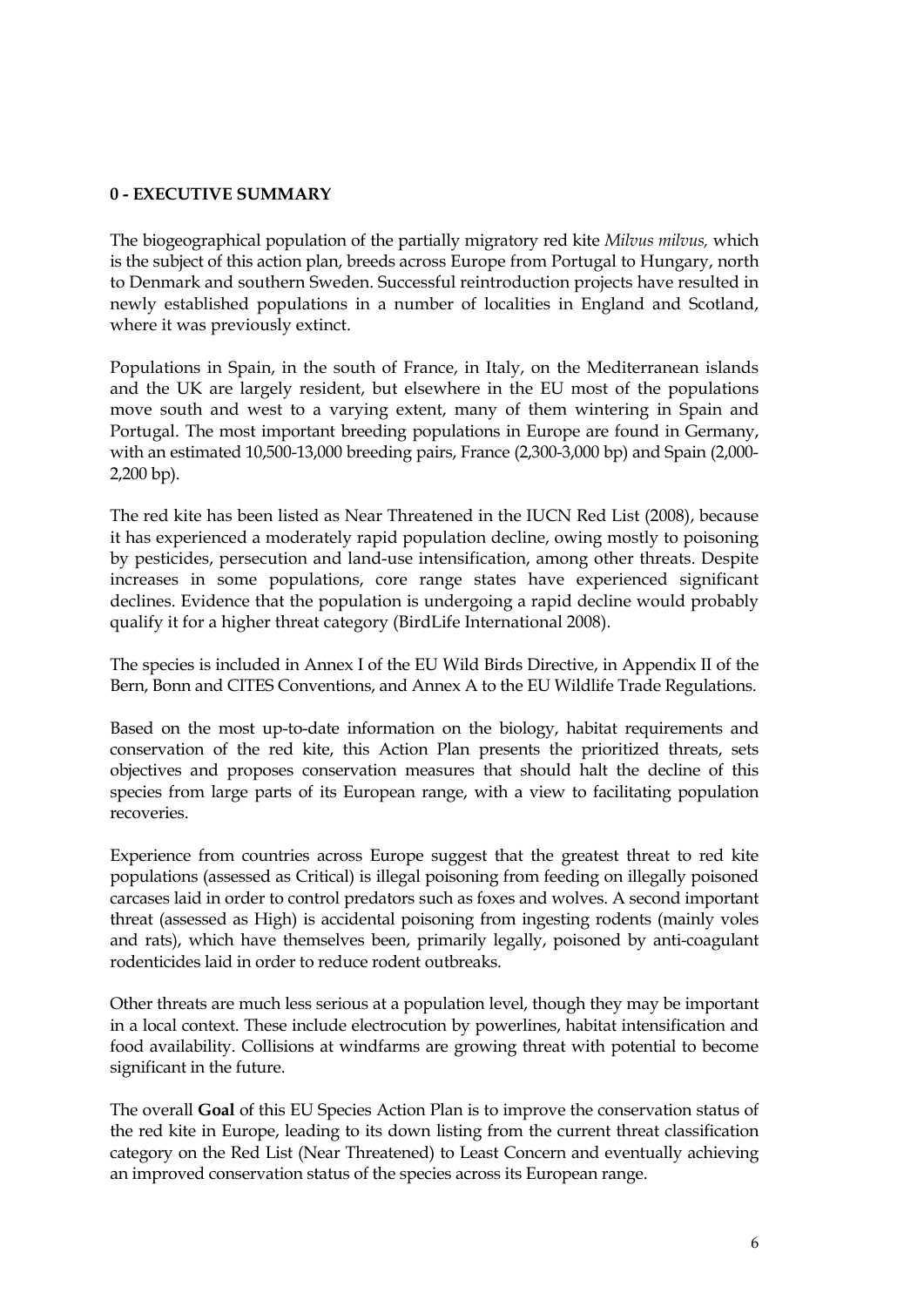The **Objectives** of the present action plan are as follows:

**Objective 1:** Ensure that by 2018 populations of the red kite in all EU range countries have increased in comparison to the 2013 figures (international census planned for both years) or most accurate available population estimate of survey completed/planned shortly before 2013.

**Objective 2:** Ensure that the current range is maintained and the population continues to colonize new areas.

The successful implementation of this action plan should lead to the following **results:** 

- 1. Impact of poisons on red kites is significantly reduced.
- 2. i) Habitats supporting high densities of red kites are managed to ensure that conditions are maintained and, where possible, enhanced. ii) Sufficient safe food is available for red kites across their range.
- 3. Improved international coordination and cooperation is in place to ensure monitoring of the species' population and range size and trend, movements, productivity and threats.

**Main actions** (only the critically and highly important actions are mentioned)

- Eliminate the illegal use of poison baits: develop/promote safe methods for predator control; strictly monitor predator control by farmers and game managers; increase surveillance and prevention of poisoning; strengthen the effective enforcement of legislation; reduce available stocks of poisonous substances; raise and maintain high awareness against poisons.
- Reduce the risks of secondary poisoning: promote studies of vole ecology; promote responsible rodenticide use; develop vole damage compensation schemes through agricultural insurance; prevent licensing of highly toxic second generation rodenticides; develop and promote ecological pest control methods.
- Maintain suitable breeding, wintering and foraging habitats: facilitate grazing in order to maintain the area of grassland and avoid agricultural abandonment; reduce disturbance at breeding sites; ensure animal by-products regulations and feeding stations do not prevent availability sufficient, safe food.
- Monitoring, census and research: improve coordination in existing monitoring and census schemes; undertake first coordinated International Red Kite Census in 2013; Repeat international census in 2018; research further the impact of veterinary drugs and other contaminants (especially lead) in food.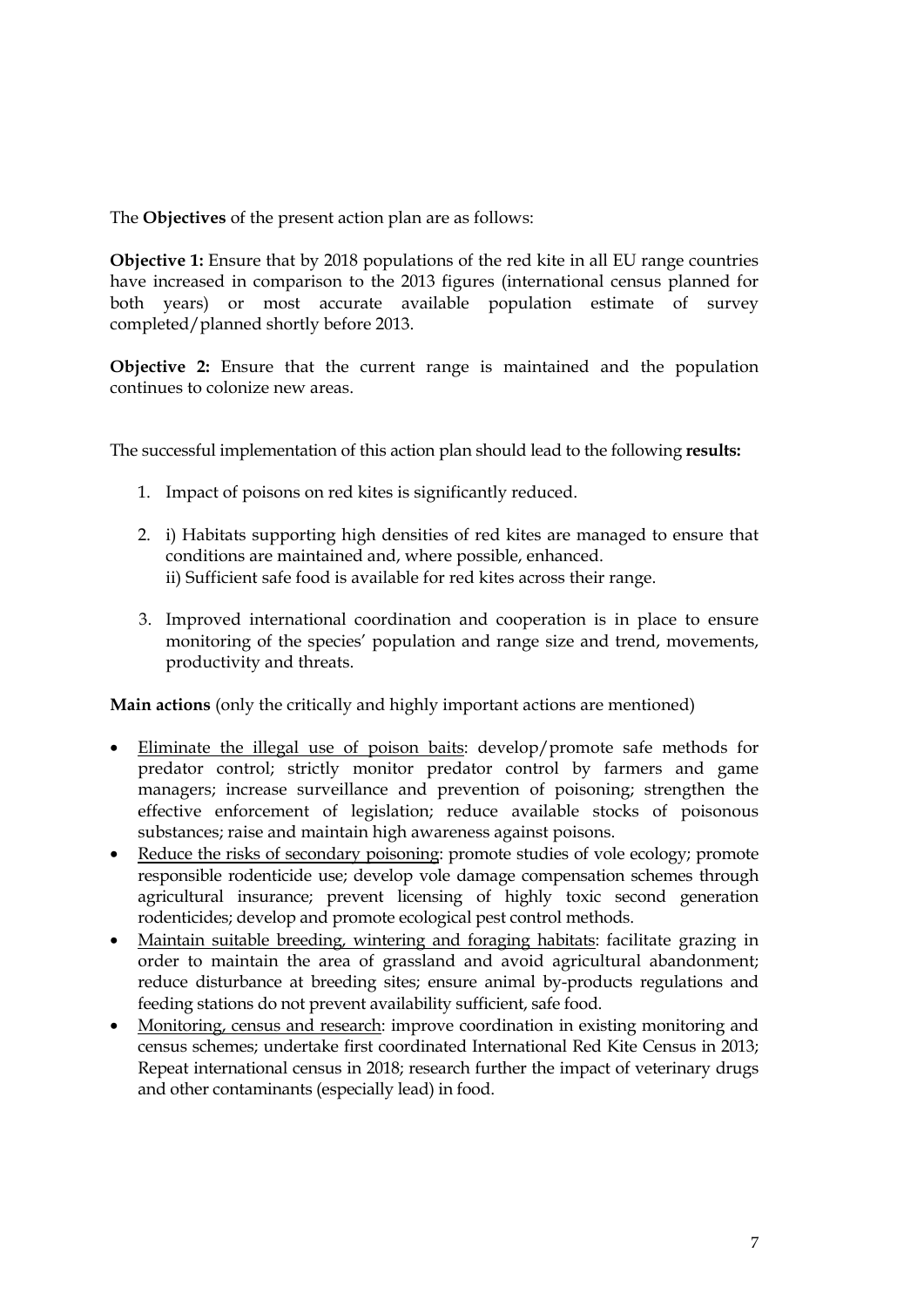## <span id="page-7-0"></span>**1 - BIOLOGICAL ASSESSMENT**

## **Taxonomy and biogeographic populations**

Phylum: Chordata Class: Aves Order: Accipitriformes Family: Accipitridae Genus: *Milvus* Species: *Milvus milvus* (Linnaeus, 1758)

Polytypic genus, with two recognized subspecies: Nominate *milvus* (Linnaeus 1758) in Europe and some adjacent areas, *fasciicauda* (Hartert 1914) Cape Verde Islands (very rare and validity of race now uncertain).

The main population of the nominate subspecies *M.m.milvus* is distributed from south west to north east Europe, from Portugal and Spain to southern Sweden and east to Hungary. In the United Kingdom, the population has increased markedly in numbers and range since 1989, due in part to a successful series of reintroduction projects, the most northerly of these in the Highlands of Scotland.

#### **Distribution throughout the annual cycle**

Map 1 shows the world breeding distribution of the red kite. There may still be a small population in Morocco, but the main area of distribution runs from southern Portugal and Spain north east to Denmark, Sweden and Poland. Isolated populations occur elsewhere in Europe, including Corsica, Italy and notably the United Kingdom, where a series of reintroduction projects since 1989 have successfully established breeding populations across parts of the former range in England and Scotland. Since 2007, further reintroduction projects are aiming to re-establish red kites in Tuscany (Italy), the Republic of Ireland and Northern Ireland - the first breeding attempt in the Republic was recorded in 2009.

In most of northern, central and eastern Europe, the red kite is a mainly migratory species, undertaking a return journey of up to 3,000km or even more to spend the winter in milder areas, especially Spain, which holds the bulk of the world population in winter (Carter, 2007). In Britain, however, where the maritime climate results in milder winters, the adults tend to be resident and the juveniles disperse relatively short distances. In some areas, (eg. central France and Sweden) adults are sedentary while young adults are migratory.

In recent years, there appears to have been a tendency for an increasing proportion of the northern and central European population to remain in their breeding areas in winter (Aebischer 2009). In Sweden, it is thought that this change may initially have been brought about by a programme of winter feeding, although this has now ceased and birds continue to overwinter. In central Europe, overwintering was considered exceptional until the early 1960s, but has since become a regular occurrence, with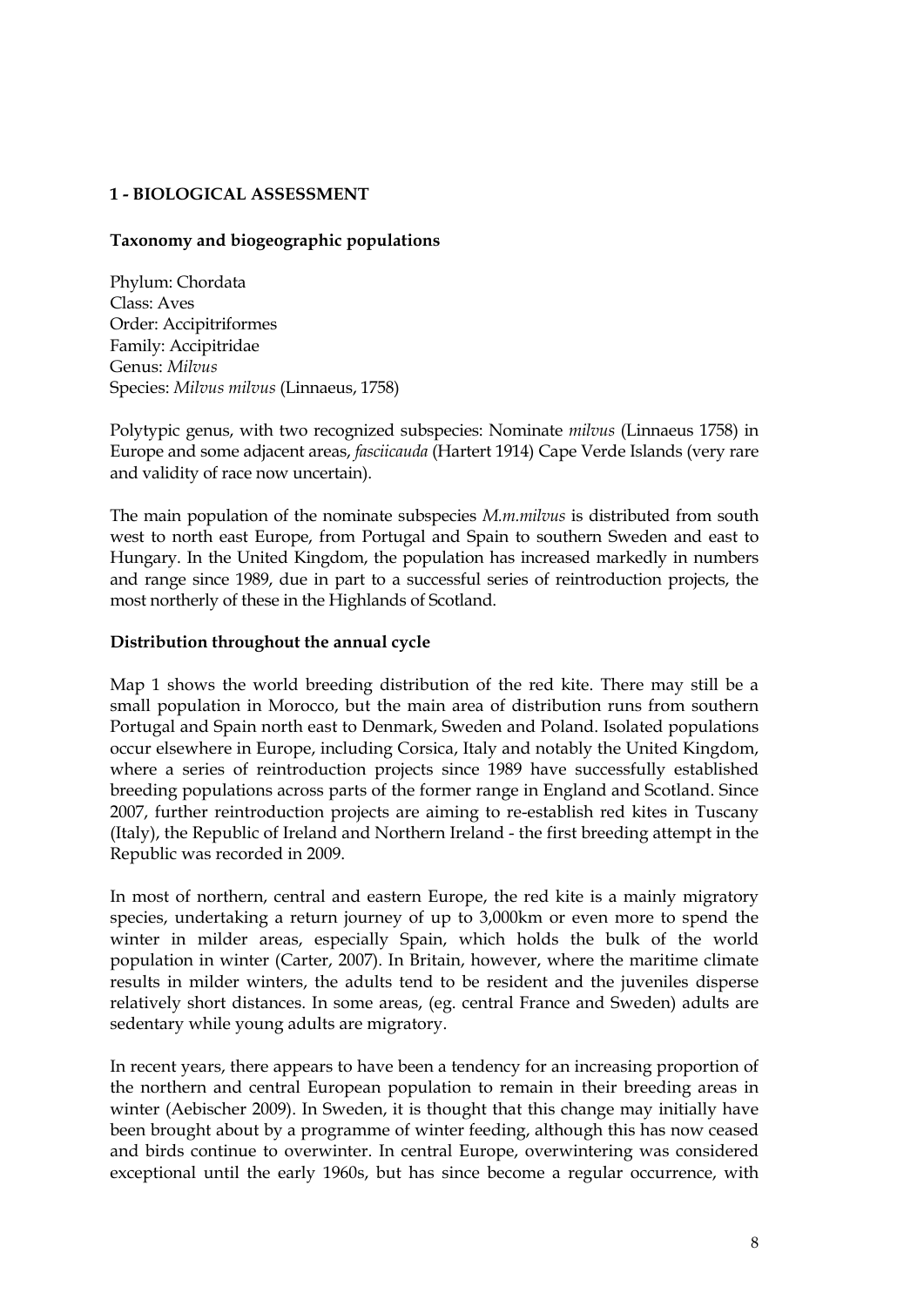<span id="page-8-0"></span>substantial numbers attending communal roosts in some areas. During the same period, wintering numbers in Spain have varied widely from year to year, and it is thought that short-term changes in weather patterns in central Europe are an important factor in determining how many kites remain there during the winter. In harsh winters, it seems likely that a higher proportion of the population will migrate south west.

## **Habitat requirements**

Red kites inhabit a very wide range of habitat types, from cool, moist upland areas on the western fringe of Europe to hot, dry lowland plains in the south, but are usually associated with open, often farmed landscapes at relatively low to mid-range elevations. In many areas they are mostly scavengers, feeding on small carcasses, including roadkill, but will also take a variety of live prey including fledgling birds, small rodents, moles and invertebrates (earthworms and insects).

In former times, red kites were familiar birds of urban areas and in some areas, such as parts of the United Kingdom, they can still be found scavenging at the edge of towns and in villages. They will readily take food put out for them in gardens or at organised feeding stations and can be regularly seen foraging at refuse dumps in some parts of their range.

Red kites breed in woodlands, forests and hedges with trees, usually in open landscapes mixed with farmland, pasture and heath at low and medium altitudes. Small patches of woodland or even isolated trees can be used for nesting, and in woodlands the nest is often close to the edge or near to a path or clearing, allowing a clear flight to and from the nest.

## **Survival and productivity**

Survival and breeding productivity vary widely across the breeding range, as might be expected from the severe declines noted in some countries and rapid increases in others. For example, a study of the reintroduced population in England showed that a minimum of 80% of birds survived their first year, rising to 94% in the second year and 95% in subsequent years. Breeding productivity for these reintroduced populations is often in excess of 2.0 fledged young per breeding pair, at the top end of breeding productivity anywhere in Europe, and first breeding is often at two years old. In contrast, in the native Welsh population, although survival rates are similar, breeding productivity is generally much lower at under 1.0 per breeding pair. In Scotland, survival rates for a reintroduced population were somewhat lower at 50% for first year birds, rising to 88% for birds in their third year or older (Evans *et al* 1999). Recent data on the survival rates in Switzerland have been reported as 34% in the 1st year (18-54%; 95% confidence interval), 66% in the 2nd year (51-78%) and 84% in adults (77-89%) (Aebischer, 2009).

Breeding productivity (number of young per breeding pair) is relatively well known across Europe: 0.62 in Andalusia (Sergio et al. 2005) , 1.30-1.32 in Italy (Minganti et al. 2006; Gaibani, G, pers.com), Corsica 1.33 (Mougeot and Bretagnolle, 2006), 1.39 in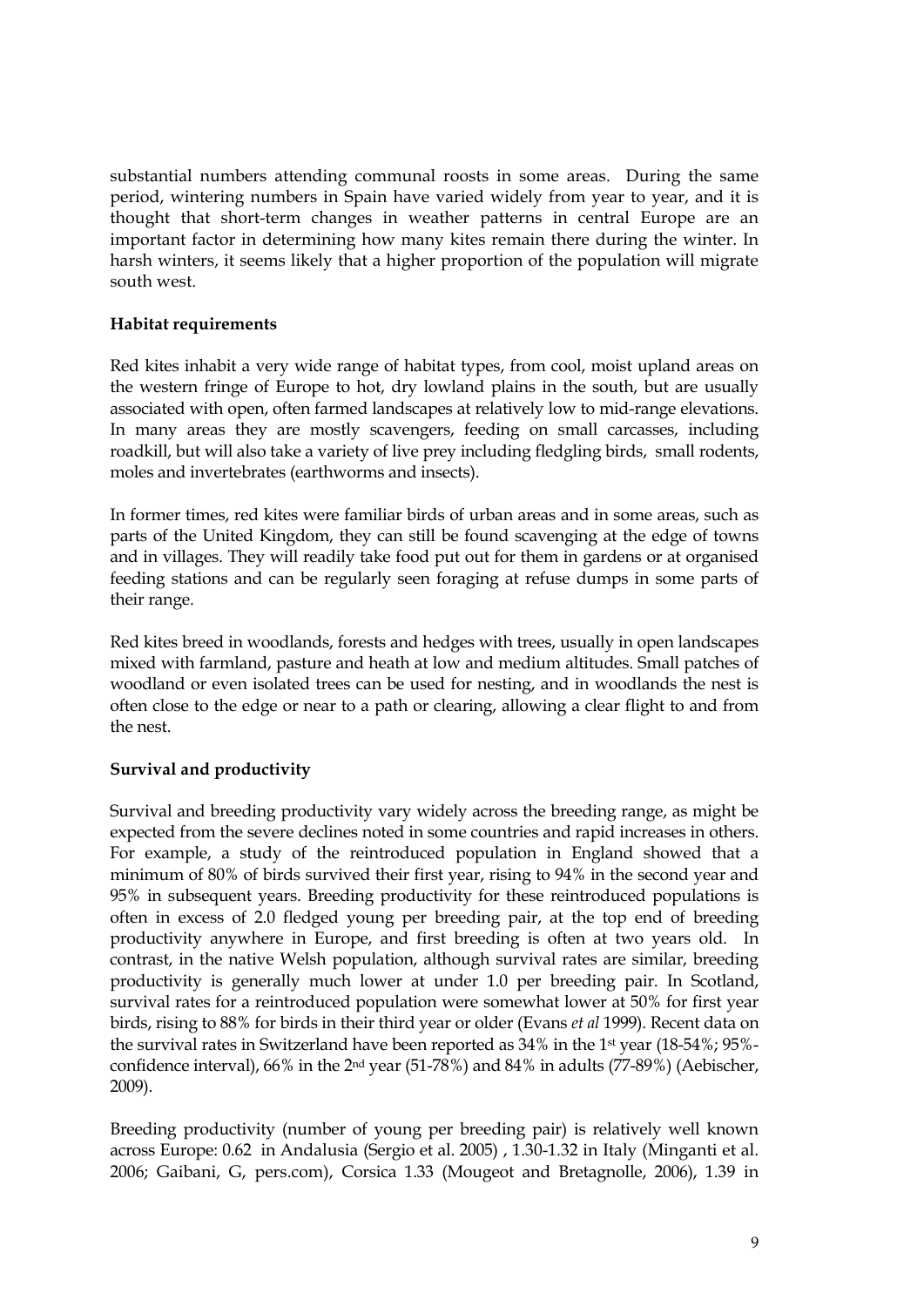<span id="page-9-0"></span>France (French Red Kite Network, unpublished),1.71 in Sweden (Kjellen, 1998), 1.67 in W Switzerland (Broch et al. 2000-2008), 1.08-1.61 in Poland (KOO, 2006), 1.51-1.97 in Germany (Mammen and Stubbe, 2009) and 1.9 in Luxembourg (Kiefer, 1998). Older data from eastern Germany and France show a productivity of 1.8 and 1.5 respectively (Evans and Pienkowski, 1991), although these figures may no longer be representative of the populations in these areas.

## **Population size and trend**

The red kite is endemic to the Western Palearctic, with Europe encompassing >95% of its global range and hosting a population of 20,800-25,500 pairs (BirdLife International 2004; Mammen, 2007; Aebischer, 2009). In 2005, the species' status was uplisted from Least Concern to Near Threatened under Criterion A of the IUCN Red List, based on evidence that it was experiencing a moderately rapid population decline (approaching 30% over 18 years, which was then considered to be three generation lengths).

Since 2005, the results of the 2004 national census in Spain have been published (Cardiel 2006), showing that the Spanish wintering population has declined by c. 50% (from 66,235-72,165 in 1994 to 35,523-36,233 in 2004). Cardiel (2006) assumes that one third of all Spanish wintering birds are immature. With an estimated maximum of 23,000 pairs in Europe (and only a few hundred at most elsewhere), the global population perhaps numbers c. 47,000 mature individuals and c. 80,000 individuals in total. Hence, the large decline in the Spanish wintering population is of particular concern, as Spain hosts a large proportion of the global population in winter (compared with just 6,000 wintering in France; Riols, 2009). If these observed trends translate into actual population declines, the global population has been reduced by 33% over the past three generations and the species may qualify for listing as Vulnerable under criterion A2 of the IUCN Red List. Although the red kite declined globally until the 1970s owing to persecution, many populations recovered or stabilised during 1970-1990 (Mionnet, 2007) and its overall numbers were probably stable in Europe from 1970 to 1990 (Tucker & Heath 1994). Since 1990, declines documented within its core breeding areas – Spain (c. 4,000 mature individuals; Cardiel 2006), France (c. 4,700-6,000 mature individuals; Bretagnolle, 2009) and Germany (c. 22,600 mature individuals; Mammen, 2007) – have been partly offset by increases in countries like the UK, Sweden, Poland and Switzerland. Combining stable population trends between 1970 and 1990 with recent rapid declines in its core range, and increases in a few countries, yields an overall population decline over the past three generations (34.5 years) of 16%. If we concentrate on the species' core areas and assume that recent national trends that began in the late 1980s or early 1990s will continue in the future, we would expect the overall reduction in the species population to continue. However, including figures from the UK and Sweden, where the species numbers have increased dramatically in recent years and assume that they will continue to grow into the future, as projected under some climate change modelling scenarios (e.g. Huntley *et al*. 2007) then the global population may in fact increase during the next one to two generations.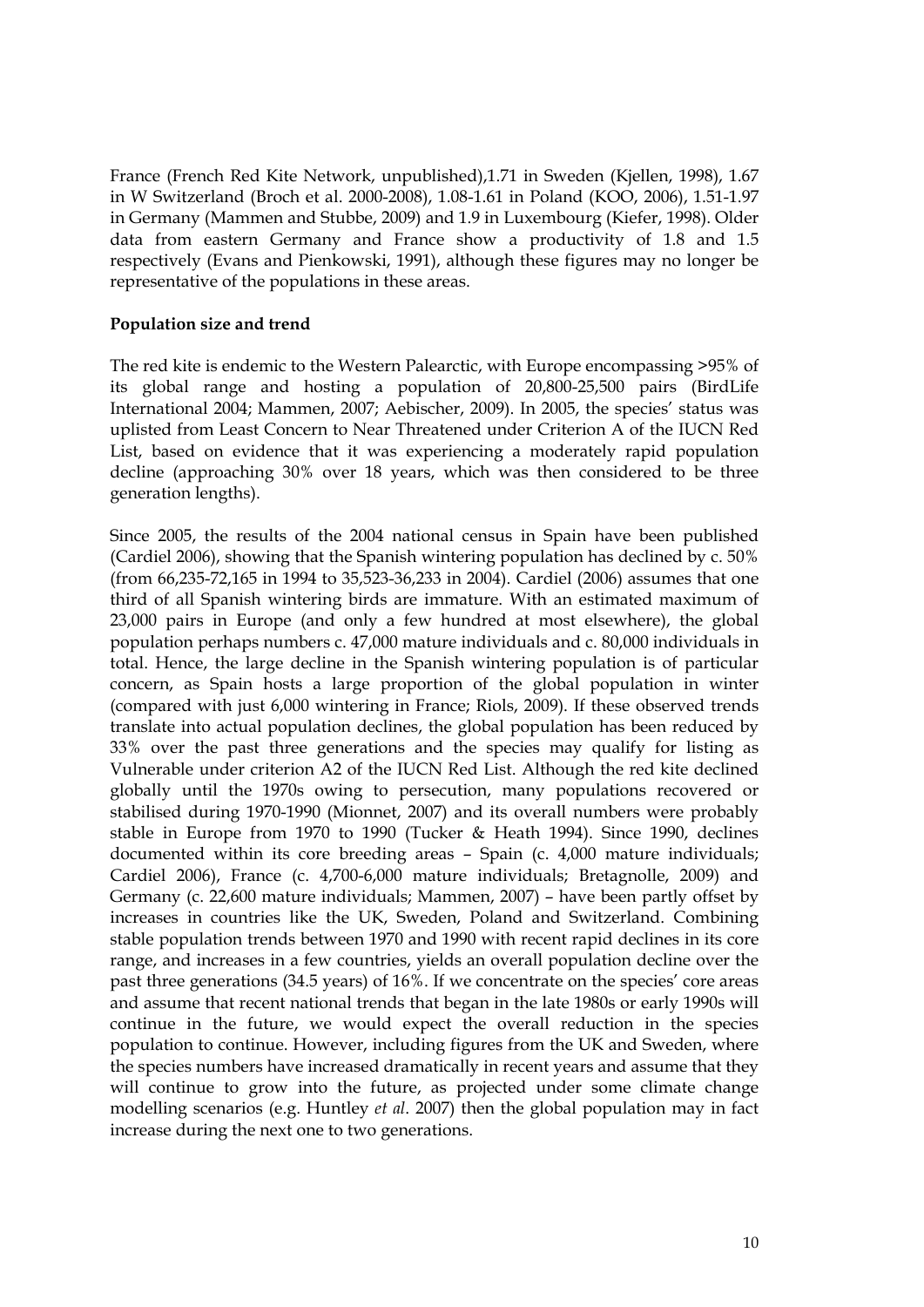<span id="page-10-0"></span>The most recent figures for population size and trends are shown in Table 2 below. It is striking to note that, in recent decades, the core populations have experienced large and rapid declines, while those in surrounding countries, especially in Sweden, Switzerland, Poland and the United Kingdom, have increased greatly.

| Country        | Estimated population | Estimated        | Source of estimate                            |
|----------------|----------------------|------------------|-----------------------------------------------|
|                | (pairs)              | population trend |                                               |
| Austria        | 12-19                | Small increase   | Birds in Europe <sup>1</sup>                  |
| Azerbaijan     | $(0-2)$              | (Stable)         | <b>Birds</b> in Europe                        |
| <b>Belarus</b> | $3-10$               | Stable           | <b>Birds</b> in Europe                        |
| Belgium        | 150                  | Stable           | <b>Breeding Bird Atlas</b><br>(2007)          |
| Croatia        | $(3-5)$              | (Stable)         | Birds in Europe                               |
| Czech Republic | $70-100$             | Large increase   | SAP data form <sup>2</sup><br>$(2001 - 2003)$ |
| Denmark        | 71-84                | Large increase   | SAP data form<br>(2008)                       |
| France         | 2,300-3,000          | Large decline    | SAP data form<br>(2008)                       |
| Germany        | 10,500-12,500        | Small decline    | SAP data form<br>$(2004 - 2008)$              |
| Hungary        | $4 - 10$             | Small increase   | SAP data form<br>$(2003 - 2007)$              |
| Italy          | 314-426              | Small increase   | SAP data form<br>$(2003 - 2008)$              |
| Latvia         | $(0-3)$              | (Unknown)        | <b>Birds</b> in Europe                        |
| Lithuania      | $(1-10)$             | (Fluctuating)    | <b>Birds</b> in Europe                        |
| Luxembourg     | 50                   | Small increase   | SAP data form<br>$(2003 - 2009)$              |
| Netherlands    | $0 - 1$              | Unknown          | <b>Birds</b> in Europe                        |
| Poland         | 650-700              | Small increase   | <b>Birds in Europe</b>                        |
| Portugal       | 50-100               | Large decline    | SAP data form<br>$(2000 - 2001)$              |
| Romania        | $(0-5)$              | (Small decline)  | <b>Birds</b> in Europe                        |
| Russia         | $5-10$               | Small increase   | <b>Birds</b> in Europe                        |
| Serbia         | $3 - 5$              | Large increase   | <b>Birds</b> in Europe                        |
| Slovakia       | $10-12$              | Large decline    | SAP data form<br>$(2000 - 2008)$              |
| Spain          | 1,900-2,700          | Small decline    | <b>Birds</b> in Europe                        |
| Sweden         | 1,800                | Large increase   | SAP data form                                 |

| Table 2: Population size and trends of red kites in Europe |  |  |  |  |  |  |
|------------------------------------------------------------|--|--|--|--|--|--|
|------------------------------------------------------------|--|--|--|--|--|--|

<sup>&</sup>lt;sup>1</sup> BirdLife International (2004)<br>
<sup>2</sup> Data provided by the contributors through a questionnaire for this document. Year in brackets

indicates the period of the estimate.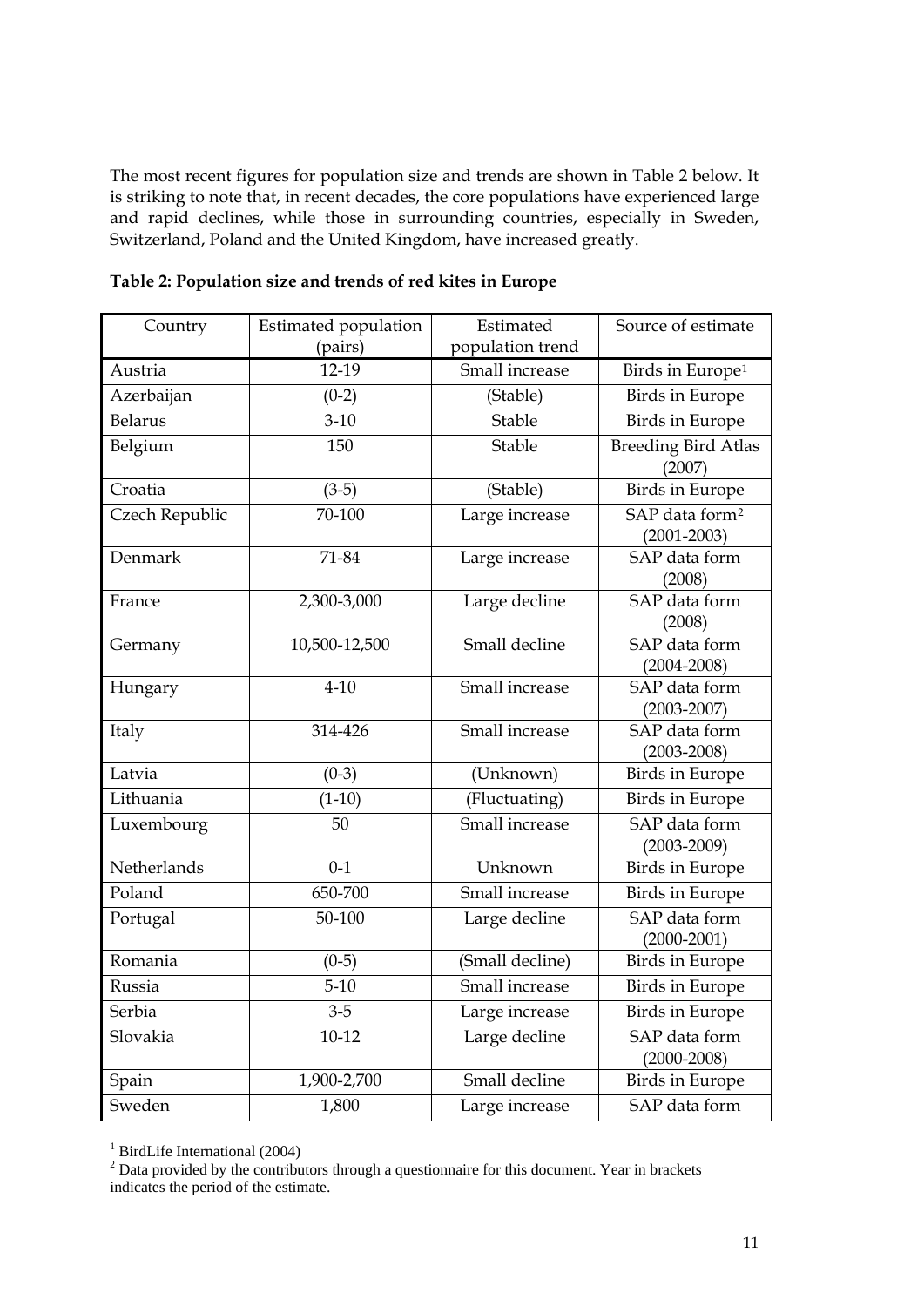<span id="page-11-0"></span>

|                |             |                | (2007)                  |
|----------------|-------------|----------------|-------------------------|
| Switzerland    | 1,200-1,500 | Large increase | SAP data form           |
|                |             |                | (2008)                  |
| Turkey         | $0 - 10$    | Unknown        | <b>Birds in Europe</b>  |
| United Kingdom | 1,600       | Large increase | SAP data form<br>(2008) |

## **2 - THREATS**

## **General overview of threats**

Modern agriculural practices have been largely unfavourable to red kites mainly because of the decline of grazing livestock and farming intensification leading to chemical pollution, homogenization of landscapes and ecological impoverishment. The primary reason for population decline is the increased mortality of adult and juvenile birds caused by poisoning, and to a lesser extent through habitat changes, collision with structures and electrocution. Poisoning occurs in two ways. Firstly, in some countries poisoned baits are laid (illegally) in order to kill predators of livestock and game animals. The target species are usually foxes, wolves, corvids etc. Secondly, red kites are often killed by consuming rodents that have been poisoned (legally in many cases) by rodenticides spread on farmland to control vole plagues. Habitat loss through agricultural changes and food availability are also locally important causes of increase mortality. The recent expansion of wind farms and electric grid pylons has increased the number of cases of death by collision with turbines and electrocution on power lines, but the data is still insufficient to estimate the relative importance of these threats accurately.

These threats have resulted in a high mortality of adults and young in the population that, in combination with a slow reproductive rate in some areas, has resulted in an overall population decrease.

## **List of critical and important threats**

## **1. Direct poisoning from illegal baits**

A significant number of red kite deaths are attributed to poisoning in several range states (Jacquat, 2000; Gomara et al, 2008; Berny and Gaillet, 2008). For example, in 2007, 18 red kites were found poisoned in the UK (RSPB, 2008), and from 62 inspected red kite corpses reported in France between 1992 and 2002, 80% were proven to be deliberately poisoned (Berny and Gaillet, 2008). 24 (43%) of the known causes of mortality between 2002 and 2007 in France are also attributed to poisoning (LPO, 2009). In the majority of the cases, this is caused by the deliberate use of illegal poison baits targeted at predators to protect livestock and game (LPO, unpublished). In 2008, nine red kites were the victims of such confirmed poison abuse incidents in the UK (RSPB, 2009). Even in areas with relatively good recording of wildlife crime statistics, these figures are thought to represent only a very small percentage of the real level of poisoning taking place and in many states, poor wildlife crime enforcement, is likely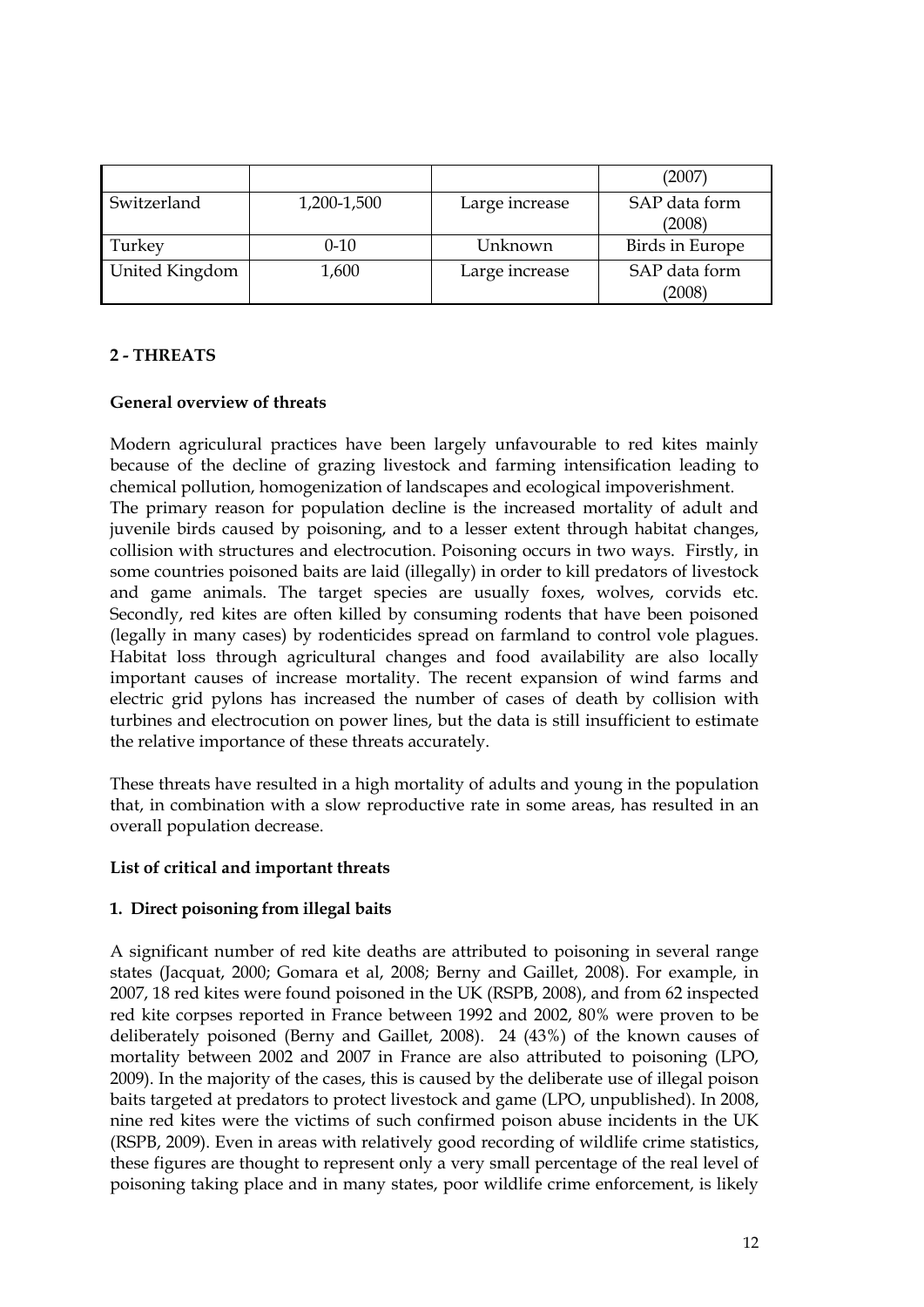to result in significant under-recording of poison bait use. Often the substances used in the baits are pesticides widely available for use in agriculture. However, some of the most commonly abused pesticides, such as carbofuran, have no legitimate use, although possession of these is not a criminal offence in most range states. This can make the fight against poison baits very difficult, since these substances are often easy to obtain and those abusing these substances regularly switch to new pesticides, as approvals for substances previously used in poison baits are withdrawn. Although the use of poison baits is prohibited in Europe by the Bern Convention and in the EU by both the Birds and the Habitat Directives, they are still used illegally in many countries.

#### **Impact: Critical**

#### **2. Secondary poisoning from consumption of poisoned rodents**

In a number of European countries, common voles *Microtus arvalis* can reach very high densities in agricultural areas, especially grasslands (also water voles *Agricola (terrestris) scherman* in semi-montane areas of France), and have the ability to cause severe crop damage leading to economic loss. Farmers deal with such outbreaks by spreading large quantities of rodenticides onto their land, some of which, in particular the second generation anticoagulant compounds, are highly toxic. An unfortunate side-effect of such poisoning campaigns is that large numbers of vole carcases can be found in open farmland, where they are preyed on by scavengers. Red kites are among the most efficient scavengers, and are therefore at high risk from feeding on poisoned carcases - the poison is often present in such concentrations that the kites are themselves poisoned and die from uncontrolled bleeding (eg. two cases reported in France in autumn 2008). In some cases, parent kites take poisoned carcases to their nests and the unfledged young are killed.

In countries which do not suffer vole plagues (such as the UK where the common vole is absent), secondary poisoning is less common, but incidents do occur, resulting from the use of rodenticide baits in the legal control of rats.

#### **Impact: High**

#### **3. Illegal shooting and trapping**

Although attitudes to red kites have generally improved (RSPB, 2009), illegal shooting and trapping remains a concern in some areas. It is considered an important threat in France (Mionnet, 2009) and is likely to be underestimated in other areas because birds killed are likely to be concealed. While poisoning as a result of ingesting baits, set largely for other predators, is far more significant, in some instances kites themselves are still targeted for persecution. Poor collation of wildlife crime statistics in many areas makes it difficult to accurately ascertain the importance of illegal shooting and trapping, but is almost certainly under-estimated due to the paucity of accurate data.

#### **Impact: Medium**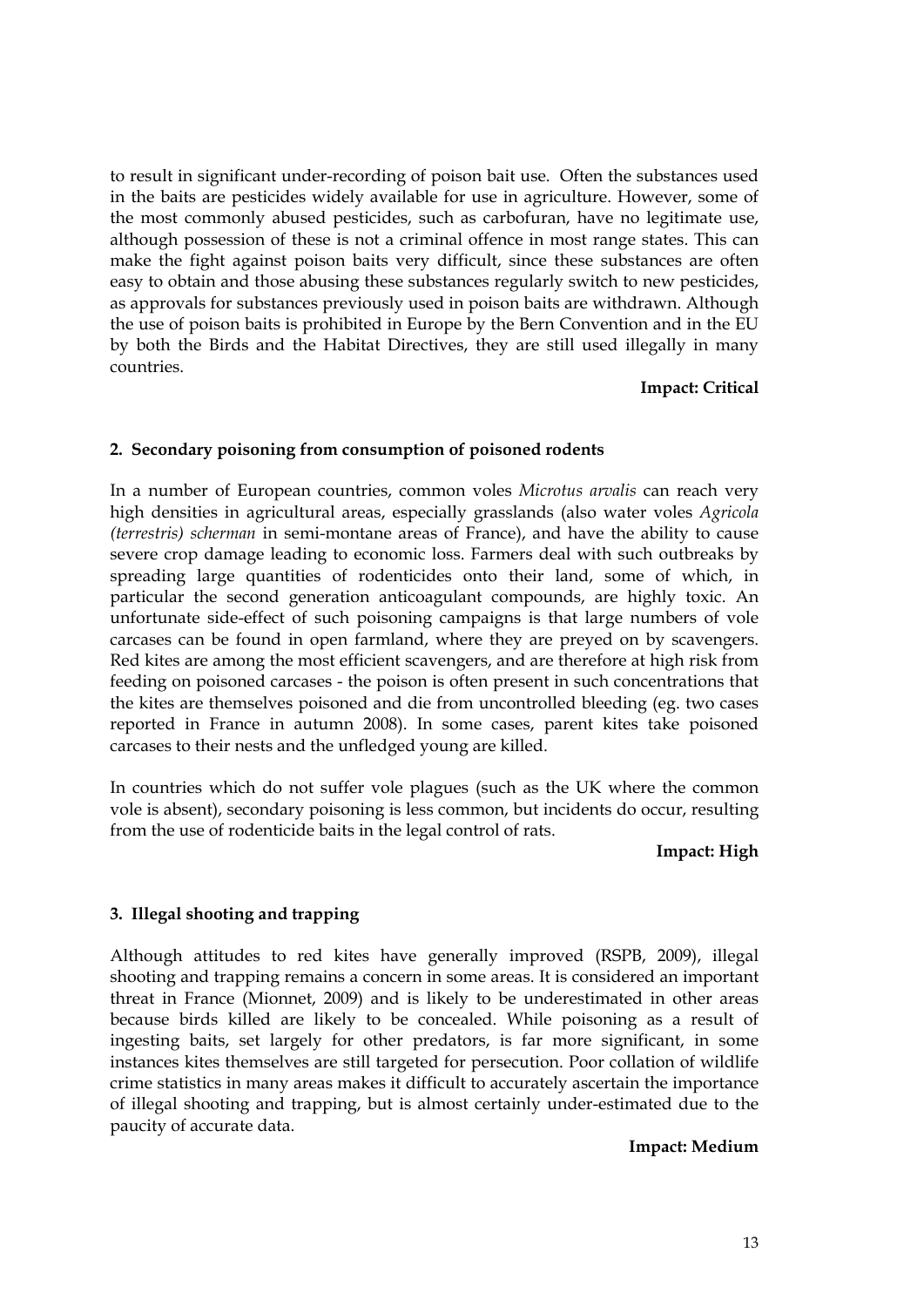## **4. Habitat degradation and loss due to farm intensification**

Although red kites can inhabit a very wide range of landscape types, they are mainly associated with open, farmed, habitats, often with a significant proportion of grassland, where they can easily locate carcases and other prey items. They tend to occur at higher density in traditionally farmed areas, which can support a high density of voles, rabbits and other prey (eg. insects, earthworms). Many aspects of modern farming developments are disadvantageous to kites, in particular the ploughing of permanent grasslands, the loss of crop mosaics and the enlargement of field sizes in favour of prairie-style monoculture. The dense vegetation layer during breeding season also reduces prey accessibility.

This change in farming practice is usually accompanied by the loss of hedgerows, trees and uncultivated strips of vegetation, all of which are important as breeding or feeding sites. Another side effect is often an increase in disturbance of nesting or roosting sites, which can be a serious problem in some areas.

**Impact: Medium** 

#### **5. Availability of livestock carcases and other food sources**

Red kites are efficient scavengers, and in traditional pastoral areas carcases were routinely left for kites, vultures and other species to feed on. EU legislation, designed to limit the risk of Transmissible Spongiform Encephalopathies (TSEs) (Regulation (EC) No 1774/2002), prohibited this traditional practice, leading to a severe food shortage for a number of species (note the unprecedented arrival of large flocks of griffon vultures in Central Europe in the last few years, thought to be a result of food shortage in Spain). More recent derogations (following from Commission Decision 2005/830/CE), have allowed for feeding stations to be created in areas where necrophagous species such as vultures and red kites are present. A revision of this regulation has been made in 2009 and it is hoped this will broaden derogation possibilities for the feeding of necrophagous species, the implementing regulations have not yet been finalised, so cannot be commented on at this stage.

In some countries, supplementary food is provided for kites and other scavengers, either purely as a conservation exercise or, as in the United Kingdom, as a farm diversification exercise, attracting paying members of the public to witness the spectacle of several hundred kites at close quarters. Although it is not usually intended that red kites should become dependent on this supplementary food to ensure their survival, there is a risk that, should a large-scale feeding programme be closed down, it could have a severe impact on the local red kite population, at least in the short term.

#### **Impact: Medium**

#### **6. Windfarms**

Red kites are at risk of collision with wind turbines, particularly during the breeding season. In Germany more than 100 victims have been found in recent years (Dürr,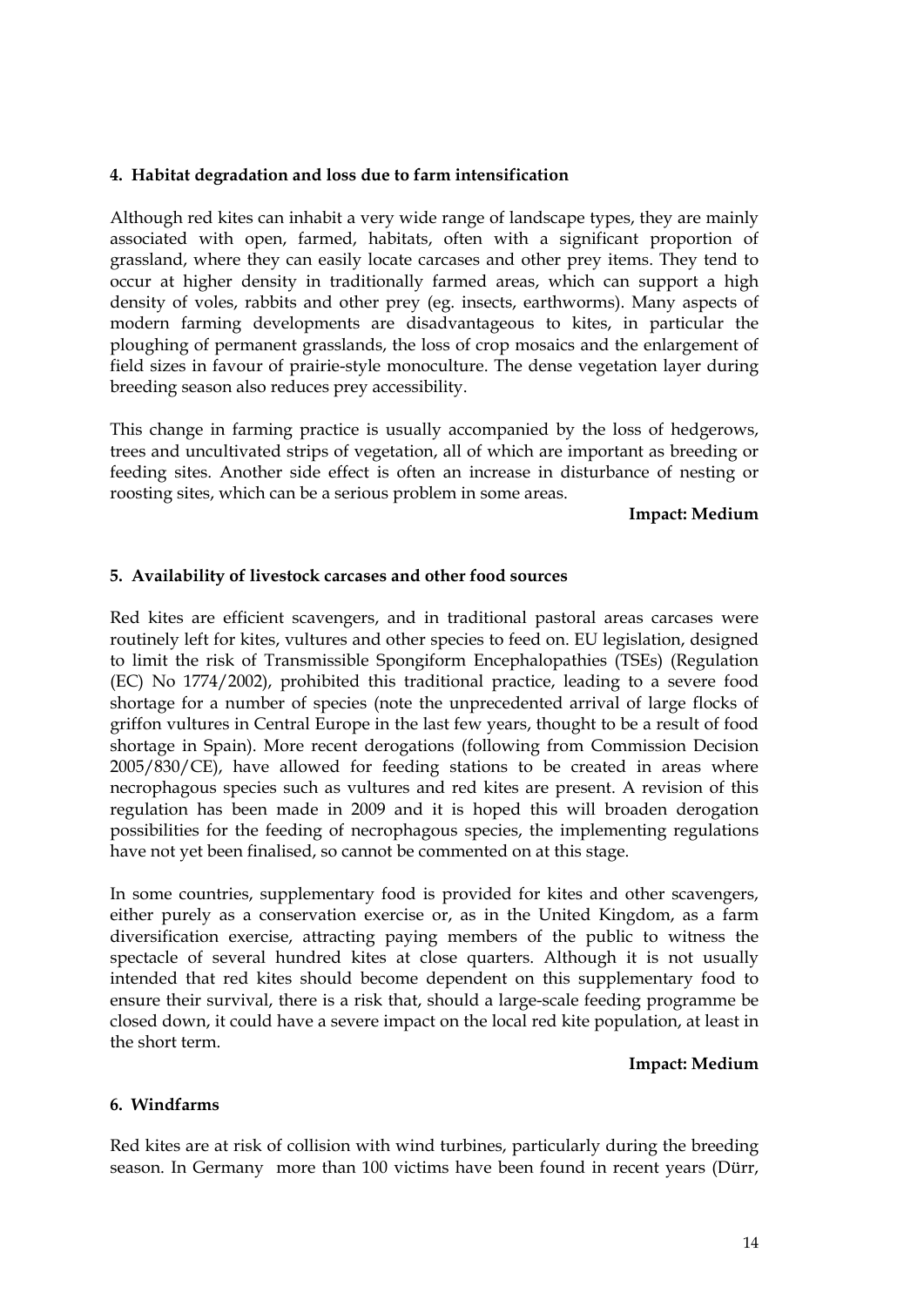2004; Mammen and Dürr, 2006) and there is one first case of mortality by collision with a wind farm in France (Mionnet, 2009). Although collision with turbines is not considered a major factor here because of the limited evidence of recovered corpses, the likely future increase in windfarm developments could see an increase in the importance of this factor in coming years. It should be ensured that all future windfarm proposals take into account the risk of collision with red kites and other birds of prey when considering siting and layout options.

#### **Impact: Low, potentially growing**

#### **7. Other contaminants in food**

Lead from ammunition sources and other heavy metals are known causes of mortality and reduced productivity in many carrion-eating raptors. Secondary poisoning from ingestion of fragments of lead gunshot and bullets in their prey has caused mortality in red kites in the UK (Pain et al, 1997), Germany (Kenntner et al, 2005), Spain (Mateo, et al, 2001, 2003) and in captivity when the birds are fed rabbits or other food stuffs shot with lead ammunition (Pain et al, 2007). This is more likely to be a conservation concern for longer-lived species, likely to accumulate lead over a longer period, such as White-tailed Eagles (*Haliaeetus albicilla*), where lead poisoning is considered the most importance cause of mortality in some populations, (Krone et al, 2003). However, the possible impact on small, vulnerable populations from lead toxicosis is graphically illustrated by the case of the California Condor (*Gymnogyps californianus*). For this Critically Endangered species, modelling suggests that without the current intensive efforts to treat birds to reduce lead-induced mortality, the population would not be viable (Green et al, 2009).

Secondary lead poisoning from lead gunshot and bullet fragments can be a cause of mortality in red kites and, while there is no evidence to date to suggest this has caused a conservation level effect for kites, the impacts on small, vulnerable populations of other species are significant. Although kites are shorter lived than species such as the White-tailed Eagle and California Condor, their reliance on carrion makes them highly susceptible to lead poisoning. The risk of a conservation level effect existing for small, vulnerable kite populations is significant in areas of high hunter activity, particularly as lead poisoning is not routinely looked for as part of the post-mortem process in many areas.

Residues of veterinary medicines and other contaminants in food can have similar effects on small populations, although this is generally poorly documented.

#### **Impact: Low**

#### **8. Electrocution**

In common with other large perching birds, notably other raptors, red kites become victims of electrocution through contact with live power cables (four cases reported in France between 2002 and 2007 (LPO, 2009) and, in Germany overhead railway lines (Mammen et al., 2006). Tecchnical solutions are in place in some parts of Europe to provide safe perches on poles and pylons (e.g. Czech Republic, Portugal and others) but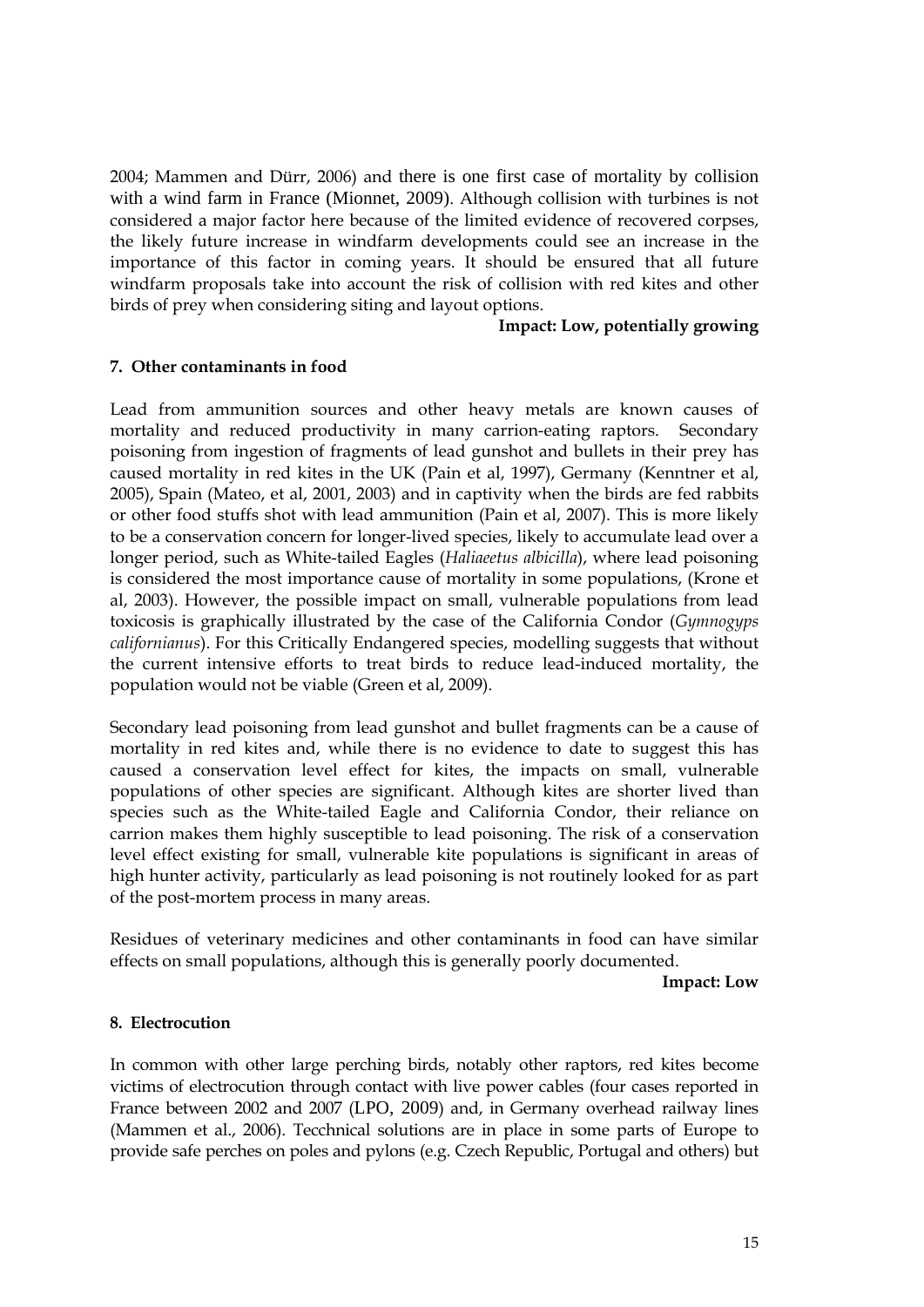these tend to be individual initiatives rather than a coordinated programme (exceptions in Germany, Hungary and others).

#### **Impact: Low**

## **9. Disturbance**

Like many birds, red kites do sometimes desert nests or are prevented from breeding in areas with high disturbance. Disturbance is generally either through general recreational activities, or forestry operations, with the latter being a particular concern in some areas of eastern Europe.

#### **Impact: Low (local)**

## **10. Knowledge gaps**

The establishment of coordinated surveys in 2013 and 2018 are important for evaluating the effectiveness of this action plan. In addition, research into potential risks that are currently poorly understood (particularly collision risk with wind farms and power lines, and lead poisoning) may help identify necessary revisions to the priorities currently assigned.

A list of all identified threats and their relevance and importance at country level is presented in Annex 1.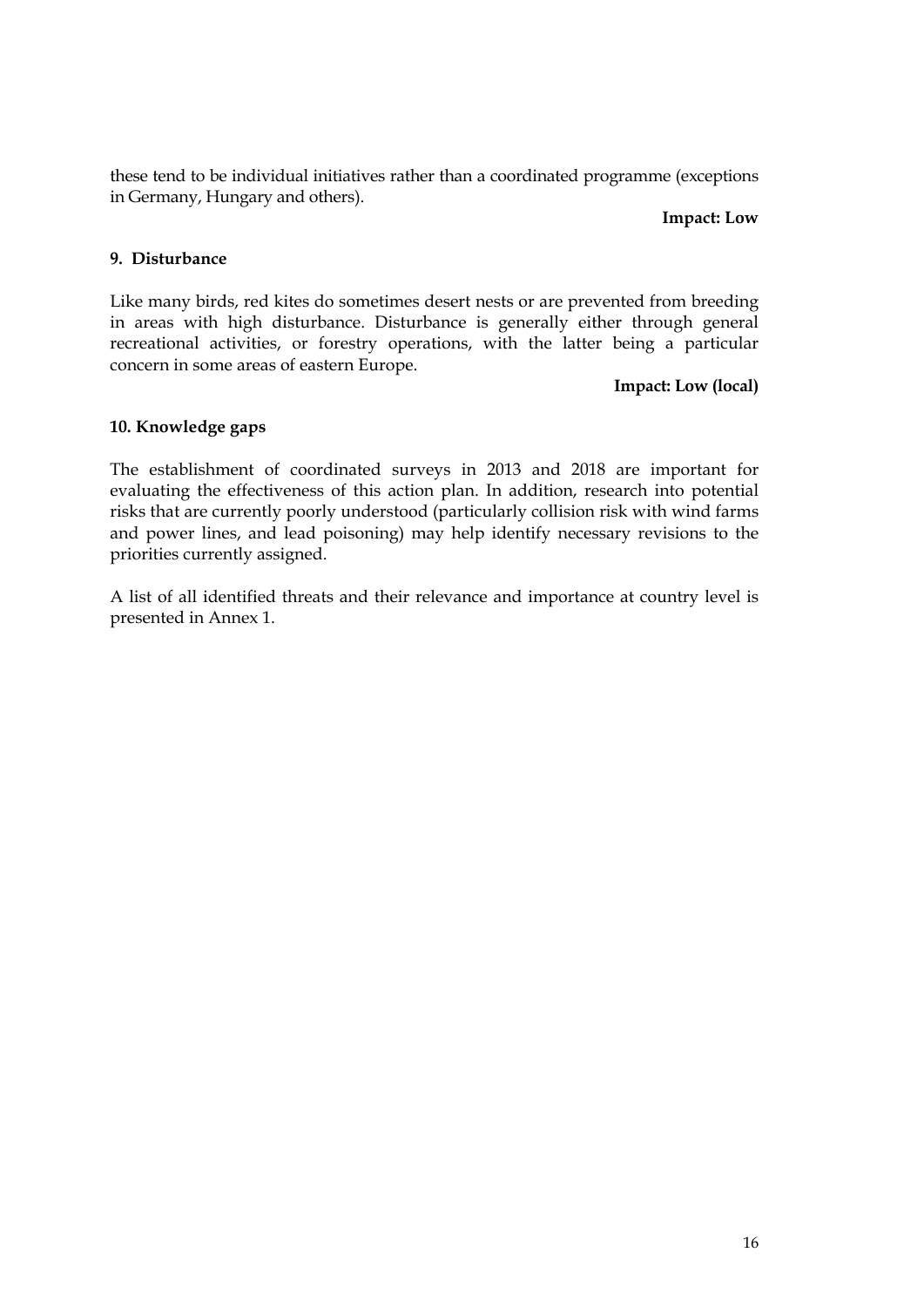#### **Problem tree**

(green – demographic mechanisms; pink – direct threats, white – immediate causes; yellow – root causes, numbers – order of priority)

<span id="page-16-0"></span>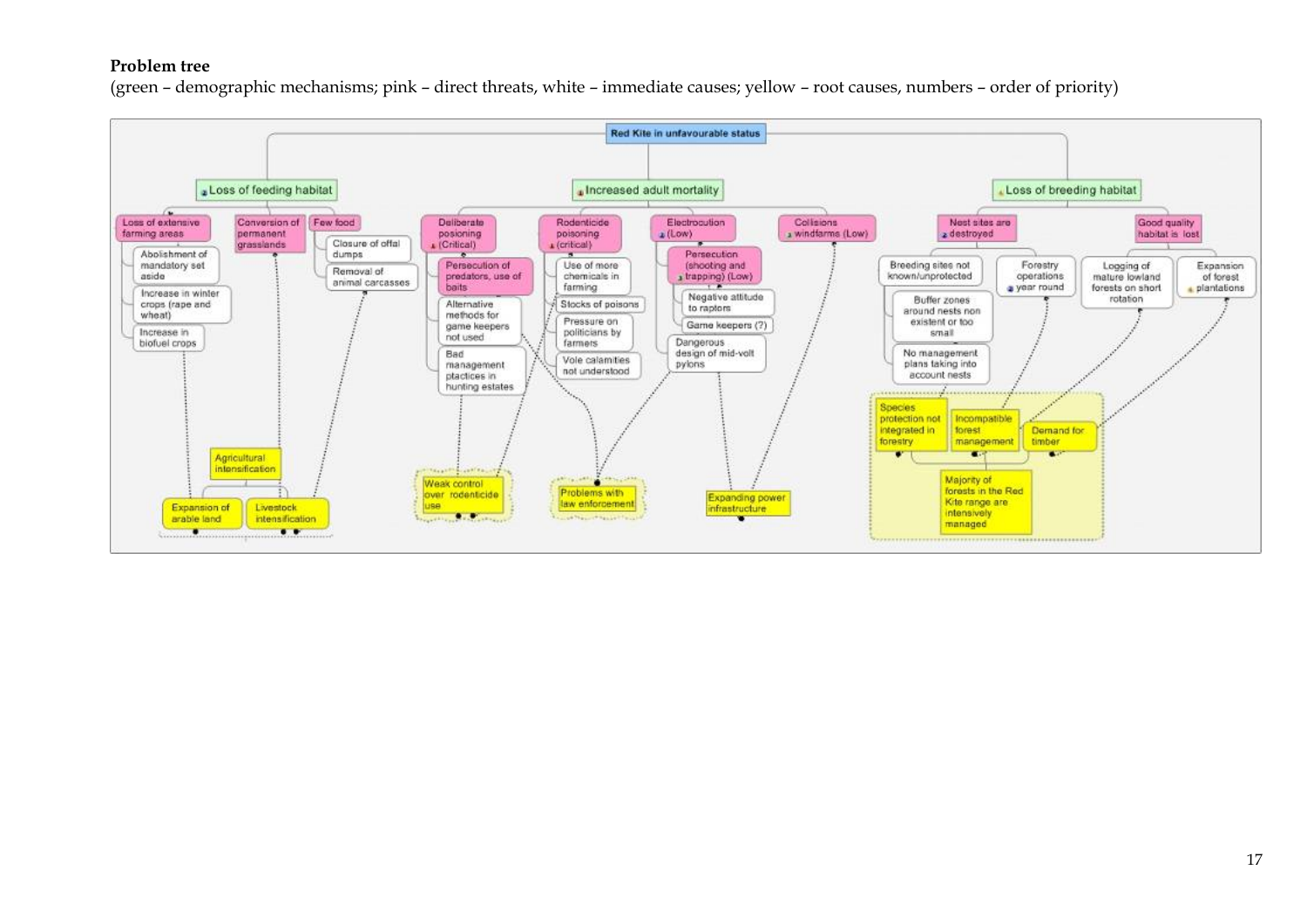## <span id="page-17-0"></span>**3 - POLICIES AND LEGISLATION RELEVANT FOR MANAGEMENT**

#### **International conservation and legal status of the species**

#### **EU Birds Directive - Council Directive on the conservation of wild birds (79/409/EEC)**

Category: Annex I

Aim: To protect wild birds and their habitats, e.g. through the designation of Special Protection Areas (SPA). The directive states that species listed in Annex I 'shall be subject of special conservation measures concerning their habitat in order to ensure their survival and reproduction in their area of distribution' and that 'Member States shall classify in particular the most suitable territories in number and size as special protection areas for the conservation of these species, taking into account their protection requirements in the geographical sea and land area where this Directive applies'.

## **Bern Convention - Convention on the Conservation of European Wildlife and Natural Habitats**

Category: Appendix II

Aim: To maintain populations of wild flora and fauna with particular emphasis on endangered and vulnerable species, including migratory species. Each Contracting Party shall take appropriate and necessary legislative and administrative measures to ensure the special protection of the wild fauna species specified in Appendix II.

## **Bonn Convention - Convention on the Conservation of Migratory Species of Wild Animals**

Category: Appendix II

Aim: To conserve terrestrial, marine and avian migratory species throughout their range. Appendix II refers to migratory species that have an unfavourable conservation status or would benefit significantly from international co-operation organised by tailored agreements. The Convention encourages the Range States to conclude global or regional Agreements for the conservation and management of individual species or, more often, of a group of species listed in Appendix II.

## **Convention on Migratory Species Memorandum of Understanding on the Conservation of Migratory Birds of Prey in Africa and Eurasia**

Category: Category 1

Aim: To take co-ordinated measures to achieve and maintain the favourable conservation status of birds of prey throughout their range and to reverse their decline when and where appropriate. To this end, they will endeavour to take, within the limits of their jurisdiction and having regard to their international obligations, the measures specified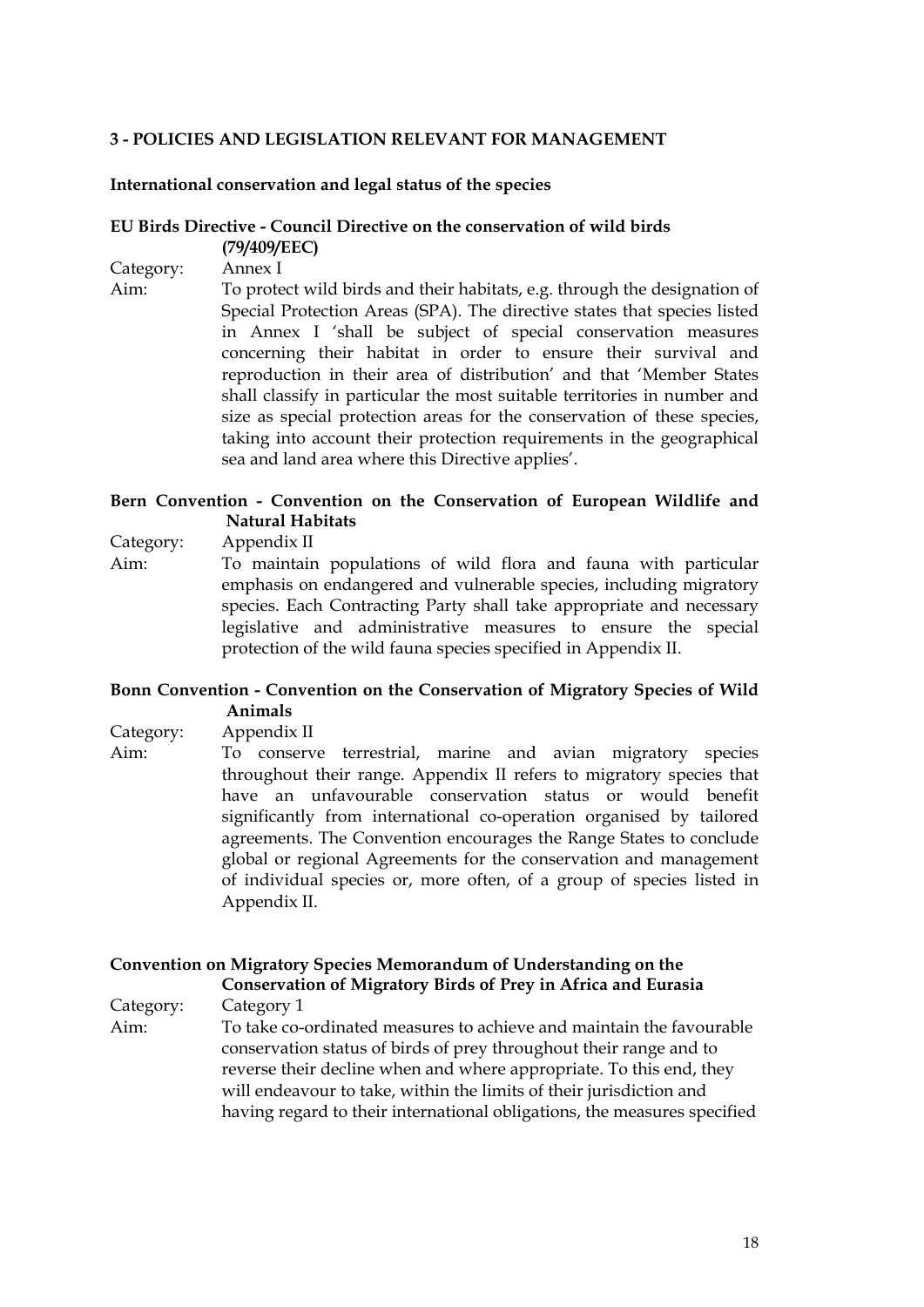<span id="page-18-0"></span>in Paragraphs 7 and 8 of the MoU, together with the specific actions laid down in the Action Plan (Annex II of the MoU).

Category 1 species are those defined as Globally Threatened or Near Threatened by the IUCN Red List, and listed as such in the BirdLife International World Bird Database. The Memorandum encourages signatories to adopt, implement and enforce such legal, regulatory and administrative measures as may be appropriate to conserve these bird of prey and their habitats.

## **CITES - Convention on International Trade in Endangered Species of Wild Fauna and Flora**

Category: Appendix II

Aim: Appendix II includes species not necessarily threatened with extinction, but in which trade must be controlled in order to avoid utilization incompatible with their survival. Trade may take place provided it is authorized by the granting of a CITES (re)export permit. In the EU Wildlife Trade Regulation the red kite is in Annex A and it is treated as if it was in CITES Appendix I i.e. prohibiting trade in wild specimens for commercial purposes.

|           | Global   European   SPEC<br>status <sup>1</sup> status <sup>2</sup> | $\vert$ category <sup>2</sup> | EU Bird<br>Annex <sup>4</sup> | Bern<br>$\mathcal{L}_{12}$ ETS <sup>3</sup> Directive Convention <sup>5</sup> Convention <sup>6</sup> CITES | <b>Bonn</b> |          |  |
|-----------|---------------------------------------------------------------------|-------------------------------|-------------------------------|-------------------------------------------------------------------------------------------------------------|-------------|----------|--|
| <b>NT</b> | <b>NT</b>                                                           | $SPEC3$ NT                    |                               | $\vert$ Annex I $\vert$ Appenix II $\vert$ Appendix II                                                      |             | Appendix |  |

*<sup>1</sup>* IUCN 2008. 2008 IUCN Red List of Threatened Species. *.Categories: EX = Extinct; EW* 

*= Extinct in the Wild; CR = Critically endangered; EN = Endangered; VU = Vulnerable; LR* 

*= Lower Risk; CD = conservation dependent; NT = Near Threatened; LC = Least Concern; DD = Data Deficient; NE = Not Evaluated.* 

*2 BirdLife International (2004a) Birds in Europe: population estimates, trends and conservation status. Second edition. Wageningen, The Netherlands: BirdLife International. (BirdLife Conservation Series No. 12). Same categories as above.* 

*3 BirdLife International (2004b) Birds in the European Union: a status assessment. Wageningen, The Netherlands: BirdLife International. Same categories as above.* 

*4The species shall be subjected to special conservation measures concerning their habitat in order to ensure their survival and reproduction in their area of distribution.* 

*5 Give special attention to the protection of areas that are of importance (Article 4) and ensure the special protection of the species (Article 6).* 

*6 Animals for which agreements need to be made for the conservation and management of these species.* 

## **Relevant international policies**

The red kite benefits from complete legal protection across its entire breeding range through the Birds Directive.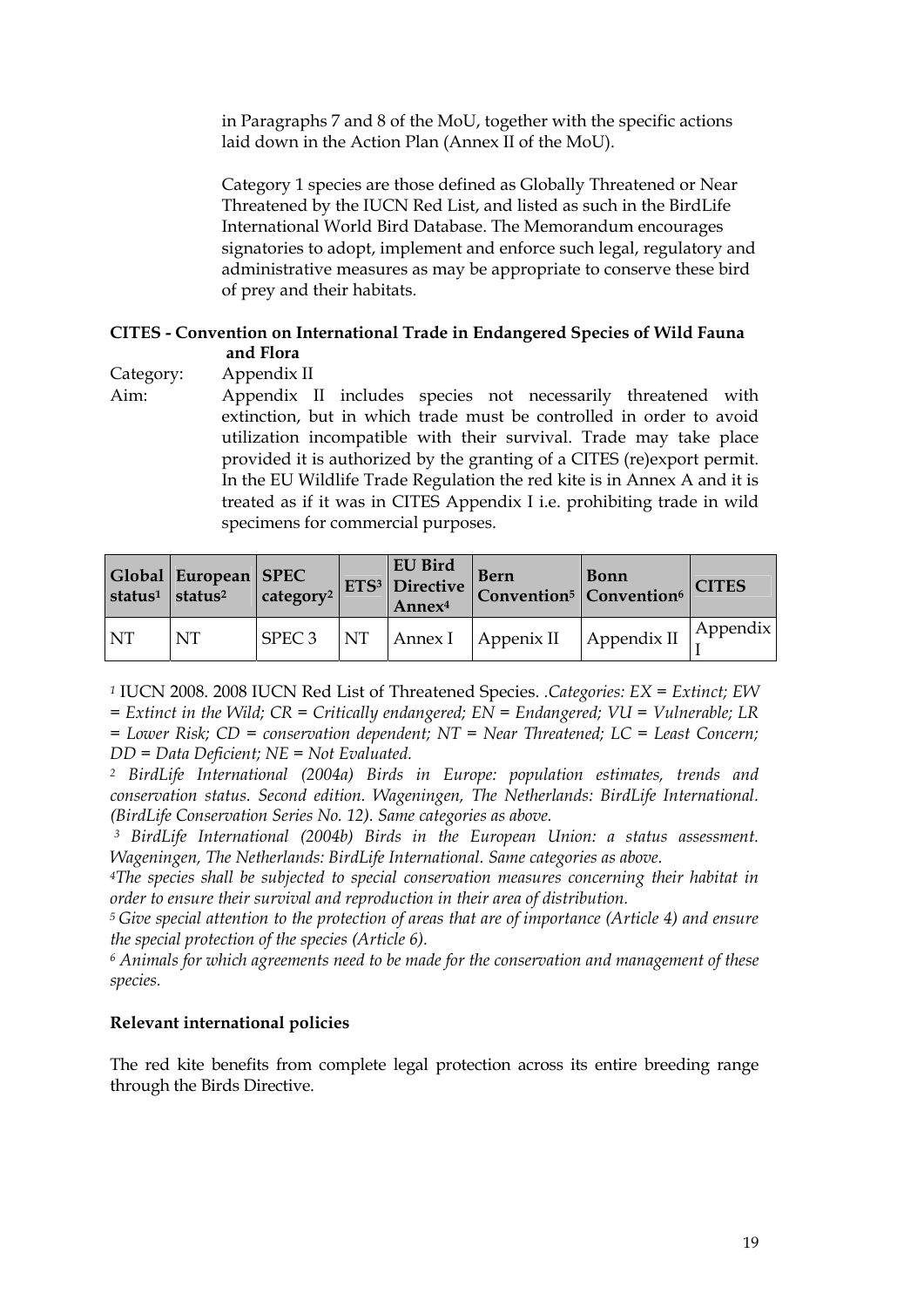The species is affected by the European policies on agriculture, particularly livestock sector and veterinary regulations. The CAP Pillar II measures related to sustainable land management (LFA payments, agro-environmental measures and support for diversification of economic activities in rural areas) could play a key role in addressing the threats affecting the species.

The use and regulation of poisons at national level is of critical importance for the species. At EU level the Biocides Directive provides the framework in which legislative controls on poison use are issued. This Directive covers a variety of substances, including rodenticides. The prevention of approval of new, highly toxic, second-generation rodenticides under the Biocides Directive is vital if secondary poisoning of red kites by rodenticides is to be addressed (already categorised as high importance), as further approvals could lead to a worsening of the problem.

Recently, a significant increase in wind farms, triggered by the EU renewable energy policies, has produced a potential major source of mortality, although the number of recorded incidents so far is small. Ongoing research in Germany aims to examine further the impact of windfarms on the red kite breeding population in this country. It is important that precautionary avoidance of key red kite sites is observed in windfarm siting. To minimize risk of colision a precautionary approach has been recommended to windfarm planners in some countries e.g. in Scotland a buffer of 3 km around active nests and 5 km around important roost sites is recommended (Bright et al., 2006).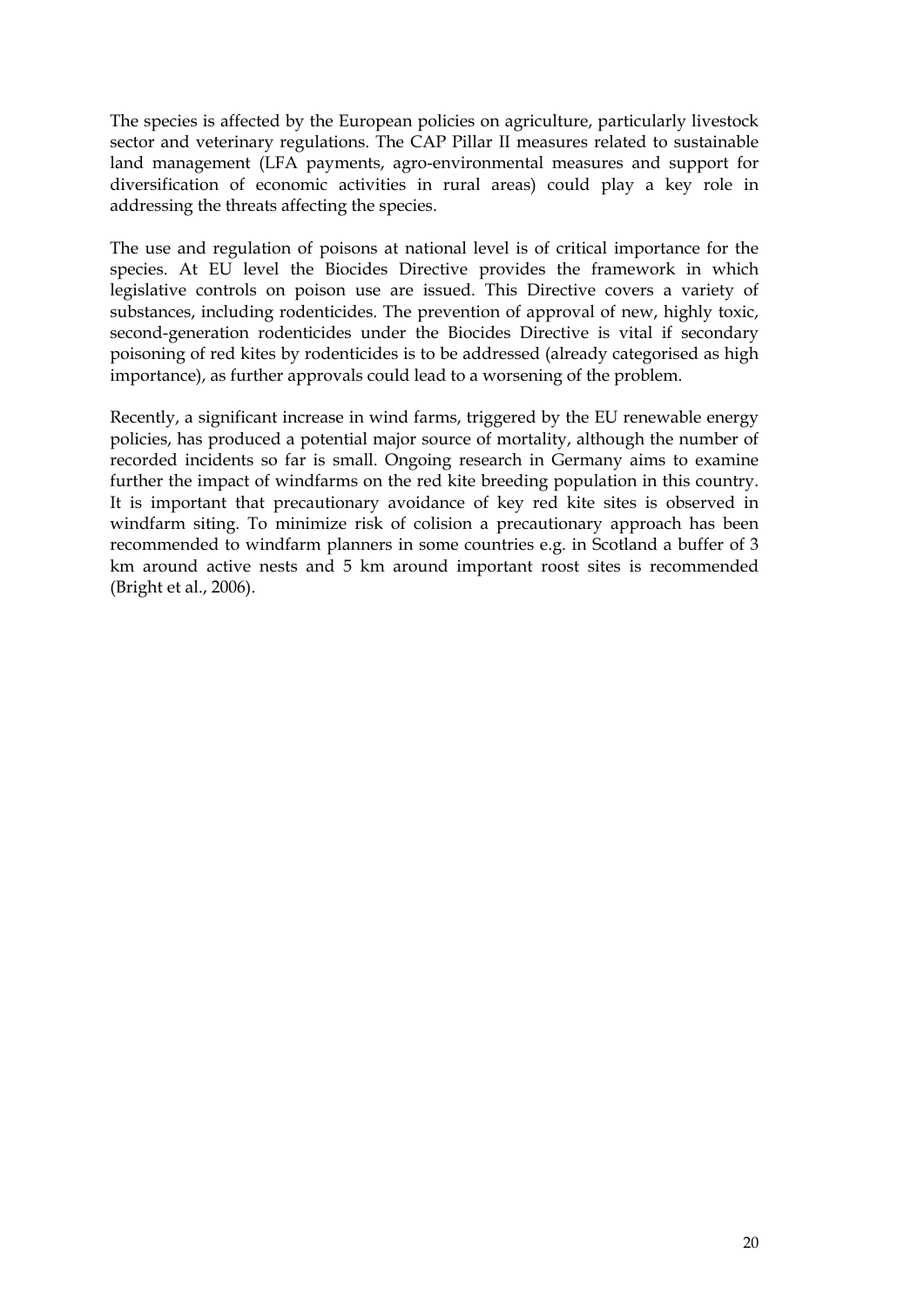## <span id="page-20-0"></span>**Recent conservation activities**

| Table 3: Conservation actions in the past ten years in countries covered by this plan |
|---------------------------------------------------------------------------------------|
|---------------------------------------------------------------------------------------|

| Country        | <b>Conservation Action in Last Ten Years</b>                                                                       |
|----------------|--------------------------------------------------------------------------------------------------------------------|
|                |                                                                                                                    |
| Austria        | • 50-65% of the breeding areas designated as SPAs following IBAs                                                   |
|                | • Possibility of compensation payments for disturbance free zones around                                           |
|                | nests (Burgenland)                                                                                                 |
| Belgium        | • Monitoring of a part of the population<br>• Numbers and reproductive success monitored yearly in Eastern Belgium |
|                | since 2000. Information about reproduction (from 1993 onwards)                                                     |
|                | • Land owners and authorities are informed about the presence of active                                            |
|                | nests.                                                                                                             |
|                | • Information about diet and habitat use also gathered.                                                            |
| Czech Republic | • Intensive conservation efforts in South Moravia (core area -20-40% national                                      |
|                | population)                                                                                                        |
|                | • SPA (Soutok-Tvrdonicko, South Moravia) established (2004)                                                        |
|                | • Subsequent monitoring and negotiation with foresters                                                             |
|                | • Ban on selling of carbofuran (2008)                                                                              |
| Denmark        | • Covered by Rare and Endangered Species Monitoring Program since 1998                                             |
|                | • Public Partnership Agreement (2004)                                                                              |
|                | • National action plan (2005)                                                                                      |
|                | • Few winter feeding platforms established (2005)                                                                  |
|                | • Information leaflet to landowners and the public (2008)                                                          |
|                | • MSc thesis on environmental contaminants and blood parasites (2008)                                              |
| France         | • Breeding monitored on study plots since 2005                                                                     |
|                | • National winter census since 2006                                                                                |
|                | • All IBA with breeding kites designated SPAs                                                                      |
|                | • 5 feeding stations established (2008)                                                                            |
|                | • Colour-marking program since 2005 to evaluate survival rate                                                      |
|                | • Migration monitoring                                                                                             |
|                | • National breeding survey in 2008                                                                                 |
|                | • National Action plan (2003-2007); second national action plan due 2010                                           |
|                | • Autopsies and toxicological analysis on dead red kites                                                           |
| Germany        | • Wing-tagging (since 1998)                                                                                        |
|                | • Annual monitoring of reproduction and population trend on 80 study plots<br>(since 1988)                         |
|                | • Interactions with wind farms (2007-10)                                                                           |
|                | • Establishment of 378 SPAs holding about 3,260 breeding pairs                                                     |
|                | • Scientific research project (2008-2012) in Thuringia (SPA DE4933-420) on                                         |
|                | habitat preferences for management planning                                                                        |
|                | • Conservation plan in Rhineland-Palatinate since 2009                                                             |
| Hungary        | • Annual monitoring of sporadic breeding                                                                           |
|                | • Communication with stakeholders to prolong forest felling year at one site                                       |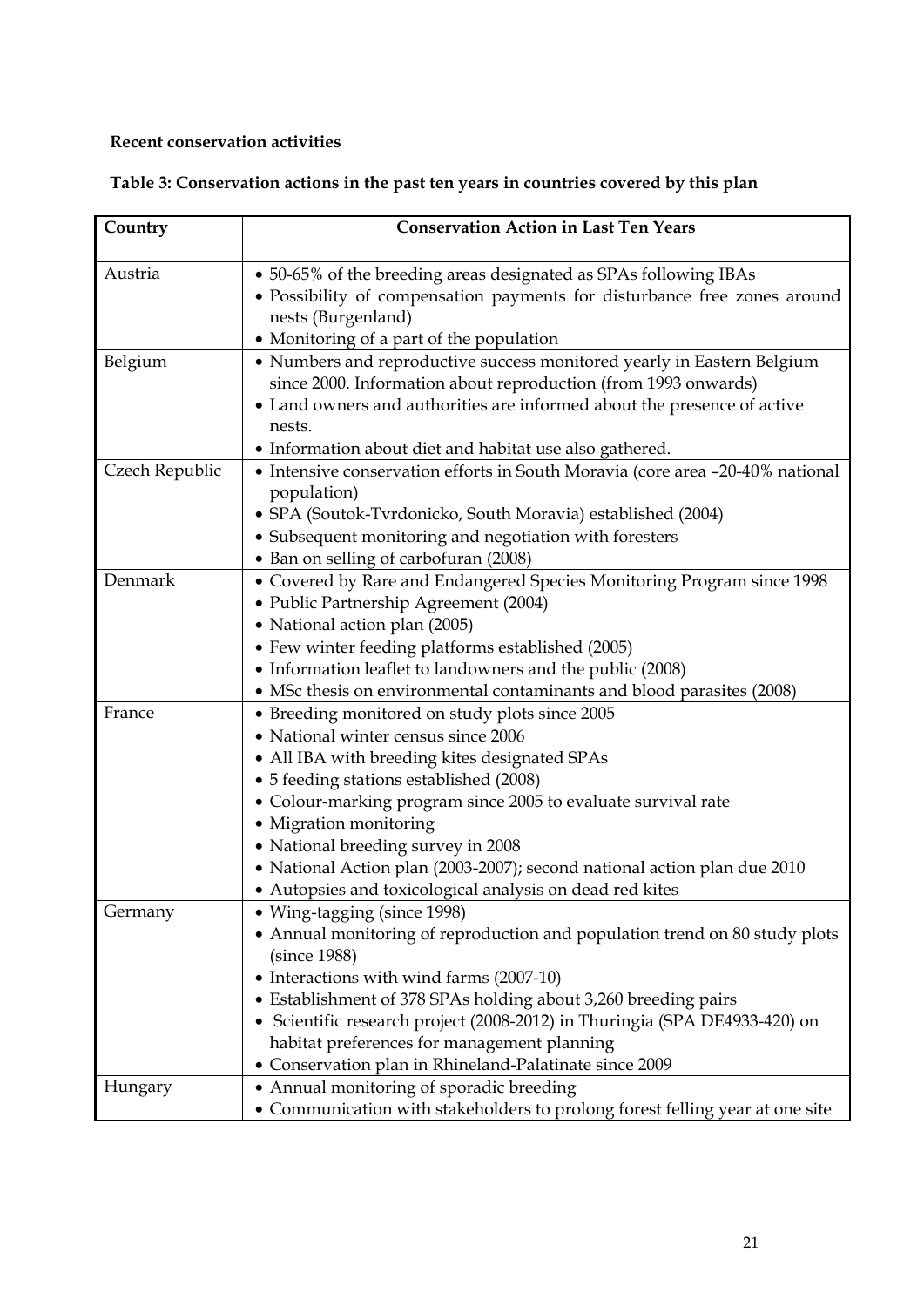|                                                | • Winter monitoring (2 ringing recoveries)                                                                                                                                                                                                                                                                                                                                   |
|------------------------------------------------|------------------------------------------------------------------------------------------------------------------------------------------------------------------------------------------------------------------------------------------------------------------------------------------------------------------------------------------------------------------------------|
| Italy                                          | • Monitoring of breeding population<br>• Designation of breeding areas as protected areas<br>• Creation of feeding stations<br>• Re-stocking project in Tuscany (ongoing)                                                                                                                                                                                                    |
| Luxembourg                                     | • National counts of territorial birds (1997, 2003, 2009)<br>• SPAs designated following IBA recommendations (2004)<br>• Supplementary IBA proposed<br>• Investigation into threats from wind farms proposed                                                                                                                                                                 |
| Poland                                         | • About 40% of population protected in SPAs (since 2004)<br>• Information on number and trends gathered (since 2007)<br>• Annual monitoring of protected zones established around breeding places<br>(since 1995)                                                                                                                                                            |
| Portugal                                       | Partial survey (2001)<br>$\bullet$<br>Draft National Action Plan (2003)<br>Partial winter population monitoring (1999-2001)<br>$\bullet$<br>Program to correct power lines (2003 onwards)<br>Programa Antídoto- national programme dealing with illegal poisoning<br>$\bullet$<br>of wildlife (2005 onwards)                                                                 |
| Slovakia                                       | • Annual monitoring, with protected zones established around all occupied<br>territories<br>• Establishment of agri-environment schemes and forest environment<br>schemes within Slovak RDP for 2007-13<br>• 2 SPAs established for red kites<br>• Intensive negotiation with foresters<br>• Isolation of 22kv power lines situated in some home ranges of breeding<br>pairs |
| Spain                                          | • Two national censuses over last 20 years<br>• Identification of major conservation problems, particularly illegal and<br>secondary poisoning in several areas (eg. DoñanaNational Park)<br>• Radio-tracking in Segovia (2006-7)                                                                                                                                            |
| Sweden                                         | • Annual monitoring of migratory birds at Falsterbo                                                                                                                                                                                                                                                                                                                          |
| Switzerland                                    | • Systematic observations during breeding and wintering periods<br>• Single-site winter roost counts since 1970<br>• Full count (2002/3 and annual since 2007)<br>• Systematic surveys of breeding success in south-west (since 1995)<br>· Satellite telemetry migration studies<br>• Study on influence of artificial feeding and weather on distribution (in<br>progress)  |
| United Kingdom<br>(and Republic of<br>Ireland) | • Long-term monitoring and protection in Wales<br>• Reintroductions to England, Scotland and Northern Ireland<br>• Varied monitoring across UK focused on cases of mortality<br>• 'Before/after' study at new wind farm site in central Scotland<br>• Wind farm sensitivity mapping<br>• Cross-compliance enforcement                                                        |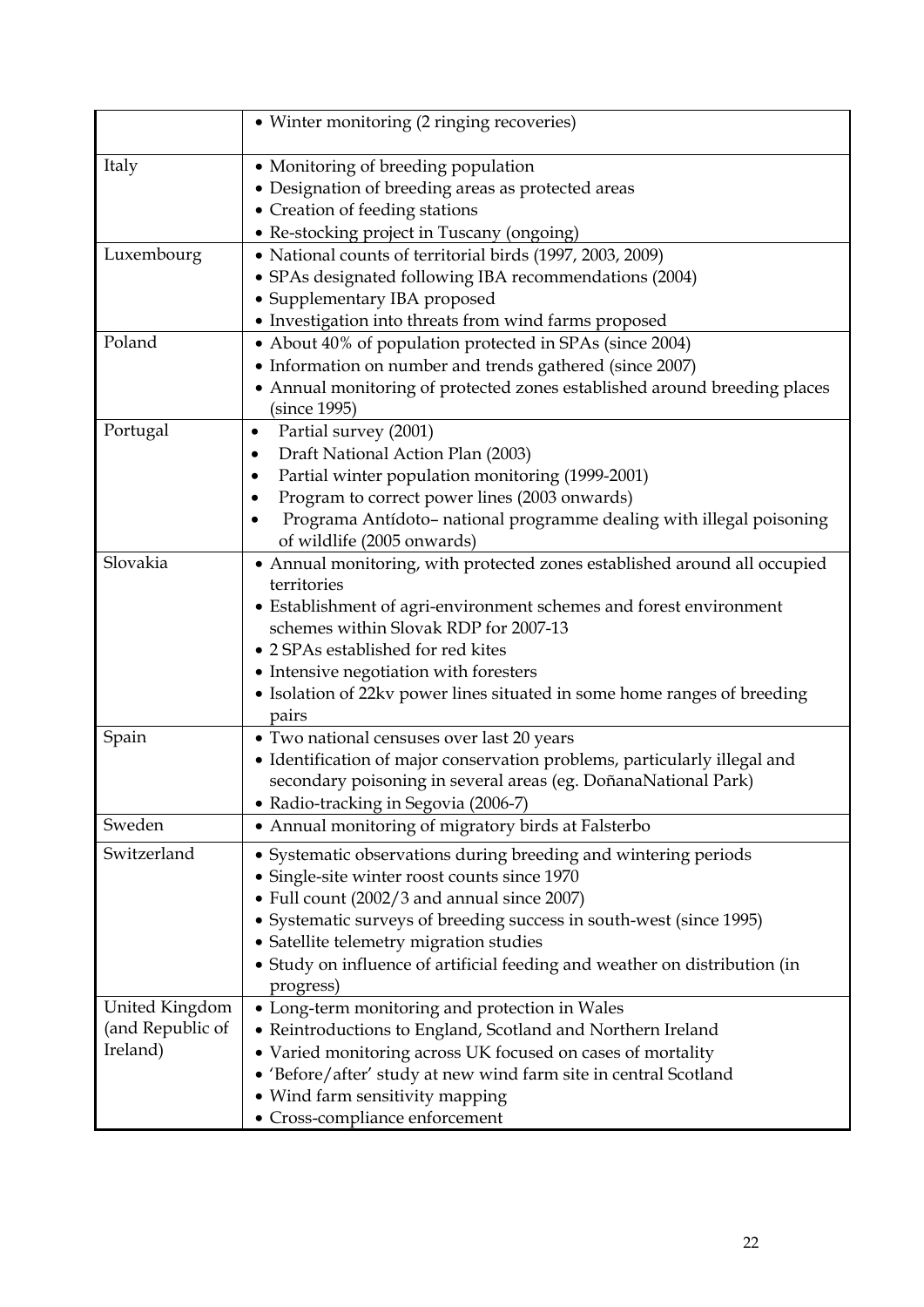## <span id="page-22-0"></span>**4 - FRAMEWORK FOR ACTION**

## **Goal**

The goal of the EU red kite Action Plan is to improve the conservation status of the red kite within the EU, leading to its down listing to *Least Concern* and eventually achieving an improved conservation status of the species across its range.

## **Objectives**

**Objective 1:** Ensure that by 2018 populations of the red kite in all EU range countries are have increased in comparison to the 2013 figures (international census planned for both years) or most accurate available population estimate of survey completed/planned shortly before 2013.

Red kites should maintain an increasing trend in countries where the population is currently stable/positive, especially in countries neighbouring those with declining populations. Over the same time, actions should be taken to help stop the decline in countries where the current trend is negative.

**Objective 2:** Ensure that the current range is maintained and the population continues to colonize new areas.

## **Results**

- 1. Impact of poisons on red kites is significantly reduced.
- 2. i) Habitats supporting high densities of red kites are managed to ensure that conditions are maintained and, where possible, enhanced.

ii) Sufficient safe food is available for red kites across their range.

3. Improved international coordination and cooperation is in place to ensure monitoring of the species' population and range size and trend, movements, productivity and threats.

#### **Actions**

The actions are grouped into packages, according to the main threats they address: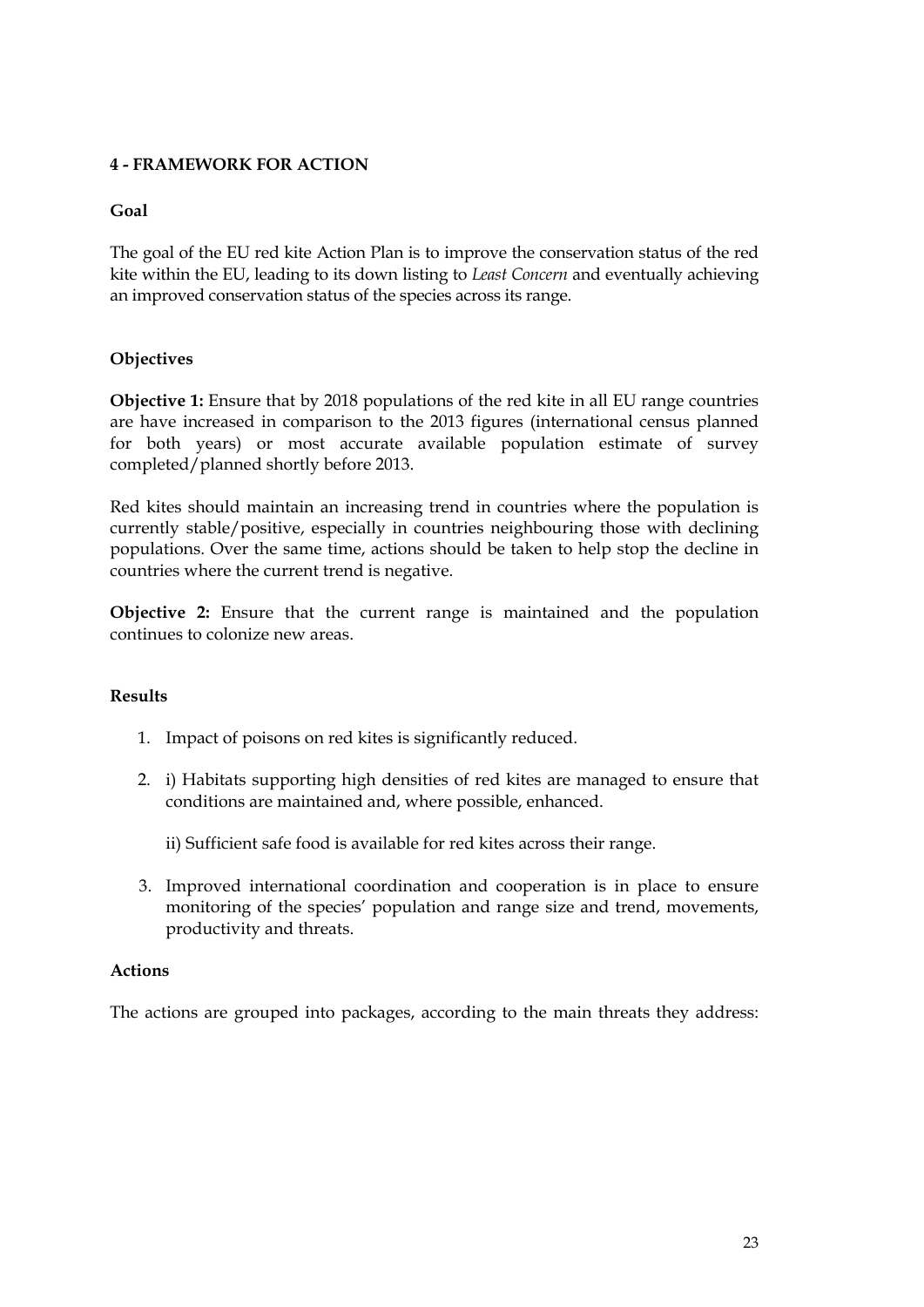#### **Actions**

|                                                                   |          | Timing    |                     |    |                     |    |                     |    |                     |              |    |    |                     |                     |                     |           |           |                     |
|-------------------------------------------------------------------|----------|-----------|---------------------|----|---------------------|----|---------------------|----|---------------------|--------------|----|----|---------------------|---------------------|---------------------|-----------|-----------|---------------------|
| Action                                                            | Priority | (by when) | AT                  | BE | CZ                  | DK | <b>FR</b>           | DE | HU                  | IT           | LU | PL | <b>PT</b>           | <b>SK</b>           | ES                  | <b>SE</b> | <b>CH</b> | UK                  |
| Result 1: Impact of poisons on red kites is significantly reduced |          |           |                     |    |                     |    |                     |    |                     |              |    |    |                     |                     |                     |           |           |                     |
| 1.1 Actions addressing primary poisoning                          |          |           |                     |    |                     |    |                     |    |                     |              |    |    |                     |                     |                     |           |           |                     |
| 1.1.1 Develop and promote safe                                    |          |           |                     |    |                     |    |                     |    |                     |              |    |    |                     |                     |                     |           |           |                     |
| methods for predator control                                      | Critical | Long      |                     |    |                     |    | $\pmb{\chi}$        |    | $\boldsymbol{\chi}$ |              |    |    |                     | $\boldsymbol{\chi}$ | $\boldsymbol{\chi}$ |           |           |                     |
| 1.1.2 Make hunting (game breeding)                                |          |           |                     |    |                     |    |                     |    |                     |              |    |    |                     |                     |                     |           |           |                     |
| licenses linked to compliance with                                |          |           |                     |    |                     |    |                     |    |                     |              |    |    |                     |                     |                     |           |           |                     |
| anti-poisoning legislation                                        | High     | Medium    |                     |    |                     |    | $\boldsymbol{\chi}$ |    | $\boldsymbol{\chi}$ |              |    |    | $\boldsymbol{\chi}$ | $\boldsymbol{\chi}$ | $\boldsymbol{\chi}$ |           |           |                     |
| 1.1.3 Include compliance with                                     |          |           |                     |    |                     |    |                     |    |                     |              |    |    |                     |                     |                     |           |           |                     |
| poisoning legislation in cross                                    |          |           |                     |    |                     |    |                     |    |                     |              |    |    |                     |                     |                     |           |           |                     |
| compliance rules, targeted at                                     |          |           |                     |    |                     |    |                     |    |                     |              |    |    |                     |                     |                     |           |           |                     |
| landowners                                                        | High     | Medium    |                     |    |                     |    | $\boldsymbol{\chi}$ |    | $\boldsymbol{\chi}$ |              |    |    | $\boldsymbol{\chi}$ | $\boldsymbol{\chi}$ | $\boldsymbol{\chi}$ |           |           | $\boldsymbol{\chi}$ |
| 1.1.4 Develop/maintain targeted                                   |          |           |                     |    |                     |    |                     |    |                     |              |    |    |                     |                     |                     |           |           |                     |
| communication campaigns among                                     |          |           |                     |    |                     |    |                     |    |                     |              |    |    |                     |                     |                     |           |           |                     |
| farmers, game estates and general                                 |          |           |                     |    |                     |    |                     |    |                     |              |    |    |                     |                     |                     |           |           |                     |
| public                                                            | High     | Ongoing   |                     |    | $\boldsymbol{\chi}$ |    | $\boldsymbol{\chi}$ |    | $\boldsymbol{\chi}$ | $\pmb{\chi}$ |    |    | $\boldsymbol{\chi}$ | $\boldsymbol{\chi}$ | $\boldsymbol{\chi}$ |           |           | $\boldsymbol{\chi}$ |
| 1.1.5 Increasing surveillance and                                 |          |           |                     |    |                     |    |                     |    |                     |              |    |    |                     |                     |                     |           |           |                     |
| monitoring of poison use (e.g.                                    |          |           |                     |    |                     |    |                     |    |                     |              |    |    |                     |                     |                     |           |           |                     |
| trained dogs, free phones, etc)                                   | Critical | Ongoing   | $\boldsymbol{\chi}$ |    | $\boldsymbol{\chi}$ |    | $\boldsymbol{\chi}$ |    | $\boldsymbol{\chi}$ |              |    |    | $\boldsymbol{\chi}$ | $\boldsymbol{\chi}$ | $\boldsymbol{\chi}$ |           |           | $\boldsymbol{\chi}$ |
| 1.1.6 Improve the enforcement of                                  |          |           |                     |    |                     |    |                     |    |                     |              |    |    |                     |                     |                     |           |           |                     |
| ban on poison use (e.g. more                                      |          |           |                     |    |                     |    |                     |    |                     |              |    |    |                     |                     |                     |           |           |                     |
| effective penalties, court cases,                                 |          | Short/ong |                     |    |                     |    |                     |    |                     |              |    |    |                     |                     |                     |           |           |                     |
| capacity building in police)                                      | Critical | oing      | $\boldsymbol{\chi}$ |    |                     |    | $\boldsymbol{\chi}$ |    | $\boldsymbol{\chi}$ |              |    |    | $\boldsymbol{\chi}$ | $\boldsymbol{\chi}$ | $\boldsymbol{\chi}$ |           |           | $\boldsymbol{\chi}$ |
| 1.1.7 Reduce the available stocks of                              |          |           |                     |    |                     |    |                     |    |                     |              |    |    |                     |                     |                     |           |           |                     |
| prohibited agricultural poisons.                                  | Critical | Long      |                     |    |                     |    | $\boldsymbol{\chi}$ |    | $\boldsymbol{\chi}$ |              |    |    | $\boldsymbol{\chi}$ | $\boldsymbol{\chi}$ | $\boldsymbol{\chi}$ |           |           | $\boldsymbol{\chi}$ |
| 1.2 Actions addressing secondary poisoning                        |          |           |                     |    |                     |    |                     |    |                     |              |    |    |                     |                     |                     |           |           |                     |
| 1.2.1 Promote ecological studies on                               |          |           |                     |    |                     |    |                     |    |                     |              |    |    |                     |                     |                     |           |           |                     |
| vole calamities to increase the                                   |          |           |                     |    |                     |    |                     |    |                     |              |    |    |                     |                     |                     |           |           |                     |
| understanding of the risks associated                             | Critical | Long      |                     |    |                     |    | $\boldsymbol{\chi}$ |    |                     |              |    |    |                     | $\boldsymbol{\chi}$ | $\boldsymbol{\chi}$ |           |           |                     |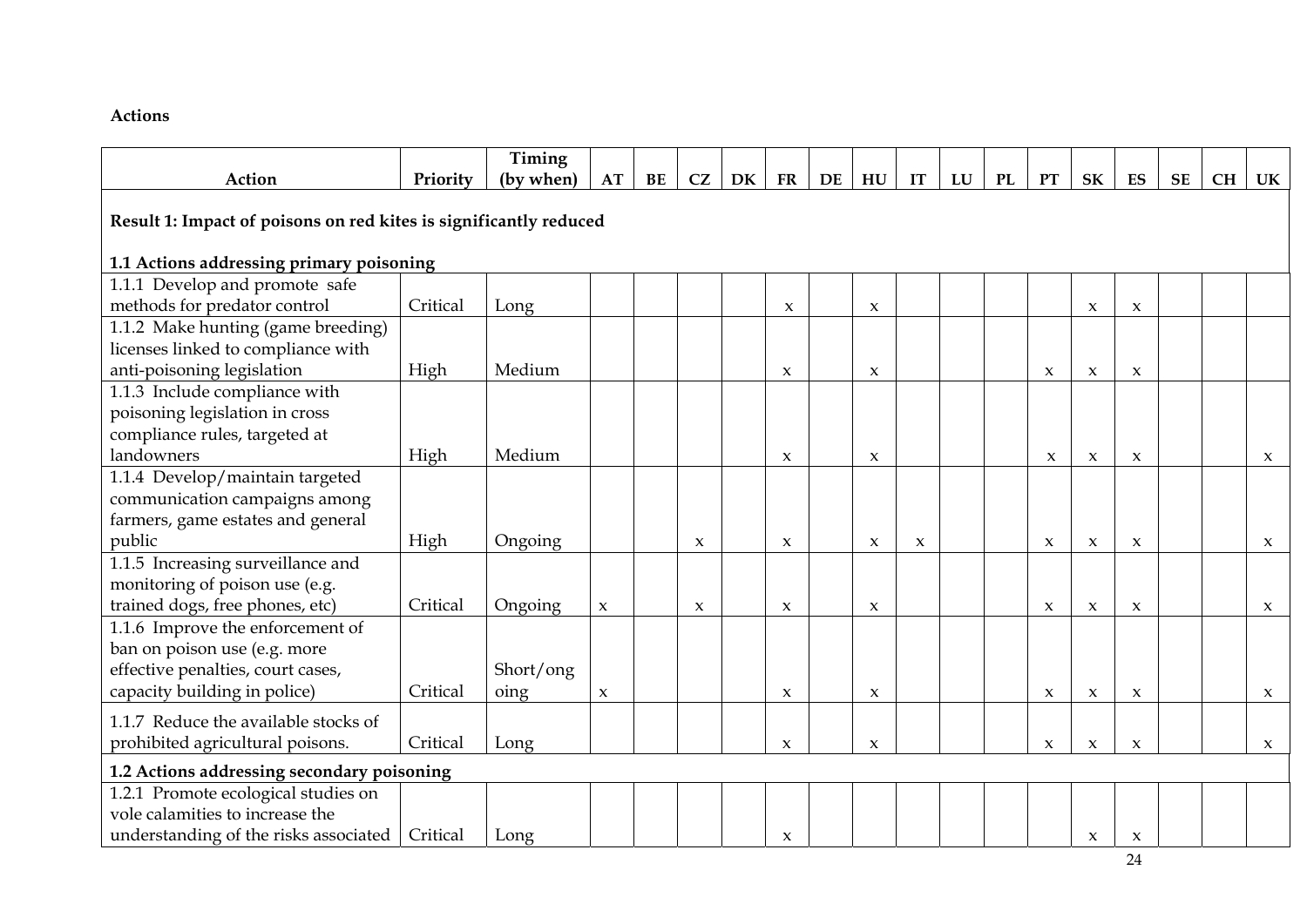|                                                                  |          | Timing    |    |    |    |    |                     |                     |                     |                     |                     |    |                     |                     |                     |           |                     |                     |
|------------------------------------------------------------------|----------|-----------|----|----|----|----|---------------------|---------------------|---------------------|---------------------|---------------------|----|---------------------|---------------------|---------------------|-----------|---------------------|---------------------|
| Action                                                           | Priority | (by when) | AT | BE | CZ | DK | <b>FR</b>           | DE                  | HU                  | IT                  | ${\bf L}{\bf U}$    | PL | <b>PT</b>           | SK                  | ES                  | <b>SE</b> | <b>CH</b>           | UK                  |
| with their inappropriate treatment<br>(e.g. secondary poisoning) |          |           |    |    |    |    |                     |                     |                     |                     |                     |    |                     |                     |                     |           |                     |                     |
| 1.2.2 Promote basic education for                                |          |           |    |    |    |    |                     |                     |                     |                     |                     |    |                     |                     |                     |           |                     |                     |
| farmers on rodent biology and                                    |          |           |    |    |    |    |                     |                     |                     |                     |                     |    |                     |                     |                     |           |                     |                     |
| alternative methods                                              | High     | Medium    |    |    |    |    | $\boldsymbol{\chi}$ |                     |                     |                     |                     |    |                     | $\boldsymbol{\chi}$ | $\boldsymbol{\chi}$ |           |                     | $\boldsymbol{\chi}$ |
| 1.2.3 Prevent licensing of more toxic                            |          |           |    |    |    |    |                     |                     |                     |                     |                     |    |                     |                     |                     |           |                     |                     |
| rodenticides under Biocides process                              |          |           |    |    |    |    |                     |                     |                     |                     |                     |    |                     |                     |                     |           |                     |                     |
| (e.g. second generation rodenticides)                            | Critical | Short     |    |    |    |    | $\boldsymbol{\chi}$ |                     | $\boldsymbol{\chi}$ |                     |                     |    |                     | $\boldsymbol{\chi}$ | $\boldsymbol{\chi}$ |           |                     | $\boldsymbol{\chi}$ |
| 1.2.4 Promote payment of vole                                    |          |           |    |    |    |    |                     |                     |                     |                     |                     |    |                     |                     |                     |           |                     |                     |
| damages by agro-insurance                                        | Critical | Short     |    |    |    |    | $\boldsymbol{\chi}$ |                     |                     |                     |                     |    |                     | $\boldsymbol{\chi}$ | $\boldsymbol{\chi}$ |           |                     |                     |
| 1.2.5 Include responsible use of                                 |          |           |    |    |    |    |                     |                     |                     |                     |                     |    |                     |                     |                     |           |                     |                     |
| poisons for rodent control in fields                             |          |           |    |    |    |    |                     |                     |                     |                     |                     |    |                     |                     |                     |           |                     |                     |
| into the national/regional cross                                 |          |           |    |    |    |    |                     |                     |                     |                     |                     |    |                     |                     |                     |           |                     |                     |
| compliance rules                                                 | High     | Long      |    |    |    |    | $\boldsymbol{\chi}$ |                     | $\boldsymbol{\chi}$ |                     |                     |    | $\boldsymbol{\chi}$ | $\boldsymbol{\chi}$ | $\boldsymbol{\chi}$ |           |                     | $\boldsymbol{\chi}$ |
| 1.2.6 Study the economic and                                     |          |           |    |    |    |    |                     |                     |                     |                     |                     |    |                     |                     |                     |           |                     |                     |
| environment effects of rodenticide                               |          |           |    |    |    |    |                     |                     |                     |                     |                     |    |                     |                     |                     |           |                     |                     |
| use to prevent calamities                                        | High     | Ongoing   |    |    |    |    | $\boldsymbol{\chi}$ |                     | $\boldsymbol{\chi}$ |                     |                     |    |                     | $\boldsymbol{\chi}$ | $\boldsymbol{\chi}$ |           |                     |                     |
| 1.2.7 Undertake legal analysis on the                            |          |           |    |    |    |    |                     |                     |                     |                     |                     |    |                     |                     |                     |           |                     |                     |
| implementation of EU and national                                |          |           |    |    |    |    |                     |                     |                     |                     |                     |    |                     |                     |                     |           |                     |                     |
| law on use of pesticides                                         | High     | Short     |    |    |    |    | $\boldsymbol{\chi}$ |                     | $\boldsymbol{\chi}$ |                     |                     |    |                     | $\boldsymbol{\chi}$ | $\boldsymbol{\chi}$ |           | $\boldsymbol{\chi}$ |                     |
| 1.2.8 Test and promote ecological                                |          |           |    |    |    |    |                     |                     |                     |                     |                     |    |                     |                     |                     |           |                     |                     |
| control methods (predator nest                                   |          |           |    |    |    |    |                     |                     |                     |                     |                     |    |                     |                     |                     |           |                     |                     |
| boxes, inundation, non-chemical                                  |          |           |    |    |    |    |                     |                     |                     |                     |                     |    |                     |                     |                     |           |                     |                     |
| methods, etc) e.g. through payments                              |          |           |    |    |    |    |                     |                     |                     |                     |                     |    |                     |                     |                     |           |                     |                     |
| for non-productive investments in                                |          |           |    |    |    |    |                     |                     |                     |                     |                     |    |                     |                     |                     |           |                     |                     |
| rural development payments                                       | Critical | Ongoing   |    |    |    |    | $\boldsymbol{\chi}$ |                     |                     |                     |                     |    | $\boldsymbol{\chi}$ | $\boldsymbol{\chi}$ | $\boldsymbol{\chi}$ |           | $\boldsymbol{\chi}$ |                     |
| 1.3 Actions addressing electrocution and collision               |          |           |    |    |    |    |                     |                     |                     |                     |                     |    |                     |                     |                     |           |                     |                     |
| 1.3.1 Promote technical and design                               |          |           |    |    |    |    |                     |                     |                     |                     |                     |    |                     |                     |                     |           |                     |                     |
| solutions for mid-voltage pylons.                                |          |           |    |    |    |    |                     |                     |                     |                     |                     |    |                     |                     |                     |           |                     |                     |
| (Examples available in SK)                                       | Low      | medium    |    |    |    |    |                     | $\boldsymbol{\chi}$ | $\boldsymbol{\chi}$ | $\pmb{\chi}$        | $\boldsymbol{\chi}$ |    | $\boldsymbol{\chi}$ | $\boldsymbol{\chi}$ | $\boldsymbol{\chi}$ |           | $\boldsymbol{\chi}$ |                     |
| 1.3.2 Map risk areas (based on                                   |          |           |    |    |    |    |                     |                     |                     |                     |                     |    |                     |                     |                     |           |                     |                     |
| monitoring of mortality cases;                                   |          |           |    |    |    |    |                     |                     |                     |                     |                     |    |                     |                     |                     |           |                     |                     |
| priority to areas with limited                                   |          |           |    |    |    |    |                     |                     |                     |                     |                     |    |                     |                     |                     |           |                     |                     |
| alternative perches)                                             | Low      | Short     |    |    |    |    |                     |                     | $\boldsymbol{\chi}$ | $\boldsymbol{\chi}$ | $\boldsymbol{\chi}$ |    | $\boldsymbol{\chi}$ | $\boldsymbol{\chi}$ | $\boldsymbol{\chi}$ |           | $\boldsymbol{\chi}$ |                     |

25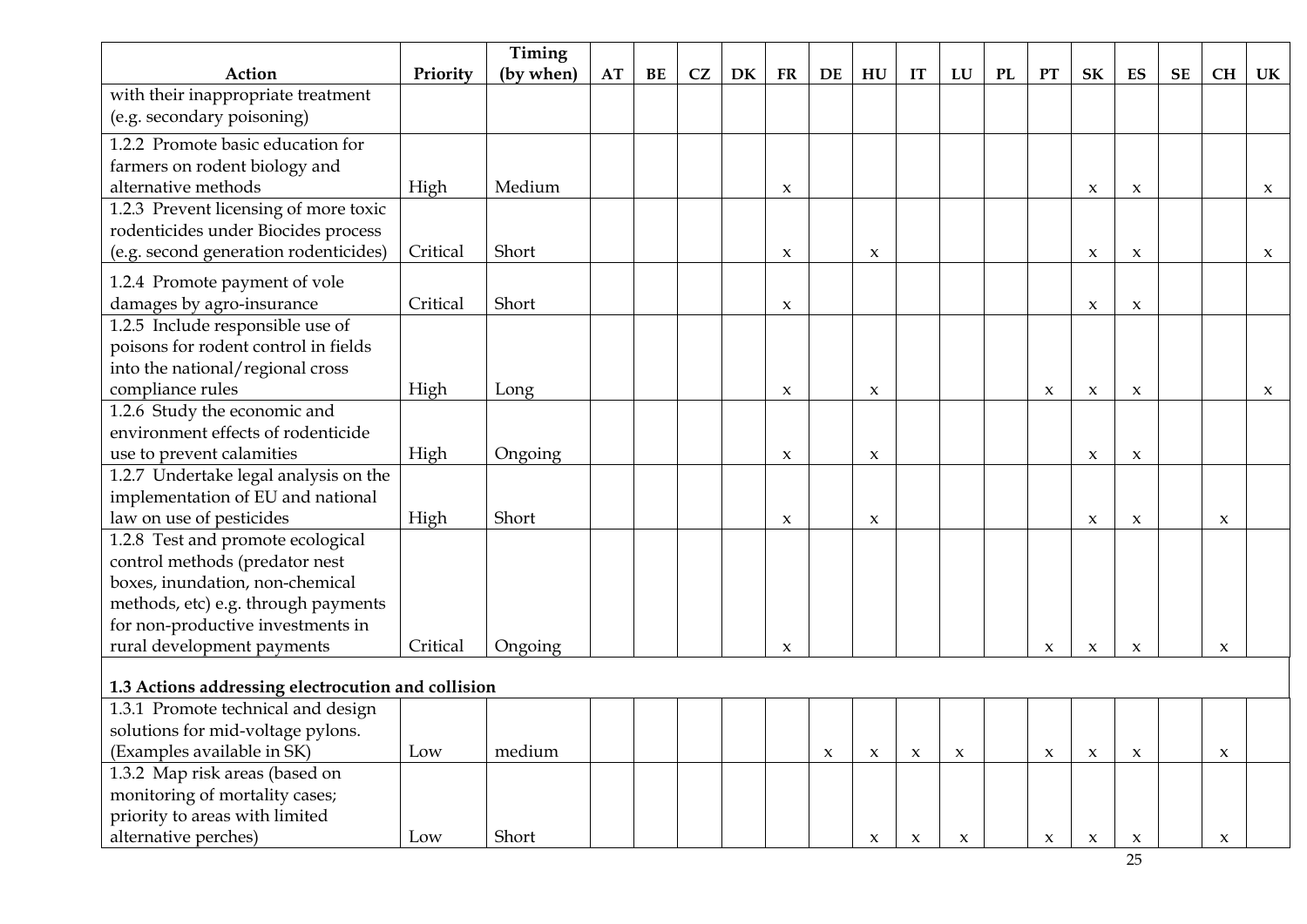|                                                                                                                                                |          | Timing    |                     |                     |                     |                     |                     |                     |                     |                     |                     |                     |                     |                     |                     |                     |                     |                     |
|------------------------------------------------------------------------------------------------------------------------------------------------|----------|-----------|---------------------|---------------------|---------------------|---------------------|---------------------|---------------------|---------------------|---------------------|---------------------|---------------------|---------------------|---------------------|---------------------|---------------------|---------------------|---------------------|
| Action                                                                                                                                         | Priority | (by when) | AT                  | BE                  | CZ                  | DK                  | ${\bf FR}$          | DE                  | HU                  | IT                  | LU                  | <b>PL</b>           | PT                  | SK                  | ES                  | <b>SE</b>           | CH                  | UK                  |
| 1.3.3 Promote isolation of existing                                                                                                            |          |           |                     |                     |                     |                     |                     |                     |                     |                     |                     |                     |                     |                     |                     |                     |                     |                     |
| powerlines                                                                                                                                     | Low      | Long      |                     |                     | $\boldsymbol{\chi}$ |                     | $\boldsymbol{\chi}$ | $\boldsymbol{\chi}$ | $\boldsymbol{\chi}$ | $\boldsymbol{\chi}$ | $\boldsymbol{\chi}$ |                     | $\boldsymbol{\chi}$ | $\boldsymbol{\chi}$ | $\boldsymbol{\chi}$ |                     | x                   |                     |
| 1.3.4 Harmonize national legislation                                                                                                           |          |           |                     |                     |                     |                     |                     |                     |                     |                     |                     |                     |                     |                     |                     |                     |                     |                     |
| and technical standards to make all                                                                                                            |          |           |                     |                     |                     |                     |                     |                     |                     |                     |                     |                     |                     |                     |                     |                     |                     |                     |
| new powerlines bird friendly                                                                                                                   | Low      | Medium    |                     |                     | $\boldsymbol{\chi}$ |                     | $\boldsymbol{\chi}$ |                     | $\boldsymbol{\chi}$ |                     | $\boldsymbol{\chi}$ |                     | $\pmb{\chi}$        | $\boldsymbol{\chi}$ | $\boldsymbol{\chi}$ |                     | X                   |                     |
|                                                                                                                                                |          |           |                     |                     |                     |                     |                     |                     |                     |                     |                     |                     |                     |                     |                     |                     |                     |                     |
| In place in: CZ, SK, ES, PT, HU; research on this issue may be needed in UK                                                                    |          |           |                     |                     |                     |                     |                     |                     |                     |                     |                     |                     |                     |                     |                     |                     |                     |                     |
|                                                                                                                                                |          |           |                     |                     |                     |                     |                     |                     |                     |                     |                     |                     |                     |                     |                     |                     |                     |                     |
| Result 2.1: Habitats supporting high densities of red kites are managed to ensure that conditions are maintained and, where possible, enhanced |          |           |                     |                     |                     |                     |                     |                     |                     |                     |                     |                     |                     |                     |                     |                     |                     |                     |
| 2.1.1 Develop and promote                                                                                                                      |          |           |                     |                     |                     |                     |                     |                     |                     |                     |                     |                     |                     |                     |                     |                     |                     |                     |
| successful agri-environmental                                                                                                                  |          |           |                     |                     |                     |                     |                     |                     |                     |                     |                     |                     |                     |                     |                     |                     |                     |                     |
| schemes through rural development                                                                                                              |          |           |                     |                     |                     |                     |                     |                     |                     |                     |                     |                     |                     |                     |                     |                     |                     |                     |
| payments. Specifically:                                                                                                                        | Medium   | Medium    |                     |                     |                     |                     |                     |                     |                     |                     |                     |                     |                     |                     |                     |                     |                     |                     |
| a. Compile a catalogue of good agri-                                                                                                           |          |           |                     |                     |                     |                     |                     |                     |                     |                     |                     |                     |                     |                     |                     |                     |                     |                     |
| environment schemes that are                                                                                                                   |          |           |                     |                     |                     |                     |                     |                     |                     |                     |                     |                     |                     |                     |                     |                     |                     |                     |
| beneficial to raptors and grasslands                                                                                                           |          |           |                     |                     | $\boldsymbol{\chi}$ | $\pmb{\chi}$        | $\boldsymbol{\chi}$ |                     | $\boldsymbol{\chi}$ |                     | $\boldsymbol{\chi}$ |                     | $\boldsymbol{\chi}$ | $\boldsymbol{\chi}$ | $\pmb{\chi}$        |                     | $\boldsymbol{\chi}$ |                     |
|                                                                                                                                                |          |           |                     |                     |                     |                     |                     |                     |                     |                     |                     |                     |                     |                     |                     |                     |                     |                     |
| b. Preserve and promote permanent                                                                                                              |          |           |                     |                     |                     |                     |                     |                     |                     |                     |                     |                     |                     |                     |                     |                     |                     |                     |
| grasslands                                                                                                                                     |          |           | $\pmb{\chi}$        |                     | $\boldsymbol{\chi}$ | $\pmb{\chi}$        | $\boldsymbol{\chi}$ |                     | $\boldsymbol{\chi}$ | $\pmb{\chi}$        | $\boldsymbol{\chi}$ | $\boldsymbol{\chi}$ | $\boldsymbol{\chi}$ | $\boldsymbol{\chi}$ | $\pmb{\chi}$        |                     | X                   |                     |
| c. Promote crop mosaics by keeping                                                                                                             |          |           |                     |                     |                     |                     |                     |                     |                     |                     |                     |                     |                     |                     |                     |                     |                     |                     |
| field size below 100 ha                                                                                                                        |          |           |                     |                     |                     |                     |                     |                     |                     |                     | $\boldsymbol{\chi}$ |                     | $\boldsymbol{\chi}$ | $\boldsymbol{\chi}$ | X                   |                     | x                   |                     |
| d. Preserve promote hedgerows,                                                                                                                 |          |           |                     |                     |                     |                     |                     |                     |                     |                     |                     |                     |                     |                     |                     |                     |                     |                     |
| trees and uncultivated strips                                                                                                                  |          |           | $\boldsymbol{\chi}$ |                     | $\boldsymbol{\chi}$ | X                   | $\boldsymbol{\chi}$ |                     | $\boldsymbol{\chi}$ | $\boldsymbol{\chi}$ | $\boldsymbol{\chi}$ | $\boldsymbol{\chi}$ | $\pmb{\chi}$        | $\boldsymbol{\chi}$ | $\pmb{\chi}$        |                     | X                   |                     |
| 2.1.2 Extend legal protection for the                                                                                                          |          |           |                     |                     |                     |                     |                     |                     |                     |                     |                     |                     |                     |                     |                     |                     |                     |                     |
| species from disturbance in all                                                                                                                |          |           |                     |                     |                     |                     |                     |                     |                     |                     |                     |                     |                     |                     |                     |                     |                     |                     |
| countries where disturbance of e.g.                                                                                                            |          |           |                     |                     |                     |                     |                     |                     |                     |                     |                     |                     |                     |                     |                     |                     |                     |                     |
| roosting sites is not forbidden                                                                                                                | High     | Medium    |                     |                     |                     |                     |                     |                     |                     |                     |                     |                     |                     |                     | $\boldsymbol{\chi}$ |                     |                     |                     |
| 2.1.3 Ensure that appropriate                                                                                                                  |          |           |                     |                     |                     |                     |                     |                     |                     |                     |                     |                     |                     |                     |                     |                     |                     |                     |
| measures are taken to reduce                                                                                                                   |          |           |                     |                     |                     |                     |                     |                     |                     |                     |                     |                     |                     |                     |                     |                     |                     |                     |
| collision risks for the red kites when                                                                                                         |          |           |                     |                     |                     |                     |                     |                     |                     |                     |                     |                     |                     |                     |                     |                     |                     |                     |
| planning and assessing the impact of                                                                                                           |          |           |                     |                     |                     |                     |                     |                     |                     |                     |                     |                     |                     |                     |                     |                     |                     |                     |
| wind farms (e.g. buffers around                                                                                                                |          |           |                     |                     |                     |                     |                     |                     |                     |                     |                     |                     |                     |                     |                     |                     |                     |                     |
| acive nests and roosting sites)                                                                                                                | High     | Ongoing   |                     | $\boldsymbol{\chi}$ | $\boldsymbol{\chi}$ | $\boldsymbol{\chi}$ | $\boldsymbol{\chi}$ | $\boldsymbol{\chi}$ | $\boldsymbol{\chi}$ | $\boldsymbol{\chi}$ | $\pmb{\chi}$        | $\boldsymbol{\chi}$ | $\boldsymbol{\chi}$ | $\boldsymbol{\chi}$ | $\boldsymbol{\chi}$ | $\boldsymbol{\chi}$ | $\boldsymbol{\chi}$ | $\boldsymbol{\chi}$ |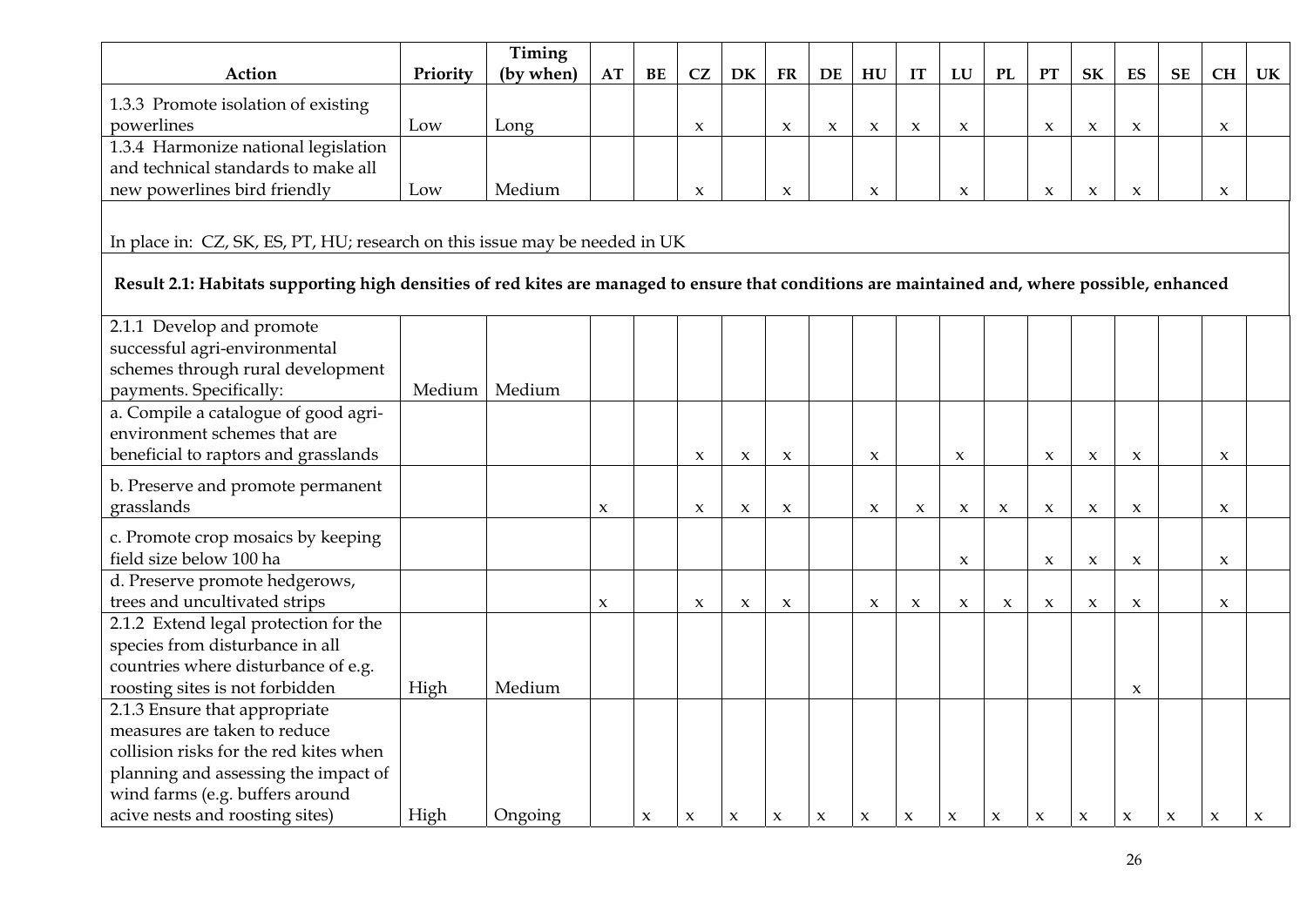|                                                                                                                                                     |          | Timing    |                     |                     |                     |                     |                     |                     |                     |                     |                     |                     |                     |                     |                           |                     |                     |                     |
|-----------------------------------------------------------------------------------------------------------------------------------------------------|----------|-----------|---------------------|---------------------|---------------------|---------------------|---------------------|---------------------|---------------------|---------------------|---------------------|---------------------|---------------------|---------------------|---------------------------|---------------------|---------------------|---------------------|
| Action                                                                                                                                              | Priority | (by when) | AT                  | BE                  | CZ                  | DK                  | FR                  | DE                  | ${\bf H}{\bf U}$    | IT                  | LU                  | PL                  | PT                  | ${\bf S}{\bf K}$    | ES                        | <b>SE</b>           | <b>CH</b>           | UK                  |
| Result 2.2: Abundant food is available for red kites across their range                                                                             |          |           |                     |                     |                     |                     |                     |                     |                     |                     |                     |                     |                     |                     |                           |                     |                     |                     |
| 2.2.1 Make sure that national                                                                                                                       |          |           |                     |                     |                     |                     |                     |                     |                     |                     |                     |                     |                     |                     |                           |                     |                     |                     |
| legislation on animal by products                                                                                                                   |          |           |                     |                     |                     |                     |                     |                     |                     |                     |                     |                     |                     |                     |                           |                     |                     |                     |
| takes into account the needs of<br>scavengers, specifically:                                                                                        | High     | Ongoing   |                     |                     |                     |                     | $\boldsymbol{\chi}$ |                     | X                   | $\boldsymbol{\chi}$ | $\boldsymbol{\chi}$ |                     | $\boldsymbol{\chi}$ |                     | $\boldsymbol{\chi}$       |                     |                     | $\boldsymbol{\chi}$ |
| a. Derogation for in situ disposal                                                                                                                  |          |           |                     |                     |                     |                     | X                   |                     | $\boldsymbol{\chi}$ | $\boldsymbol{\chi}$ | $\boldsymbol{\chi}$ |                     | $\boldsymbol{\chi}$ |                     | $\boldsymbol{\chi}$       |                     |                     | $\boldsymbol{\chi}$ |
| b. Derogation for supplementary                                                                                                                     |          |           |                     |                     |                     |                     |                     |                     |                     |                     |                     |                     |                     |                     |                           |                     |                     |                     |
| feeding                                                                                                                                             |          |           |                     |                     |                     |                     | $\boldsymbol{\chi}$ |                     | $\boldsymbol{\chi}$ | $\boldsymbol{\chi}$ | $\boldsymbol{\chi}$ |                     | $\boldsymbol{\chi}$ |                     | $\boldsymbol{\chi}$       |                     |                     | $\boldsymbol{\chi}$ |
| 2.2.2 Promote control on feeding                                                                                                                    |          |           |                     |                     |                     |                     |                     |                     |                     |                     |                     |                     |                     |                     |                           |                     |                     |                     |
| stations to be compliant with<br>sanitary regulations.                                                                                              | High     | Short     |                     |                     |                     |                     |                     |                     |                     |                     |                     |                     |                     |                     |                           |                     |                     |                     |
| a. Prevent sudden closure of                                                                                                                        |          |           |                     |                     |                     |                     | $\boldsymbol{\chi}$ |                     |                     |                     |                     |                     |                     |                     | $\boldsymbol{\chi}$       |                     | $\boldsymbol{\chi}$ | $\boldsymbol{\chi}$ |
| established feeding stations (phase                                                                                                                 |          |           |                     |                     |                     |                     |                     |                     |                     |                     |                     |                     |                     |                     |                           |                     |                     |                     |
| out instead)                                                                                                                                        |          |           |                     |                     |                     |                     |                     |                     |                     | $\boldsymbol{\chi}$ |                     |                     |                     |                     | $\boldsymbol{\mathsf{x}}$ |                     |                     | $\boldsymbol{\chi}$ |
| b. Develop guidelines on feeding                                                                                                                    |          |           |                     |                     |                     |                     |                     |                     |                     |                     |                     |                     |                     |                     |                           |                     |                     |                     |
| station best practice and circulate in                                                                                                              |          |           |                     |                     |                     |                     |                     |                     |                     |                     |                     |                     |                     |                     |                           |                     |                     |                     |
| national languages                                                                                                                                  |          |           |                     |                     |                     |                     |                     |                     |                     |                     |                     |                     | $\boldsymbol{\chi}$ |                     | $\boldsymbol{\chi}$       |                     |                     | $\boldsymbol{\chi}$ |
| Result 3: Improved international coordination and cooperation is in place to ensure monitoring of the species' population and range size and trend, |          |           |                     |                     |                     |                     |                     |                     |                     |                     |                     |                     |                     |                     |                           |                     |                     |                     |
| movements, productivity and threats.                                                                                                                |          |           |                     |                     |                     |                     |                     |                     |                     |                     |                     |                     |                     |                     |                           |                     |                     |                     |
|                                                                                                                                                     |          |           |                     |                     |                     |                     |                     |                     |                     |                     |                     |                     |                     |                     |                           |                     |                     |                     |
| Monitoring                                                                                                                                          |          |           |                     |                     |                     |                     |                     |                     |                     |                     |                     |                     |                     |                     |                           |                     |                     |                     |
| 3.1.1 Develop appropriate                                                                                                                           |          |           |                     |                     |                     |                     |                     |                     |                     |                     |                     |                     |                     |                     |                           |                     |                     |                     |
| monitoring guidelines covering                                                                                                                      |          |           |                     |                     |                     |                     |                     |                     |                     |                     |                     |                     |                     |                     |                           |                     |                     |                     |
| breeding and wintering pop.                                                                                                                         | Critical | Short     |                     |                     |                     |                     | $\overline{O}$      |                     |                     |                     |                     | $\mathcal{O}$       |                     |                     | $\circ$                   |                     | $\circ$             | $\circ$             |
| 3.1.2 Undertake coordinated winter                                                                                                                  |          |           |                     |                     |                     |                     |                     |                     |                     |                     |                     |                     |                     |                     |                           |                     |                     |                     |
| surveys of the species across Europe                                                                                                                | Critical | Medium    | $\boldsymbol{\chi}$ | $\boldsymbol{\chi}$ | $\boldsymbol{\chi}$ | $\boldsymbol{\chi}$ | $\boldsymbol{\chi}$ | $\mathbf x$         | $\boldsymbol{\chi}$ | $\mathbf x$         | $\boldsymbol{\chi}$ | $\boldsymbol{\chi}$ | $\boldsymbol{\chi}$ | $\boldsymbol{\chi}$ | $\boldsymbol{\chi}$       | $\boldsymbol{\chi}$ | $\boldsymbol{\chi}$ | $\boldsymbol{\chi}$ |
| 3.1.3 Undertake First coordinated                                                                                                                   |          |           |                     |                     |                     |                     |                     |                     |                     |                     |                     |                     |                     |                     |                           |                     |                     |                     |
| baseline survey of breeding numbers                                                                                                                 |          |           |                     |                     |                     |                     |                     |                     |                     |                     |                     |                     |                     |                     |                           |                     |                     |                     |
| by 2013 in all range countries                                                                                                                      | Critical | Medium    | $\mathbf x$         | $\boldsymbol{\chi}$ | $\boldsymbol{\chi}$ | $\boldsymbol{\chi}$ | $\mathbf{x}$        | $\boldsymbol{\chi}$ | $\boldsymbol{\chi}$ | $\boldsymbol{\chi}$ | $\boldsymbol{\chi}$ | $\boldsymbol{\chi}$ | $\boldsymbol{\chi}$ | $\boldsymbol{\chi}$ | $\boldsymbol{\chi}$       | $\boldsymbol{\chi}$ | $\boldsymbol{\chi}$ | $\mathbf{x}$        |
| 3.1.4 Undertake Second coordinated                                                                                                                  |          |           |                     |                     |                     |                     |                     |                     |                     |                     |                     |                     |                     |                     |                           |                     |                     |                     |
| survey on breeding numbers in 2018                                                                                                                  | Critical | Long      | $\boldsymbol{\chi}$ | $\mathbf{x}$        | $\boldsymbol{\chi}$ | $\boldsymbol{\chi}$ | $\boldsymbol{\chi}$ | $\boldsymbol{\chi}$ | $\boldsymbol{\chi}$ | $\boldsymbol{\chi}$ | $\boldsymbol{\chi}$ | $\boldsymbol{\chi}$ | $\boldsymbol{\chi}$ | $\boldsymbol{\chi}$ | $\boldsymbol{\chi}$<br>27 | $\boldsymbol{\chi}$ | $\boldsymbol{\chi}$ | $\mathbf{x}$        |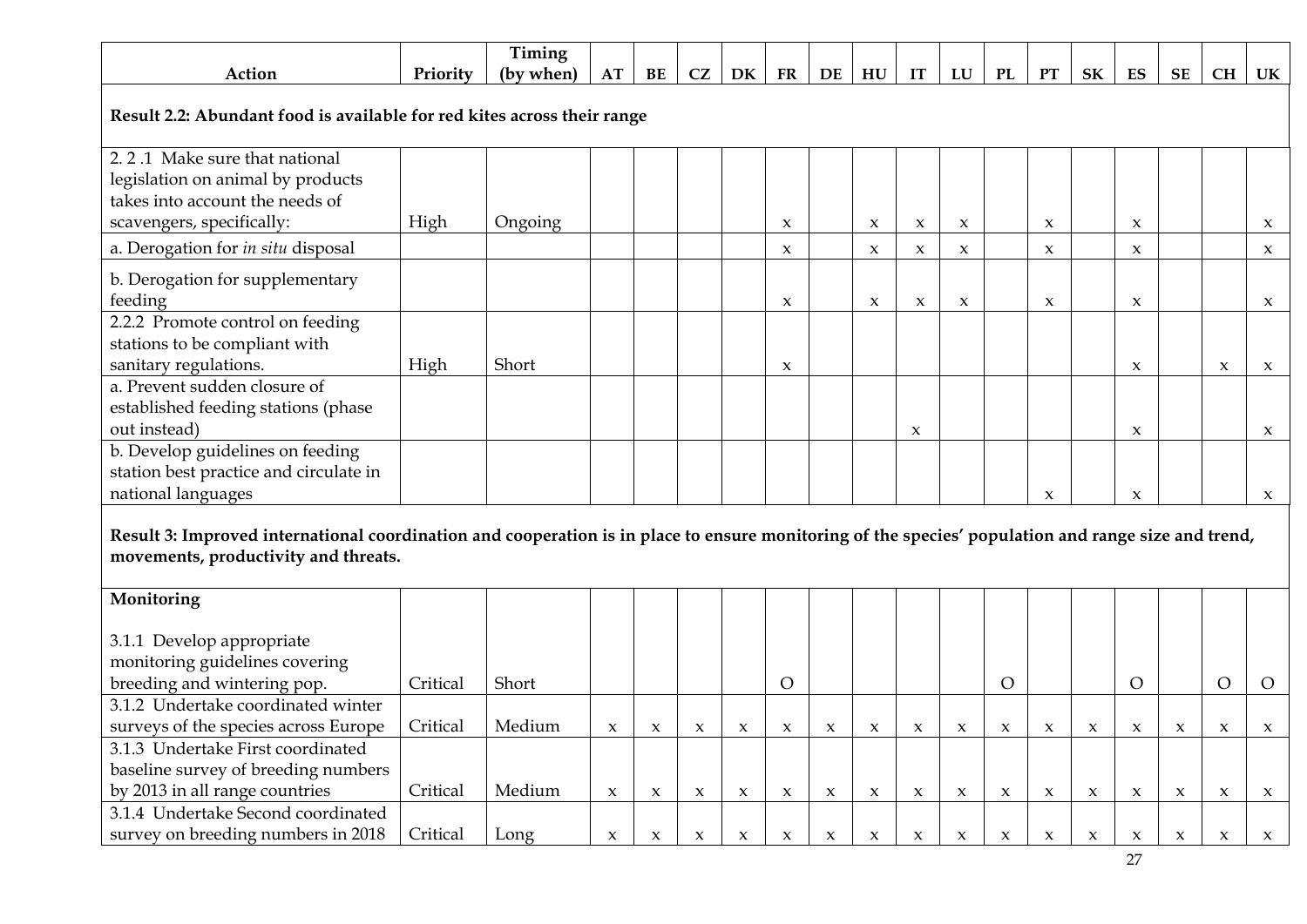|                                       |          | Timing    |                  |    |    |    |            |          |                  |    |                  |           |           |                |          |           |                |            |
|---------------------------------------|----------|-----------|------------------|----|----|----|------------|----------|------------------|----|------------------|-----------|-----------|----------------|----------|-----------|----------------|------------|
| Action                                | Priority | (by when) | AT               | BE | CZ | DK | ${\rm FR}$ | DE       | ${\bf H}{\bf U}$ | IT | LU               | <b>PL</b> | <b>PT</b> | <b>SK</b>      | ES       | <b>SE</b> | <b>CH</b>      | UK         |
| in all range countries                |          |           |                  |    |    |    |            |          |                  |    |                  |           |           |                |          |           |                |            |
| 3.1.5 Coordinate marking/ringing      |          |           |                  |    |    |    |            |          |                  |    |                  |           |           |                |          |           |                |            |
| schemes to understand population      |          |           |                  |    |    |    |            |          |                  |    |                  |           |           |                |          |           |                |            |
| movements prior to wintering          |          |           |                  |    |    |    |            |          |                  |    |                  |           |           |                |          |           |                |            |
| survey                                | Medium   | Short     |                  |    |    |    | $\circ$    | $\Omega$ | $\circ$          |    |                  |           |           |                | O        |           | $\overline{O}$ | $\bigcirc$ |
| 3.1.6 Monitoring productivity of the  |          |           |                  |    |    |    |            |          |                  |    |                  |           |           |                |          |           |                |            |
| population based on sample of nests,  |          |           |                  |    |    |    |            |          |                  |    |                  |           |           |                |          |           |                |            |
| stratified by habitat                 | High     | Ongoing   |                  |    | O  |    | $\circ$    | $\Omega$ | $\overline{O}$   |    |                  | $\circ$   |           | $\overline{O}$ |          |           | $\overline{O}$ | $\Omega$   |
| 3.1.7 Annual monitoring of            |          |           |                  |    |    |    |            |          |                  |    |                  |           |           |                |          |           |                |            |
| migration bottlenecks in the          |          |           |                  |    |    |    |            |          |                  |    |                  |           |           |                |          |           |                |            |
| Pyrenees and Falsterbo (age ratio)    | Low      | Ongoing   |                  |    |    |    | $\Omega$   |          |                  |    |                  |           |           |                | $\Omega$ | $\Omega$  |                |            |
| Research                              |          |           |                  |    |    |    |            |          |                  |    |                  |           |           |                |          |           |                |            |
|                                       |          |           |                  |    |    |    |            |          |                  |    |                  |           |           |                |          |           |                |            |
| 3.2.1 Research on impact of           |          |           |                  |    |    |    |            |          |                  |    |                  |           |           |                |          |           |                |            |
| veterinary medicines and other        |          |           |                  |    |    |    |            |          |                  |    |                  |           |           |                |          |           |                |            |
| contaminants (especially lead)        | Medium   | Ongoing   | All range states |    |    |    |            |          |                  |    |                  |           |           |                |          |           |                |            |
| 3.2.2 Research the impact of the      |          |           |                  |    |    |    |            |          |                  |    |                  |           |           |                |          |           |                |            |
| increasing number of windfarms        |          |           |                  |    |    |    |            |          |                  |    |                  |           |           |                |          |           |                |            |
| (especially in high density areas and |          |           |                  |    |    |    |            |          |                  |    |                  |           |           |                |          |           |                |            |
| bottlenecks)                          | High     | Medium    |                  |    |    |    |            |          |                  |    | All range states |           |           |                |          |           |                |            |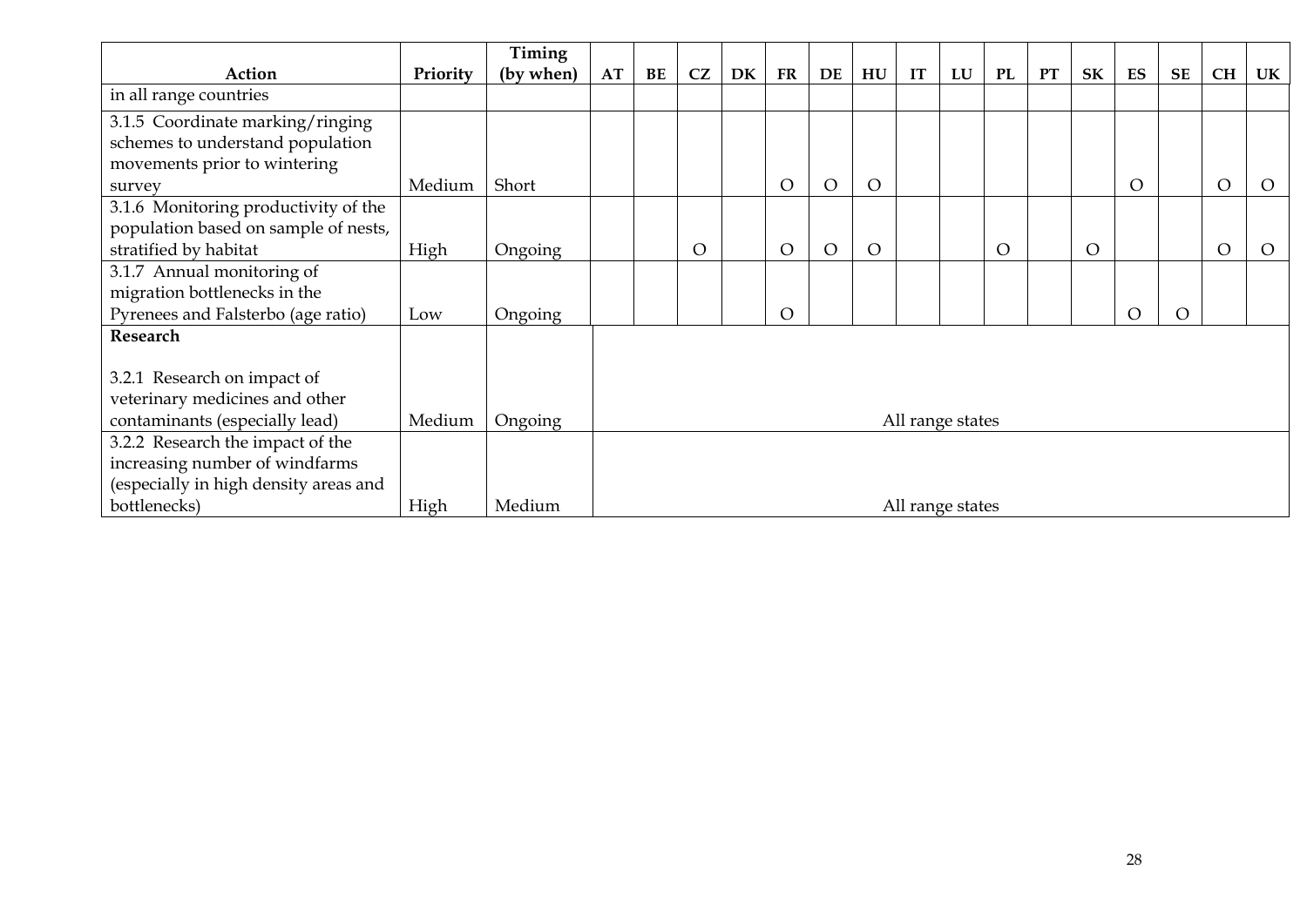#### <span id="page-28-0"></span>**5 – REFERENCES AND THE MOST RELEVANT LITERATURE**

Aebischer, A (2009) Der Rotmilan: ein faszinierender Greifvogel, Haupt, Bern.

- Berny, P. and J.-R. Gaillet (2008) Acute poisoning of red kites (*Milvus milvus*) in France: data from the SAGIR network *Journal of Wildlife Diseases,* 44(2), 2008, pp. 417-426
- BirdLife International (2004) *Birds in Europe: population estimates, trends and conservation status*. Cambridge. UK: BirdLife International. (BirdLife Conservation series No. 12)
- Bretagnolle, V (2009) First results of the red kite national survey in Milan info n°16,17 & 18, LPO/BirdLife.

Bright, J. A., R. H. W. Langston, R. Bullman, R. J. Evans, S. Gardner, J. Pearce-Higgins & E. Wilson (2006) Bird Sensitivity Map to provide locational guidance for nshore wind farms in Scotland. RSPB Research report N# 20: 136 pp.

Broch, L. et al. 2000-2008 (unpublished reports) In: Aebischer, A (2009) Der Rotmilan: ein faszinierender Greifvogel, Haupt, Bern.

- Cardiel, IE (2006) El milano real en España, In; II Censo Nacional (2004) SEO/BirdLife, Madrid.
- Carter I (2007) The red kite (second edition), Arlequin Press.
- David, F (2009) Assessment of the red kite national action plan (2003-2007), LPO/BirdLife, Paris.
- Dürr, T (2004) Vögel als Anflugopfer an Windenergieanlagen ein Einblick in die bundesweite Fundkartei. Bremer Beiträge für Naturkunde und Naturschutz 7: 221-228.
- Evans, IM, and Pienkowski, MW (1991) World status of the red kite: A background to the experimental reintroduction to England and Scotland, *British Birds* 84: 171- 187.
- Evans IM, RW Summers, O'Toole, L, Orr-Ewing, DC, Snell, RN and Smith, J (1999) Evaluating the success of translocating red kites *Milvus milvus* to the UK, Bird Study 46: 129 - 144.
- Falandysz, J and Mizera, T (1996) Mercury concentration in tissues and organs of red kite of Milvus milvus, Bromat. Chem. Toksykol., 29: 99-101.
- Gomara, B, Gonzales, MJ, Baos, R, Hiraldo, F, Abad, E, Rivera, J and Jimenez, B (2008) Unexpected high PCB and total DDT levels in the breeding population of red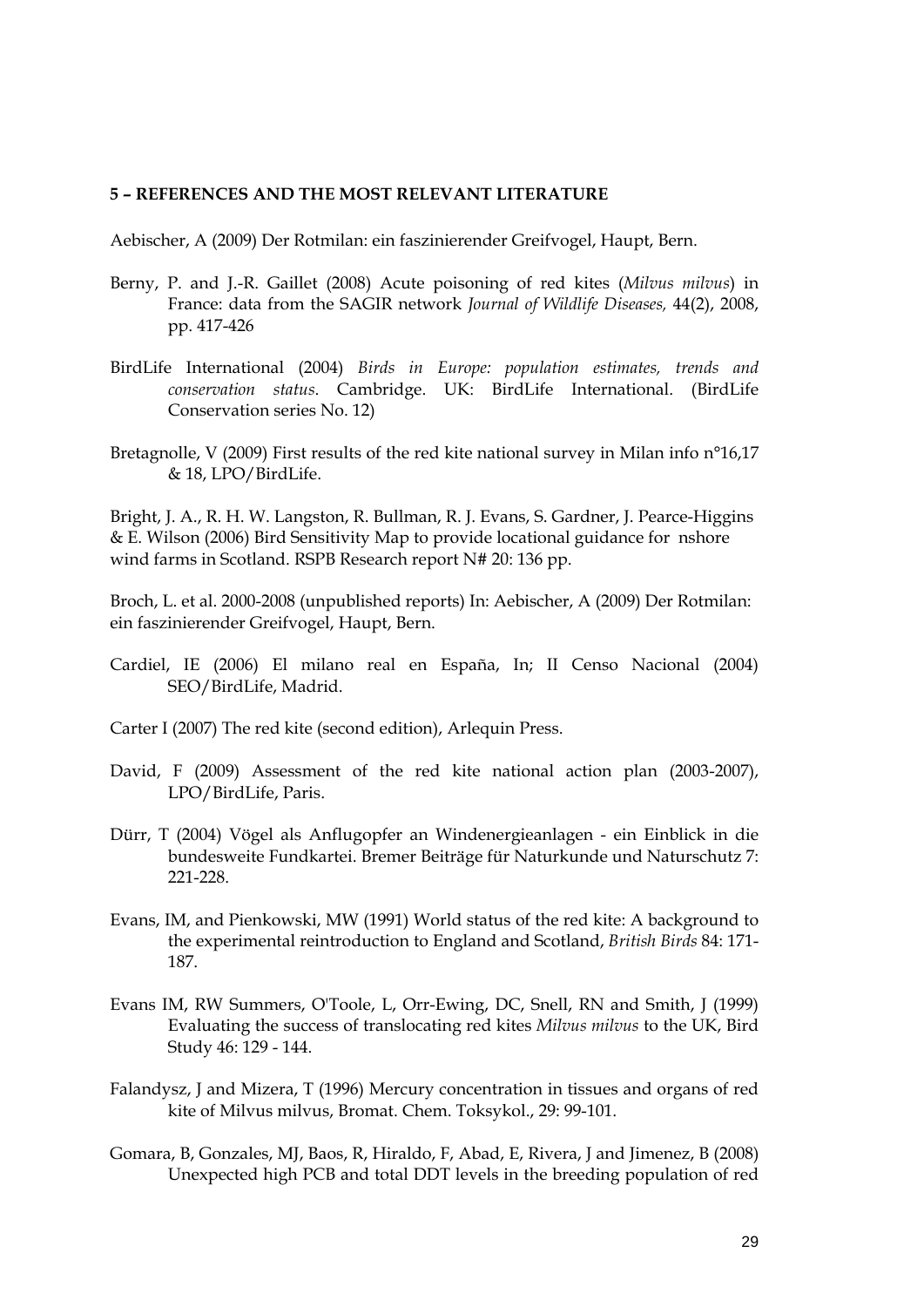kite (*Milvus milvus*) from Doñana National Park, south-western Spain, Environment International 34: 73-78.

- Green, RE, Hunt, WG, Parish, CN and Newton, I (2009) Effectiveness of action to reduce exposure of free-ranging California Condors in Arizona and Utah to lead from spent ammunition, pg 240-253; in, Watson, RT, Fuller, M, Pokras, M, Hunt, EG (Eds.) Ingestion of lead from spent ammunition: Implications for wildlife and humans, The Peregrine Fund, Boise, Idaho, USA.
- Huntley, B, Green, RE, Collingham, YC and Willis, SG (2007) A climatic atlas of European breeding birds, Lynx Edicions, Barcelona.
- Jacquat, MS (2000) Bromadiolone et Campagnols terrestres *Arvicola terrestris*: une nouvelle campagne désastreuse en Franche-Comté, Nos Oiseaux 47: 81-85.
- Kenntner, N, Tataruch, F and Krone, O (2005) Risk assessment of environmental contaminants in White-tailed Sea Eagles (*Haliaeetus albicilla*) from Germany, pg 125-127; in, Pohlmeyer, K (Ed.) Extended abstracts of the XXVIIth Congress of the International Union of Game Biologists, Hannover, 2005, DSV Verlag, Hamburg, Germany.
- Kiefer, J (1998) Brutbiologische Notizen zum Rotmilan *Milvus milvus* und Schwarzmilan *Milvus migrans*, Ost-Luxembourg, Regulus Wiss Ber 17: 32–37.
- KOO (2006) red kite *Milvus milvus*, http://koo.free.ngo.pl/kania\_ruda.php.
- Krone, O, Langgemach, T, Sommer, P and Kenntner, N (2003) Causes of mortality in white-tailed sea eagles from Germany, In: Helander, B, Marquiss, M and Bowerman, W (Eds.) Sea Eagle 2000, Proceedings from an international conference at Bjorko, Sweden, 13-17 September 2000, *Swedish Society for Nature Conservation/SNF & Atta. 45 Tryckeri AB*, Stockholm.
- LPO (2009) [Evaluation du plan national d'actions (2003-2007)]
- Madroño, A, González, C, and Atienza, JC (2004) Libro Rojo de las Aves de España, Ministerio de Medio Ambiente/Sociedad Española de Ornitología.
- Mammen, U (2007) The red kite as a priority species for bird conservation in Germany and Europe, MEROS, Halle/Saale and Trier.
- Mammen, U and Dürr, T (2006) Rotmilane und Windkraft Konflikt oder Übertreibung?, Apus 13: 73-74.
- Mammen, U, Klammer, G and Mammen, K (2006) Greifvogeltod an eisenbahntrassen ein unterschätztes Problem, Populationsökologie von Greifvogel und Eulenarten 5: 477-482.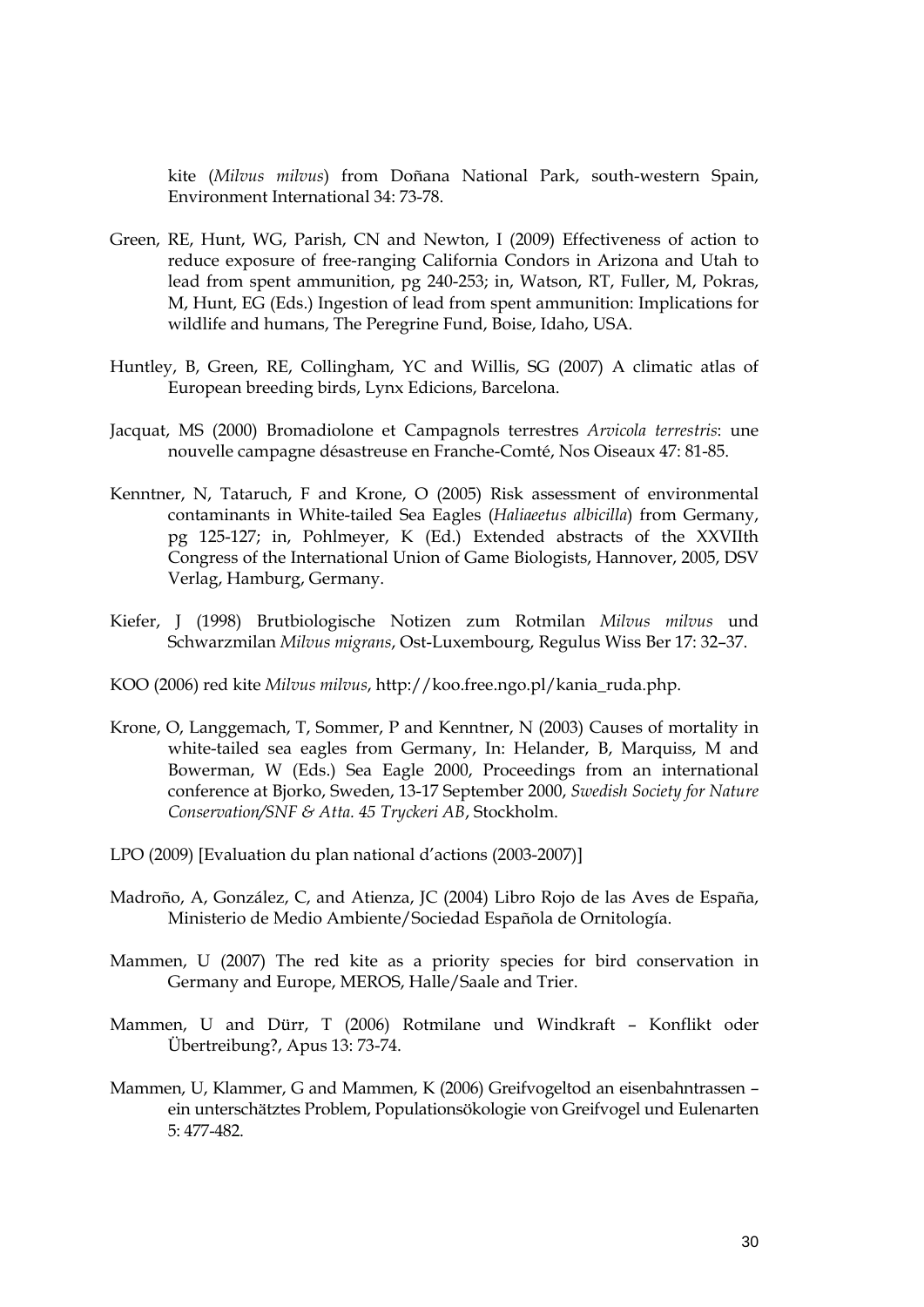- Mammen, U and Stubbe, M (2009) Monitoring of European Raptors and Owls (MEROS) – Annual report for 2003 and 2004, Jahresber, Monitoring Greifvögel Eulen Europas 16/17: 1-118.
- Mateo, R, Cadenas, R, Manez, M and Guitart, R (2001) Lead shot ingestion in two raptor species from Donana, Spain, Ecotoxicology and Environmental Safety 48; 6-10.
- Mateo, R, Taggart, M and Meharg, AA (2003) Lead and arsenic in bones of birds of prey from Spain, Environmental Pollution 126; 107-114.
- Mionnet, A (2004) The red kite *in* Thiollay, JM and Bretagnolle, V (Eds.), Breeding birds of prey in France – distribution, population and conservation: 36-39
- Mionnet, A (2007) The red kite in France: distribution, population development and threats, LPO, Vitry-le-François.
- Mougeot F and Bretagnolle V (2006) Breeding biology of the red kite in Corsica, Ibis 148 (3), 436-448.
- Pain, DJ, Carter, I, Sainsbury, AW, Shore, RF, Eden, P, Taggart, MA, Konstantinos, S, Walker, LA, Meharg, AA and Raab, A (2007) Lead contamination and associated disease in captive and reintroduced red kites *Milvus milvus* in England, Science for the Total Environment 376: 116-127.
- Riols, R (2009) Wintering of the red kite in France and Switzerland in January 2009 in Milan info n°16,17 & 18, LPO/BirdLife.
- RSPB (2008) Birdcrime 2007; Offences against wild bird legislation in 2007, RSPB, Sandy.
- RSPB (2009) Birdcrime 2008; Offences against wild bird legislation in 2008, RSPB, Sandy.
- Seoane, J, Viñuela, J, Díaz-Delgado, R, and Bustamante, J (2003) The effects of land use and climate on red kite distribution in the Iberian peninsula, Biological Conservation 111: 401-414 .
- Zawadzka, D (1999) Feeding habits of the Black Kite *Milvus migrans*, red kite *Milvus milvus*, White-tailed Eagle *Haliaeetus albicilla* and Lesser Spotted Eagle *Aquila pomarina* in Wigry National Park (NE Poland), Acta Ornithol., 34: 65-75.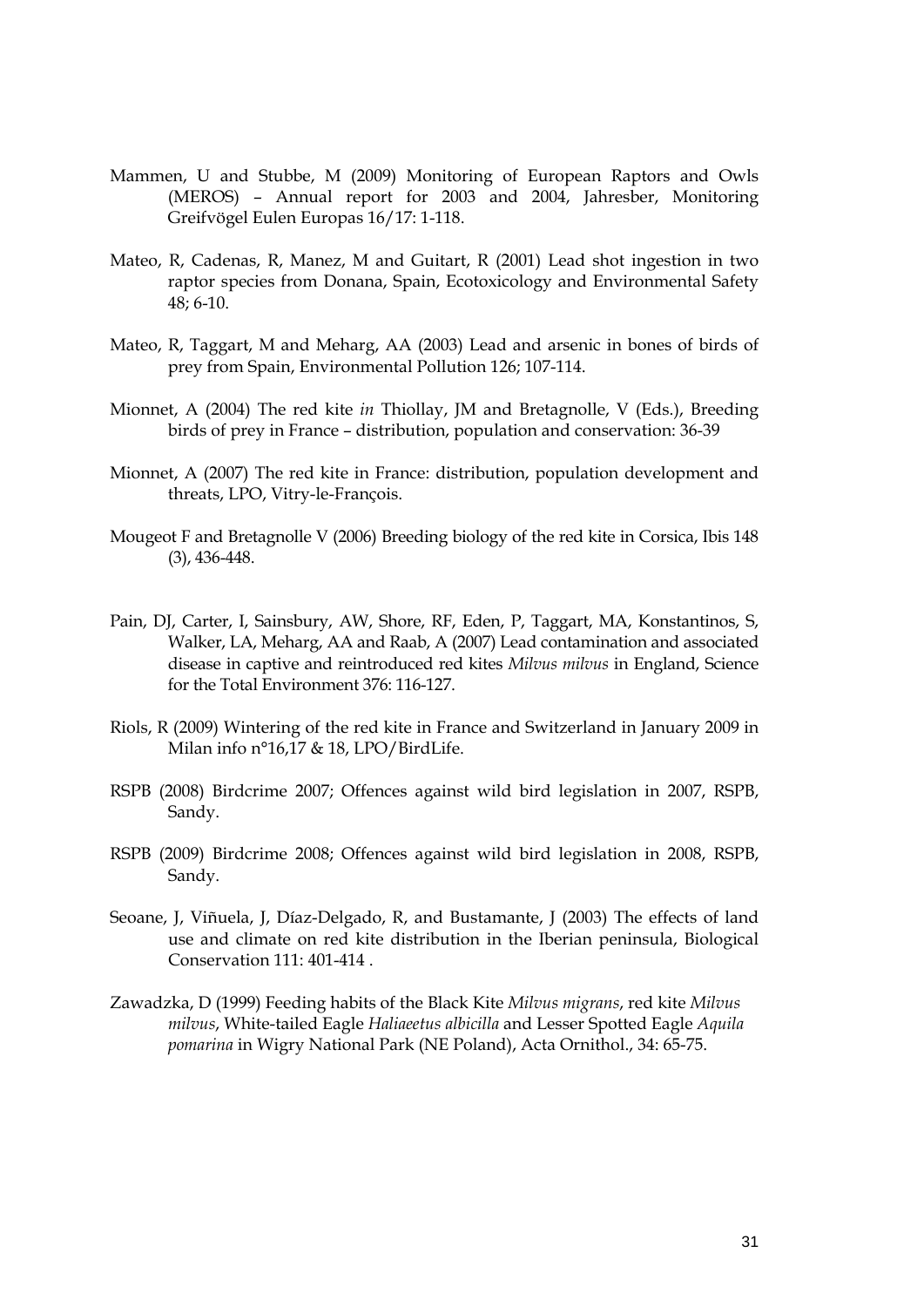#### **ANNEX 1**

# **Threats' importance by country**

# $C =$  critical,  $H =$  high,  $M =$  medium,  $L =$  low,  $U =$  unknown

<span id="page-31-0"></span>

| <b>Threat</b>                         | AT       | BE          | CZ          | DK           | <b>FR</b>    | DE           | HU          | IT                        | LA | LT | ${\bf L}{\bf U}$ | PL | PT           | <b>SK</b>   | ES           | <b>SE</b>    | CH | UK           | Overall impact              |
|---------------------------------------|----------|-------------|-------------|--------------|--------------|--------------|-------------|---------------------------|----|----|------------------|----|--------------|-------------|--------------|--------------|----|--------------|-----------------------------|
| Persecution                           |          |             |             |              |              |              |             |                           |    |    |                  |    |              |             |              |              |    |              |                             |
| Poisoning (baits)                     | H        | $\mathbf U$ | H           | L            | $\mathbf M$  | $\mathbf{L}$ | $\mathbf L$ | $\boldsymbol{\mathrm{H}}$ |    |    | L                |    | $\mathsf{C}$ | H           | $\mathsf{C}$ |              |    | M            | Critical                    |
| Illegal shooting<br>and trapping      |          |             | H           | L            | $\mathbf{M}$ | M            |             | M                         |    |    | L                |    | H            | H           | M            |              |    | L            | Medium                      |
|                                       |          |             |             |              |              |              |             |                           |    |    |                  |    |              |             |              |              |    |              |                             |
| <b>Accidental killing</b>             |          |             |             |              |              |              |             |                           |    |    |                  |    |              |             |              |              |    |              |                             |
| Electrocution                         |          |             | H           |              | $\mathbf U$  | $\mathbf L$  | L           | L                         |    |    | L                |    | H            | M           | M            | L            | L  | L            | Low                         |
| Windfarms                             | L        | M           | $\mathbf U$ |              | M            | M            | $\mathbf U$ | $\mathsf{C}$              |    |    | L                |    | $\mathbf U$  | U           | L            | $\mathbf{M}$ | L  | $\mathbf{L}$ | Low, potentially<br>growing |
| Traffic collision                     |          |             |             |              | $\mathbf U$  | L            |             |                           |    |    | L                |    | $\mathbf U$  |             | L            | L            |    | L            | Low                         |
| Poisoning<br>(secondary,              |          |             |             |              |              |              |             |                           |    |    |                  |    |              |             |              |              |    |              |                             |
| pesticide)                            |          | $\mathbf U$ |             |              | $\mathsf{C}$ | L            |             | M                         |    |    | L                |    | $\mathbf U$  |             | H            |              | L  | $\mathbf{M}$ | High                        |
| Lead poisoning                        |          |             |             |              |              | $\mathbf L$  |             |                           |    |    |                  |    |              |             | $\mathbf{M}$ |              |    | M            | Low                         |
| Veterinary drugs                      |          |             |             |              | U            | L            |             |                           |    |    |                  |    | $\mathbf U$  |             | L            |              |    |              | Low                         |
|                                       |          |             |             |              |              |              |             |                           |    |    |                  |    |              |             |              |              |    |              |                             |
| <b>Disturbance</b>                    |          |             |             |              |              |              |             |                           |    |    |                  |    |              |             |              |              |    |              |                             |
| Disturbance by<br>forestry operations | $\Gamma$ |             | H           | $\mathbf M$  | $\mathbf L$  | M            |             | M                         |    |    | L                | L  | $\mathbf{M}$ | $\mathsf C$ | L            |              | L  | L            | Low                         |
| Disturbance at                        |          |             |             |              |              |              |             |                           |    |    |                  |    |              |             |              |              |    |              |                             |
| nest (recreation)                     | L        | M           |             | $\mathbf{M}$ | $\mathbf L$  | M            | $\mathbf U$ | L                         |    |    | M                | L  | $\mathbf L$  | H           | L            |              | L  | $\mathbf{L}$ | Low                         |
|                                       |          |             |             |              |              |              |             |                           |    |    |                  |    |              |             |              |              |    |              |                             |
| <b>Habitat loss</b>                   |          |             |             |              |              |              |             |                           |    |    |                  |    |              |             |              |              |    |              |                             |
| Clearing of                           |          |             |             |              |              |              |             |                           |    |    |                  |    |              |             |              |              |    |              |                             |
| riparian                              |          |             |             |              |              |              |             |                           |    |    |                  |    |              |             |              |              |    |              |                             |
| vegetation                            |          |             |             |              |              | L            | L           | L                         |    |    | L                | L  | $\mathbf L$  |             |              |              |    |              | Low                         |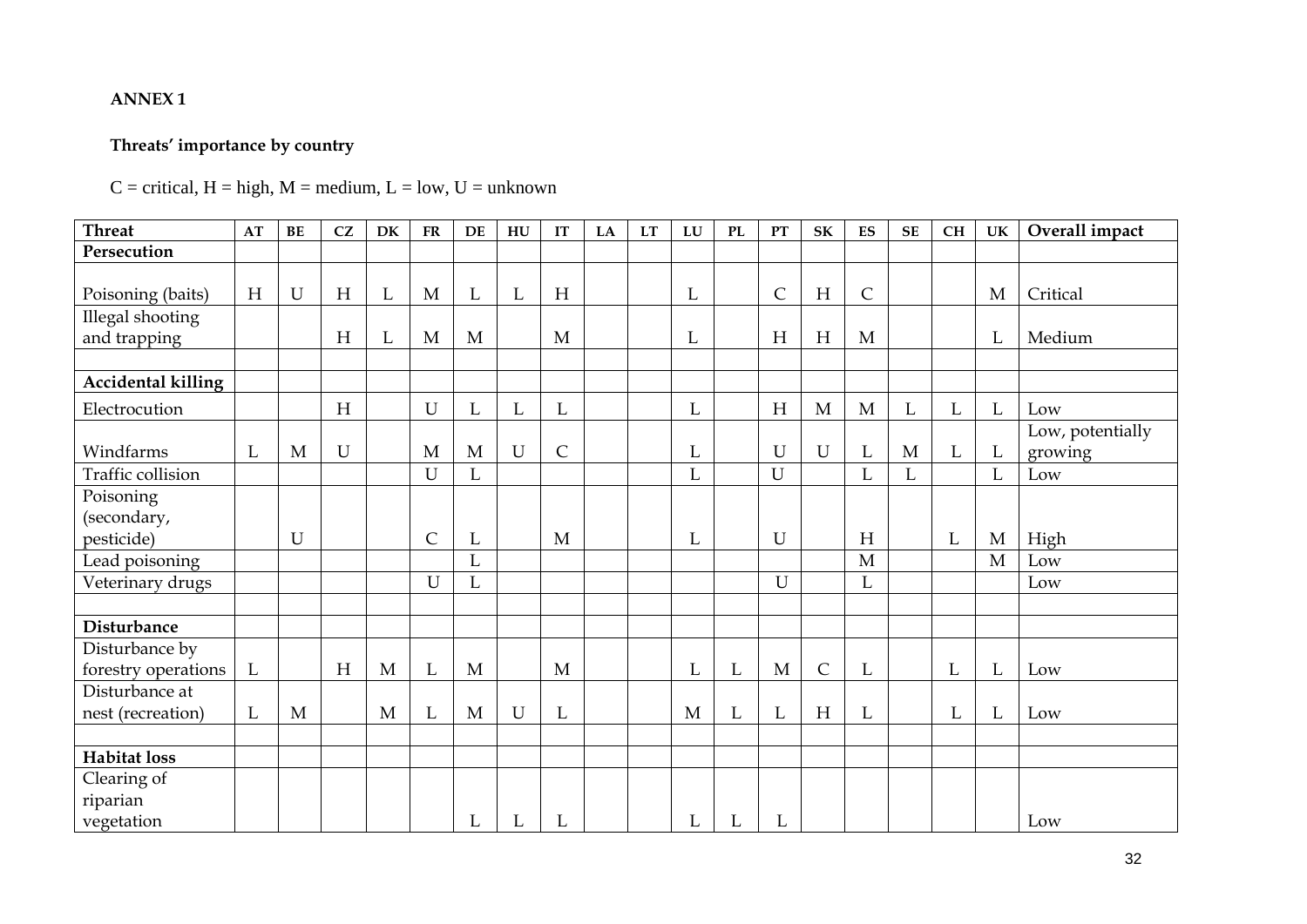| <b>Threat</b>       | AT | BE | CZ | DK | <b>FR</b> | DE  | HU | IT         | LA | <b>LT</b> | LU | <b>PL</b> | <b>PT</b> | <b>SK</b>  | ES | <b>SE</b> | <b>CH</b> | UK | Overall impact |
|---------------------|----|----|----|----|-----------|-----|----|------------|----|-----------|----|-----------|-----------|------------|----|-----------|-----------|----|----------------|
| Habitat loss -      |    |    |    |    |           |     |    |            |    |           |    |           |           |            |    |           |           |    |                |
| abandonment         |    |    |    |    | M         | M   |    | ட          |    |           | ப  |           | M         |            | M  |           |           | ┺  | Low            |
| Habitat loss - farm |    |    |    |    |           |     |    |            |    |           |    |           |           |            |    |           |           |    |                |
| intensification     |    | H  |    |    | H         | H   |    | $\sqrt{2}$ |    |           | M  |           | M         |            | M  |           | <b>L</b>  |    | Medium         |
| Commercial          |    |    |    |    |           |     |    |            |    |           |    |           |           |            |    |           |           |    |                |
| logging in forestry |    |    | H  |    |           | M   |    |            |    |           |    |           | M         | $\sqrt{2}$ |    |           |           |    | Low            |
| Closure of waste    |    |    |    |    |           |     |    |            |    |           |    |           |           |            |    |           |           |    |                |
| pits                |    |    |    |    | H         | M   |    | $\sqrt{2}$ |    |           |    |           | M         |            | M  |           |           |    |                |
| Removal of          |    |    |    |    |           |     |    |            |    |           |    |           |           |            |    |           |           |    |                |
| carcasses           |    |    |    |    |           | L   |    | M          |    |           | M  |           | H         |            | L. |           |           | L  | Medium         |
| Reduced livestock   |    |    |    |    |           |     |    |            |    |           |    |           |           |            |    |           |           |    |                |
| numbers             |    |    |    |    |           | M   |    | M          |    |           | M  |           | M         |            |    |           |           | L  | Low            |
| Closure of feeding  |    |    |    |    |           |     |    |            |    |           |    |           |           |            |    |           |           |    |                |
| stations            |    |    |    |    |           | . . |    | $\sqrt{2}$ |    |           |    |           |           |            |    |           |           |    | Medium         |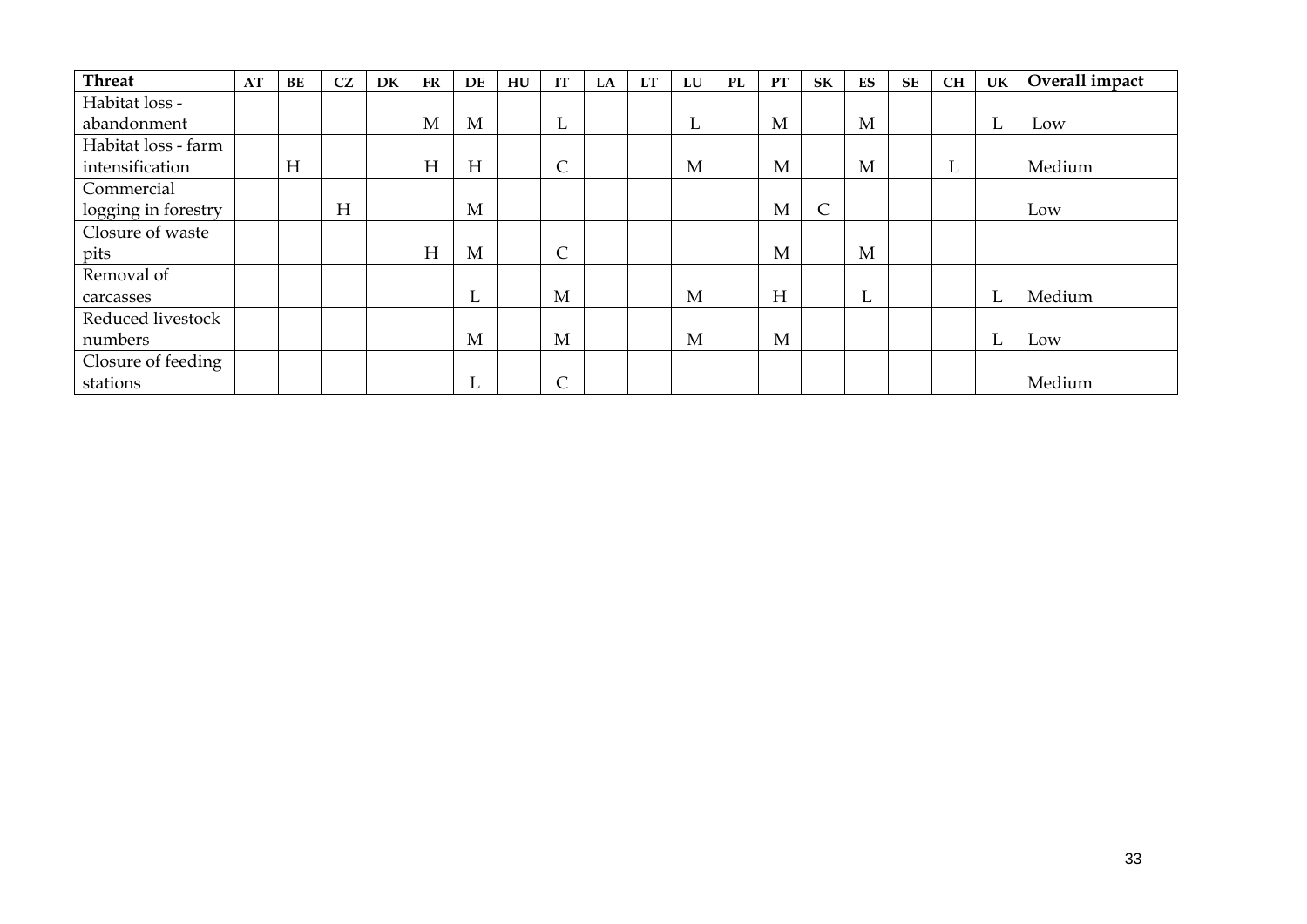#### **ANNEX 2**

# **Most important sites for the red kite in the EU and their SPA status**

<span id="page-33-0"></span>

|         |                     | <b>IBA</b><br>area |                  |                                                                            | SPA area | <b>IBA</b> area<br>unprotec | $\%$ IBA<br>not |
|---------|---------------------|--------------------|------------------|----------------------------------------------------------------------------|----------|-----------------------------|-----------------|
| Country | <b>IBA</b> name     | (km2)              | SPA code         | SPA name                                                                   | (km2)    | ted                         | protected       |
| Belgium | Hautes Fagnes/Eifel | 803.07             | BE33019A0        | Vallee de la Vesdre entre Eupen et<br>Verviers (Baelen; Limbourg)          | 4.20     | 597.76                      | 74.43           |
|         |                     |                    | BE33020A0        | Affluents du lac d'Eupen (Eupen;<br>Raeren)                                | 0.47     |                             |                 |
|         |                     |                    | BE33021A0        | Osthertogenwald autour de Raeren<br>(Raeren)                               | 2.43     |                             |                 |
|         |                     |                    | BE33022A0        | La Gileppe (Baelen; Jalhay; Limbourg)                                      | 11.78    |                             |                 |
|         |                     |                    | <b>BE33023C0</b> | Vallee de la Soor (Baelen; Eupen)                                          | 4.47     |                             |                 |
|         |                     |                    | BE33024C0        | Vallee de la Helle (Baelen; Eupen;<br>Waimes)                              | 7.61     |                             |                 |
|         |                     |                    | BE33025A0        | Fagnes du Nord-Est (Eupen; Raeren;<br>Waimes)                              | 23.57    |                             |                 |
|         |                     |                    | BE33034A0        | Vallee de la Hoëgne (Jalhay)                                               | 4.09     |                             |                 |
|         |                     |                    | BE33035C0        | Plateau des Hautes-Fagnes (Baelen;<br>Jalhay; Malmedy; Waimes)             | 39.92    |                             |                 |
|         |                     |                    | BE33036A0        | Fagnes de la Roer (Boetgenbach;<br>Waimes)                                 | 11.45    |                             |                 |
|         |                     |                    | BE33037C0        | Camp militaire d'Elsenborn<br>(Boellingen; Boetgenbach)                    | 25.59    |                             |                 |
|         |                     |                    | BE33038A0        | Vallee de la Schwalm (Boellingen;<br>Boetgenbach)                          | 6.61     |                             |                 |
|         |                     |                    | BE33039C0        | Vallee de l'Olefbach (Boellingen)                                          | 7.18     |                             |                 |
|         |                     |                    | BE33040A0        | Fagnes de Stavelot et vallee de l'Eau<br>Rouge (Jalhay; Malmedy; Stavelot) | 10.38    |                             |                 |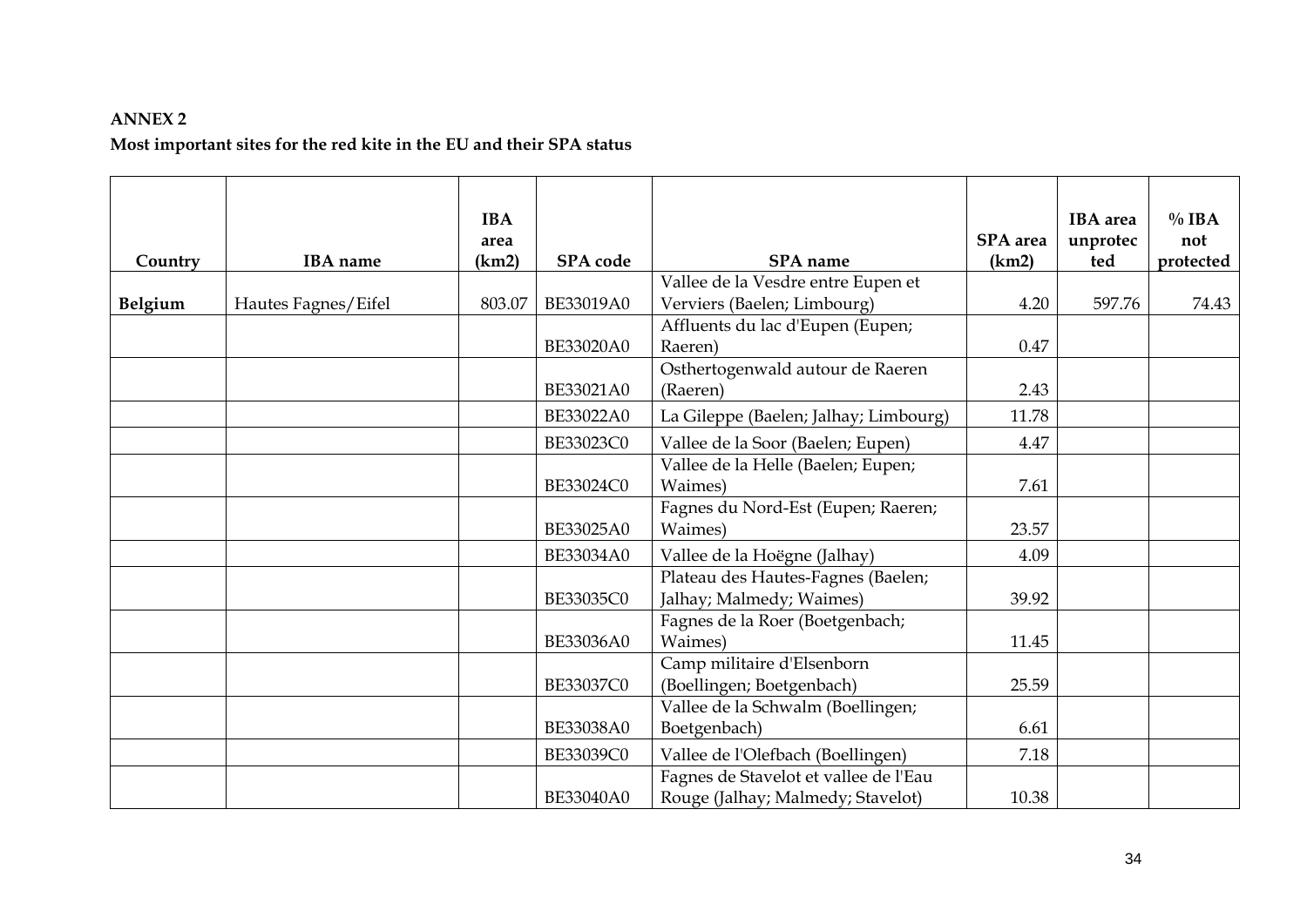| Country | <b>IBA</b> name | <b>IBA</b><br>area<br>(km2) | SPA code  | SPA name                                                                   | SPA area<br>(km2) | <b>IBA</b> area<br>unprotec<br>ted | $\%$ IBA<br>not<br>protected |
|---------|-----------------|-----------------------------|-----------|----------------------------------------------------------------------------|-------------------|------------------------------------|------------------------------|
|         |                 |                             |           | Fagnes de la Polleur et de Malmedy                                         |                   |                                    |                              |
|         |                 |                             | BE33041C0 | (Malmedy; Waimes)                                                          | 10.90             |                                    |                              |
|         |                 |                             |           | Vallees de la Warche et du Bayehon en                                      |                   |                                    |                              |
|         |                 |                             |           | aval du barrage de Robertville                                             |                   |                                    |                              |
|         |                 |                             | BE33042C0 | (Malmedy;                                                                  | 4.61              |                                    |                              |
|         |                 |                             |           | Vallee de la Warche entre Butgenbach                                       |                   |                                    |                              |
|         |                 |                             | BE33043A0 | et Robertville (Boetgenbach; Waimes)                                       | 2.04              |                                    |                              |
|         |                 |                             |           | Vallee de la Warche en amont de                                            |                   |                                    |                              |
|         |                 |                             | BE33046A0 | Butgenbach (Boellingen; Boetgenbach)                                       | 3.08              |                                    |                              |
|         |                 |                             | BE33047C0 | Vallee de la Holzwarche (Boellingen)                                       | 3.38              |                                    |                              |
|         |                 |                             | BE33055C0 | Vallee de l'Emmels (Amel)                                                  | 0.76              |                                    |                              |
|         |                 |                             |           | Haute vallee de l'Ambla ve entre                                           |                   |                                    |                              |
|         |                 |                             | BE33056A0 | Heppenbach et Montenau (Amel)                                              | 2.73              |                                    |                              |
|         |                 |                             |           | Vallee du Kolvenderbach (Amel;                                             |                   |                                    |                              |
|         |                 |                             | BE33057A0 | Boellingen)                                                                | 1.92              |                                    |                              |
|         |                 |                             | BE33058C0 | Vallee du Medemberbach (Boellingen)                                        | 2.58              |                                    |                              |
|         |                 |                             |           | Sources de l'Our et de l'Ensebach                                          |                   |                                    |                              |
|         |                 |                             | BE33059A0 | (Boellingen)                                                               | 2.94              |                                    |                              |
|         |                 |                             |           | Affluents de l'Our entre Setz et                                           |                   |                                    |                              |
|         |                 |                             | BE33061C0 | Schoenberg (Amel; Sankt Vith)                                              | 2.38              |                                    |                              |
|         |                 |                             |           | Vallee superieure de l'Our et ses                                          |                   |                                    |                              |
|         |                 |                             | BE33062C0 | affluents (Amel; Boellingen; Sankt<br>Vith)                                | 3.95              |                                    |                              |
|         |                 |                             |           | Vallee et affluents du Braunlauf (Burg-                                    |                   |                                    |                              |
|         |                 |                             | BE33063C0 | Reuland; Gouvy; Sankt Vith)                                                | 0.62              |                                    |                              |
|         |                 |                             |           |                                                                            | 2.19              |                                    |                              |
|         |                 |                             | BE33064C0 | Vallee de l'Ulf (Burg-Reuland; Gouvy)<br>Vallee inferieure de l'Our et ses |                   |                                    |                              |
|         |                 |                             | BE33065A0 | affluents (Burg-Reuland; Sankt Vith)                                       | 1.49              |                                    |                              |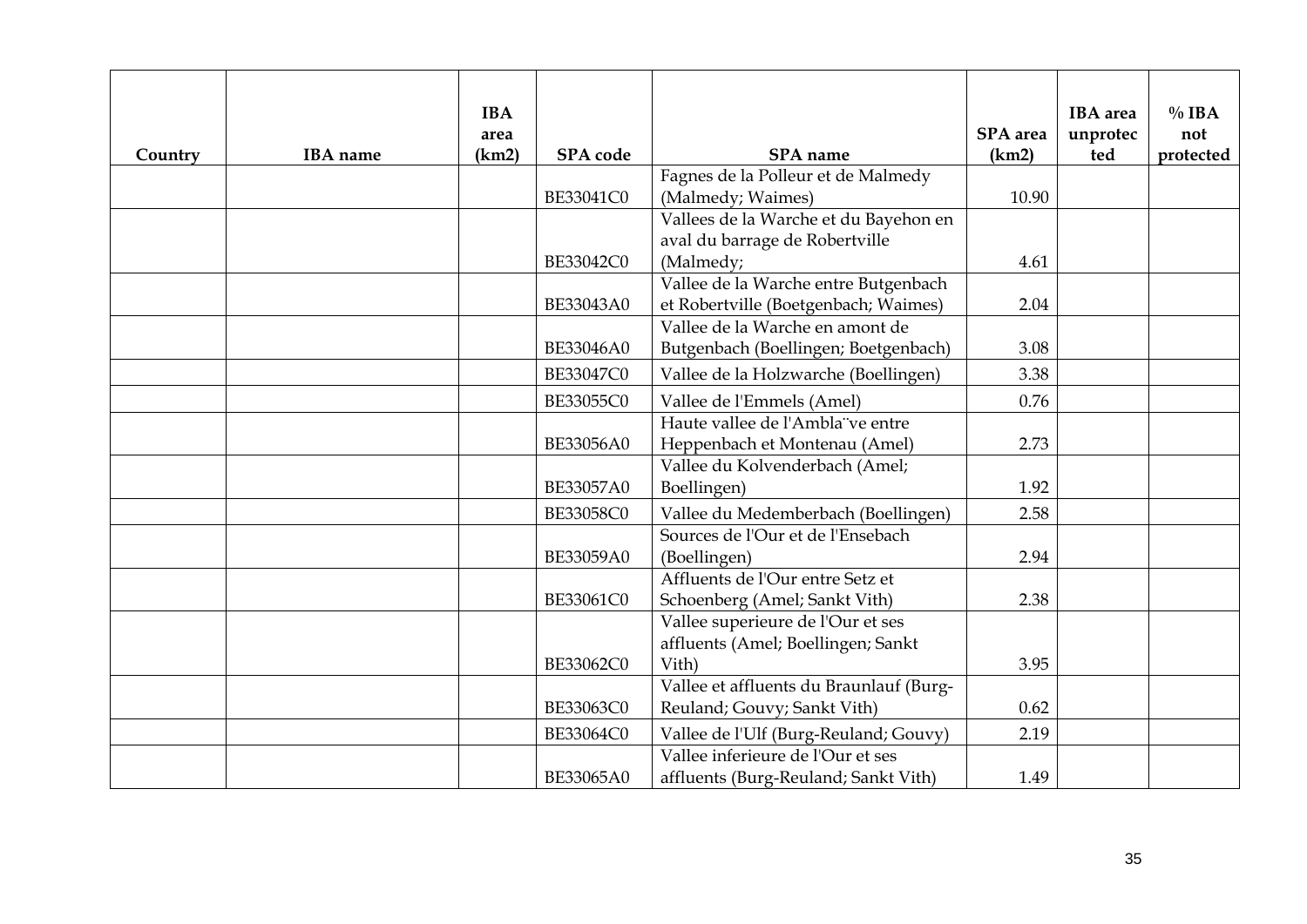| Country  | <b>IBA</b> name             | <b>IBA</b><br>area<br>(km2) | SPA code  | SPA name                                                           | <b>SPA</b> area<br>(km2) | <b>IBA</b> area<br>unprotec<br>ted | $\%$ IBA<br>not<br>protected |
|----------|-----------------------------|-----------------------------|-----------|--------------------------------------------------------------------|--------------------------|------------------------------------|------------------------------|
|          |                             |                             |           | Bassin de la Semois entre Tintigny et                              |                          |                                    |                              |
|          |                             |                             |           | Jamoigne (Chiny; Habay; Leglise;                                   |                          |                                    |                              |
|          | Sinémurienne                | 325.35                      | BE34050A0 | Tintigny                                                           | 0.86                     | 186.76                             | 57.40                        |
|          |                             |                             |           | Bassin de la Marche (Chiny;                                        |                          |                                    |                              |
|          |                             |                             | BE34054A0 | Florenville)                                                       | 23.21                    |                                    |                              |
|          |                             |                             |           | Vallee du Ruisseau de Breuvanne                                    |                          |                                    |                              |
|          |                             |                             | BE34055A0 | (Chiny; Tintigny)                                                  | 5.06                     |                                    |                              |
|          |                             |                             |           | Bassin de la Semois de Etalle a                                    |                          |                                    |                              |
|          |                             |                             | BE34056A0 | Tintigny (Etalle; Habay; Tintigny)                                 | 14.13                    |                                    |                              |
|          |                             |                             |           | Marais de la Haute-Semois et Bois de                               |                          |                                    |                              |
|          |                             |                             | BE34057A0 | Heinsch (Arlon; Attert; Etalle; Habay)                             | 8.74                     |                                    |                              |
|          |                             |                             | BE34058C0 | Camp militaire de Lagland (Arlon;                                  | 25.23                    |                                    |                              |
|          |                             |                             |           | Etalle; Saint-Leger)                                               |                          |                                    |                              |
|          |                             |                             | BE34060A0 | Bassin superieur de la Chevratte<br>(Meix-devant-Virton; Tintigny) | 13.54                    |                                    |                              |
|          |                             |                             |           | Vallees de Laclaireau et du Rabais                                 |                          |                                    |                              |
|          |                             |                             | BE34061A0 | (Etalle; Saint-Leger; Virton)                                      | 27.19                    |                                    |                              |
|          |                             |                             |           | Bassin du Ruisseau du Messancy                                     |                          |                                    |                              |
|          |                             |                             | BE34062A0 | (Arlon; Messancy)                                                  | 2.10                     |                                    |                              |
|          |                             |                             |           | Bassin superieur de la Vire et du Ton                              |                          |                                    |                              |
|          |                             |                             |           | (Aubange; Messancy; Musson; Saint-                                 |                          |                                    |                              |
|          |                             |                             | BE34065A0 | Leger;                                                             | 18.18                    |                                    |                              |
|          |                             |                             | FR2112013 | Plateau ardennais                                                  | 0.71                     |                                    |                              |
| Czech    |                             |                             |           |                                                                    |                          |                                    |                              |
| Republic | Soutok - Tvrdonicko         | 95.79                       | AT1202V00 | March-Thaya-Auen                                                   | 0.09                     | 2.85                               | 2.97                         |
|          |                             |                             | CZ0621027 | Soutok - Tvrdonicko                                                | 92.88                    |                                    |                              |
|          |                             |                             | SKCHVU016 | Morava                                                             | 0.05                     |                                    |                              |
| France   | Forêt domaniale de la Harth | 157.15                      | FR4211808 | Zones Agricoles de la Hardt                                        | 1.50                     | 29.28                              | 18.63                        |
|          |                             |                             | FR4211809 | Foret Domaniale de la Harth                                        | 126.24                   |                                    |                              |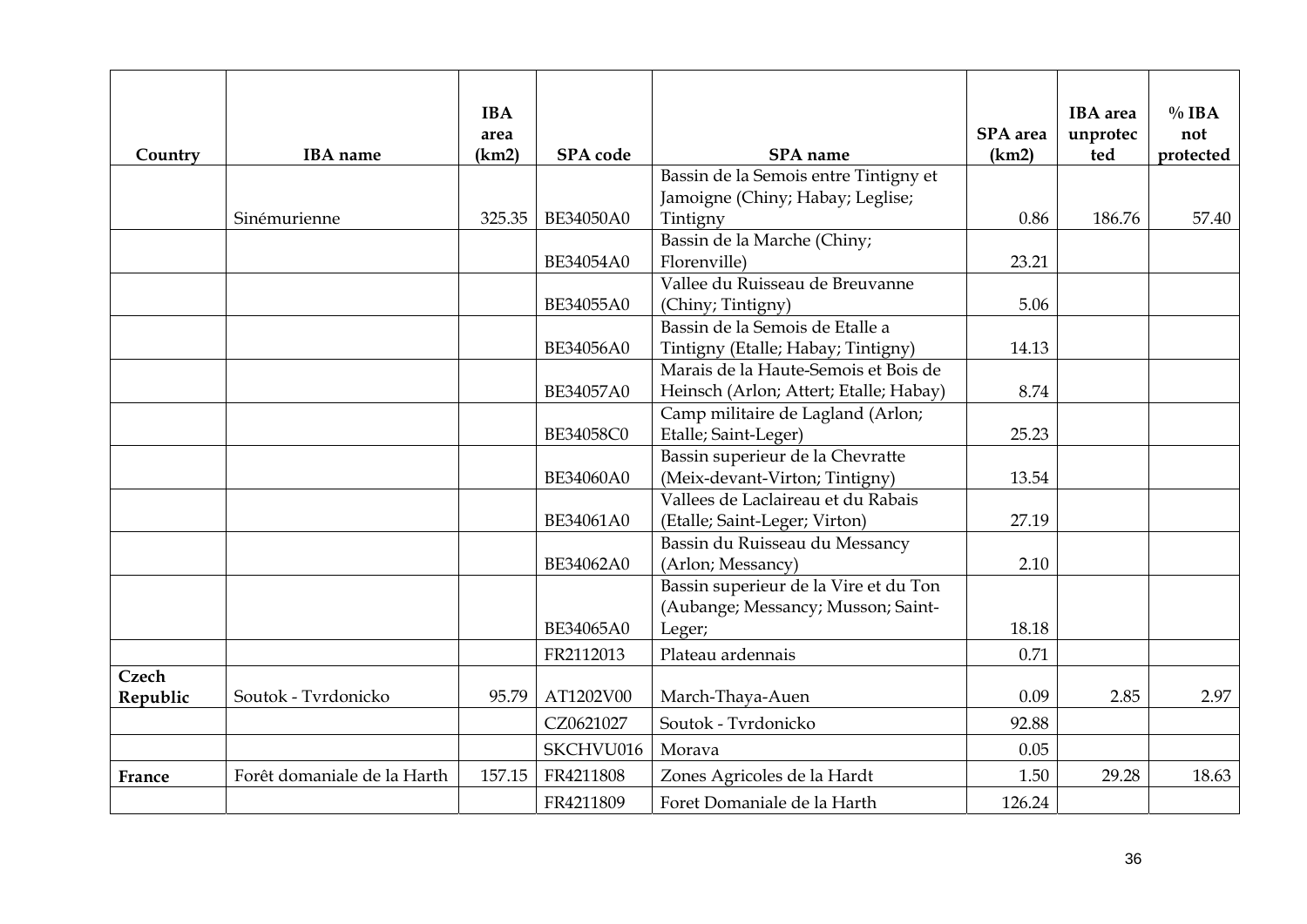| Country | <b>IBA</b> name                                                       | <b>IBA</b><br>area<br>(km2) | SPA code  | SPA name                                                           | <b>SPA</b> area<br>(km2) | <b>IBA</b> area<br>unprotec<br>ted | $\%$ IBA<br>not<br>protected |
|---------|-----------------------------------------------------------------------|-----------------------------|-----------|--------------------------------------------------------------------|--------------------------|------------------------------------|------------------------------|
|         |                                                                       |                             | FR4211812 | Vallee du Rhin d'Artzenheim a Village-<br>Neuf                     | 0.13                     |                                    |                              |
|         | Forêt de Haguenau                                                     | 214.82                      | FR4211790 | Foret de Haguenau                                                  | 191.14                   | 23.68                              | 11.02                        |
|         | Haut Val d'Allier                                                     | 530.90                      | FR8312002 | Haut Val d'Allier                                                  | 517.64                   | 13.26                              | 2.50                         |
|         | Gorges de la Sioule                                                   | 253.90                      | FR8312003 | Gorges de la Sioule                                                | 248.62                   | 5.28                               | 2.08                         |
|         | Montagne de la Serre                                                  | 26.24                       | FR8312011 | Pays des Couzes                                                    | 25.73                    | 0.52                               | 1.97                         |
|         | Sologne Bourbonnaise                                                  | 221.64                      | FR8312007 | Sologne Bourbonnaise                                               | 218.68                   | 2.96                               | 1.34                         |
|         | Vallée de la Loire : gorges<br>de la Loire                            | 631.18                      | FR8212014 | Gorges de la Loire                                                 | 21.55                    | 31.02                              | 4.91                         |
|         |                                                                       |                             | FR8312009 | Gorges de la Loire                                                 | 578.61                   |                                    |                              |
|         | Gorges de la Truyère                                                  | 215.93                      | FR7312013 | Gorges de la Truyäre                                               | 26.60                    | 25.84                              | 11.96                        |
|         |                                                                       |                             | FR8312005 | Planäze de Saint Flour                                             | 0.00                     |                                    |                              |
|         |                                                                       |                             | FR8312010 | Gorges de la Truyäre                                               | 163.49                   |                                    |                              |
|         | Haute Soule: Massif<br>Forestier, Gorges d'Holzarte<br>et d'Olhadubi  | 23.72                       | FR7212003 | Haute soule: Massif forestier, gorges<br>d'Holzarte et d'Olhadubi  | 23.40                    | 0.31                               | 1.32                         |
|         | Haute Soule : Forêt des<br>Arbailles                                  | 68.95                       | FR7212004 | Haute Soule: Foret des Arbailles                                   | 67.91                    | 1.04                               | 1.51                         |
|         | Haute Soule : Forêt d'Irraty,<br>Organbidexka et Pic des<br>Escaliers | 55.51                       | ES0000126 | Roncesvalles-Selva de Irati                                        | 2.22                     | 1.02                               | 1.83                         |
|         |                                                                       |                             | FR7212005 | Haute Soule : Foret d'Iraty,<br>Orgambidexka et Pic des Escaliers. | 52.82                    |                                    |                              |
|         |                                                                       |                             | FR7212015 | Haute Cize : Pic d'Herrozate et foret<br>d'Orion                   | 0.49                     |                                    |                              |
|         | Haute Soule : massif de la<br>Pierre-St-Martin.                       | 185.70                      | ES0000123 | Larra-Aztaparreta                                                  | 1.04                     | 6.63                               | 3.57                         |
|         |                                                                       |                             | FR7210087 | Hautes vallees d'Aspe et d'Ossau                                   | 0.02                     |                                    |                              |
|         |                                                                       |                             | FR7212007 | Eth Thuron des Aureys                                              | 0.03                     |                                    |                              |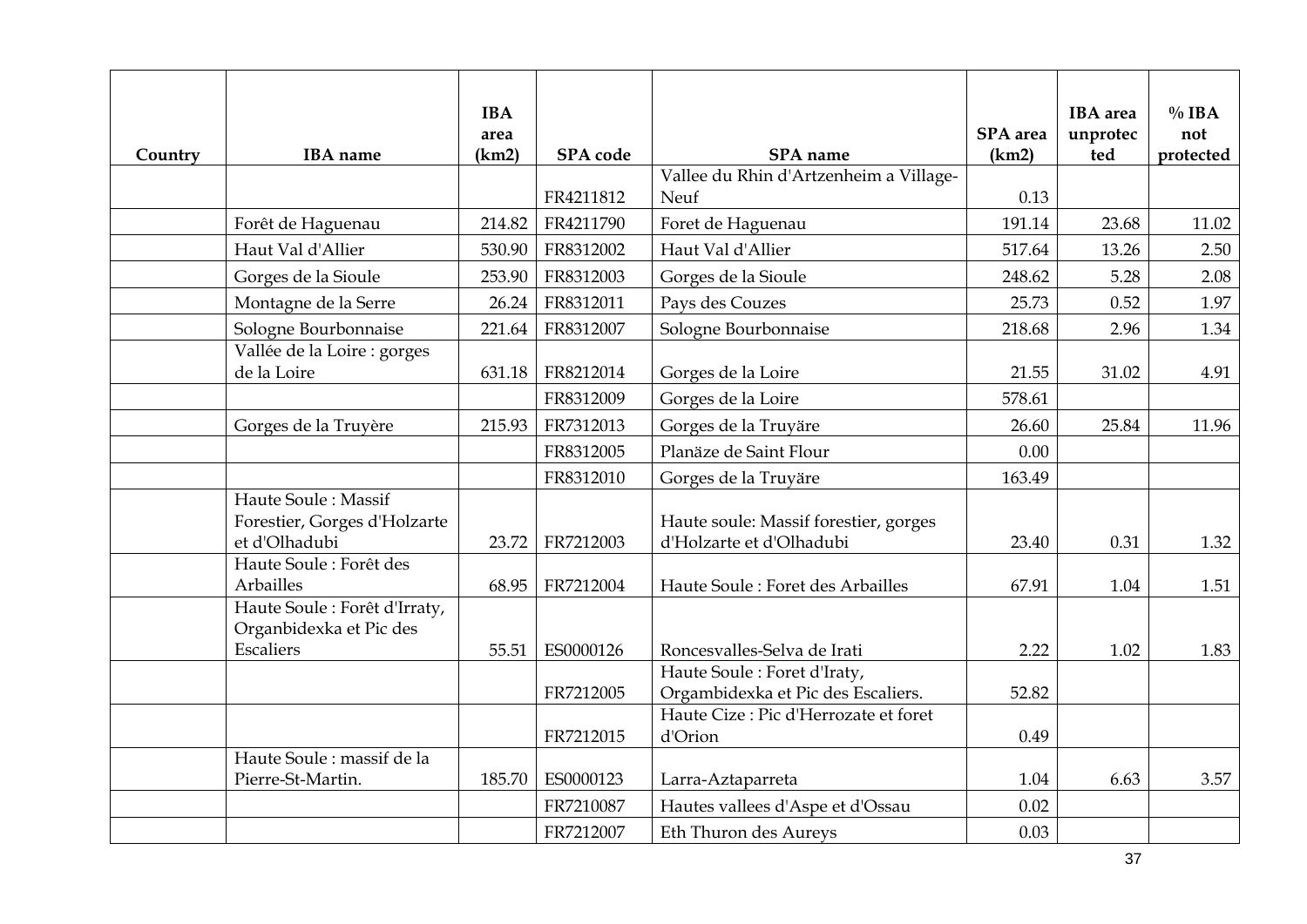| Country | <b>IBA</b> name                                | <b>IBA</b><br>area<br>(km2) | <b>SPA</b> code | SPA name                                                                                           | <b>SPA</b> area<br>(km2) | <b>IBA</b> area<br>unprotec<br>ted | $\%$ IBA<br>not<br>protected |
|---------|------------------------------------------------|-----------------------------|-----------------|----------------------------------------------------------------------------------------------------|--------------------------|------------------------------------|------------------------------|
|         |                                                |                             | FR7212008       | Haute Soule: Massif de la Pierre St<br>Martin                                                      | 178.73                   |                                    |                              |
|         | Col de Lizarrieta                              | 15.37                       | FR7212011       | Col de Lizarrieta                                                                                  | 13.50                    | 1.87                               | 12.19                        |
|         | Vallée de la Nive des<br>Aldudes-Col de Lindux | 146.45                      | FR7212012       | Vallee de la Nive des Aldudes, Col de<br>Lindux                                                    | 143.01                   | 3.44                               | 2.35                         |
|         | Plateau Ardennais                              | 948.52                      | BE32039A0       | Vallees de l'Oise et de la Wartoise<br>(Chimay; Momignies)<br>Haute vallee de l'Eau Noire (Chimay; | 0.04                     | 215.88                             | 22.76                        |
|         |                                                |                             | BE32040A0       | Couvin)                                                                                            | 0.04                     |                                    |                              |
|         |                                                |                             | BE34043C0       | Bassin de la Semois du Maka a<br>Bouillon (Bouillon)                                               | 0.05                     |                                    |                              |
|         |                                                |                             | BE34054A0       | Bassin de la Marche (Chiny;<br>Florenville)                                                        | 0.68                     |                                    |                              |
|         |                                                |                             | BE35030A0       | La Calestienne entre Frasnes et<br>Doische (Couvin; Doische;<br>Philippeville; Viroinv             | 0.00                     |                                    |                              |
|         |                                                |                             | BE35032A0       | Bassin ardennais du Viroin (Viroinval)                                                             | 0.00                     |                                    |                              |
|         |                                                |                             | BE35039A0       | Vallee de la Houille en aval de<br>Gedinne (Beauraing; Gedinne)                                    | 0.78                     |                                    |                              |
|         |                                                |                             | BE35040A0       | Vallee de la Hulle (Gedinne)                                                                       | 1.34                     |                                    |                              |
|         |                                                |                             | BE35043C0       | Vallee du Ruisseau de Saint-Jean<br>(Gedinne)                                                      | 0.10                     |                                    |                              |
|         |                                                |                             | BE35045A0       | Vallee de la Semois en aval d'Alle<br>(Bia"vre; Vresse-sur-Semois)                                 | 0.85                     |                                    |                              |
|         |                                                |                             | FR2112013       | Plateau ardennais                                                                                  | 730.94                   |                                    |                              |
|         |                                                |                             | FR2212004       | Forets de Thierache : Hirson et Saint-<br>Michel                                                   | 0.47                     |                                    |                              |
|         | Etangs d'Argonne                               | 441.05                      | FR2112003       | Etangs de Belval et d'Etoges                                                                       | 2.29                     | 235.06                             | 53.29                        |
|         |                                                |                             | FR2112009       | Etangs d'Argonne                                                                                   | 142.19                   |                                    |                              |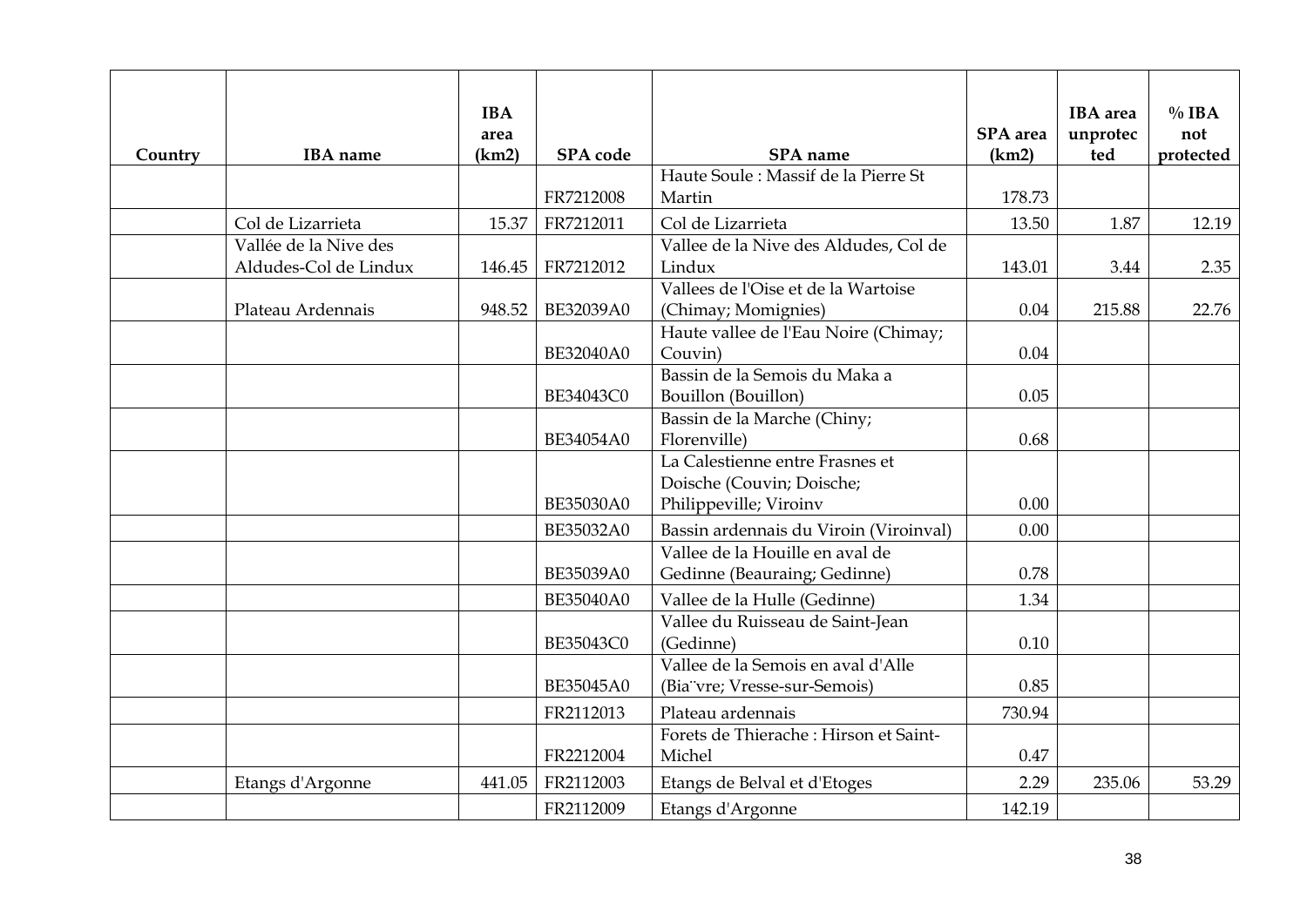| Country | <b>IBA</b> name                           | <b>IBA</b><br>area<br>(km2) | SPA code  | SPA name                                                                      | <b>SPA</b> area<br>(km2) | <b>IBA</b> area<br>unprotec<br>ted | $\%$ IBA<br>not<br>protected |
|---------|-------------------------------------------|-----------------------------|-----------|-------------------------------------------------------------------------------|--------------------------|------------------------------------|------------------------------|
|         |                                           |                             | FR4112009 | Forets et etangs d'Argonne et vallee de<br>l'Ornain                           | 61.51                    |                                    |                              |
|         | Lac du Der-Chantecoq et                   |                             |           |                                                                               |                          |                                    |                              |
|         | étangs latéraux                           | 564.86                      | FR2110002 | Lac du Der                                                                    | 65.28                    | 442.59                             | 78.35                        |
|         |                                           |                             | FR2110091 | Etang de la Horre                                                             | 14.86                    |                                    |                              |
|         |                                           |                             | FR2112001 | Herbages et cultures des vallees de la<br>Voire, de l'Heronne et de la Laines | 20.41                    |                                    |                              |
|         |                                           |                             | FR2112002 | Herbages et cultures autour du lac du<br>Der                                  | 21.72                    |                                    |                              |
|         | Vallée de l'Aisne                         | 189.19                      | FR2112005 | Vallee de l'Aisne en aval de Chateau<br>Porcien                               | 14.53                    | 149.63                             | 79.09                        |
|         |                                           |                             | FR2112006 | Confluence des vallees de l'Aisne et de<br>l'Aire                             | 21.17                    |                                    |                              |
|         |                                           |                             | FR2112008 | Vallee de l'Aisne a Mouron                                                    | 3.86                     |                                    |                              |
|         | Bassigny                                  | 983.41                      | FR2112011 | Bassigny                                                                      | 777.43                   | 21.97                              | 2.23                         |
|         |                                           |                             | FR4112011 | Bassigny, partie Lorraine                                                     | 184.01                   |                                    |                              |
|         | Vallée du Régino                          | 95.53                       | FR9412007 | Vallee du Regino                                                              | 37.08                    | 58.45                              | 61.19                        |
|         | Forêt de Chaux                            | 218.48                      | FR4312005 | Foret de Chaux                                                                | 209.29                   | 9.09                               | 4.16                         |
|         |                                           |                             | FR4312007 | <b>Basse Vallee du Doubs</b>                                                  | 0.10                     |                                    |                              |
|         | Vallée de la Saône de Corre<br>à Brove    | 140.64                      | FR4312006 | Vallee de la Saone                                                            | 115.20                   | 25.43                              | 18.08                        |
|         | Etangs de la Woëvre: lac de<br>Madine     | 17.39                       | FR4110007 | Lac de Madine et Etangs de Pannes                                             | 14.71                    | 2.68                               | 15.40                        |
|         | Plateaux de Millevaches et<br>de Gentioux | 650.87                      | FR7412003 | Plateau de Millevaches                                                        | 642.29                   | 8.58                               | 1.32                         |
|         | Gorges de la Dordogne                     | 459.50                      | FR7412001 | Gorges de la Dordogne                                                         | 364.49                   | 95.01                              | 20.68                        |
|         | Plaine du Forez                           | 808.43                      | FR8212002 | Ecozone du Forez                                                              | 3.90                     | 436.47                             | 53.99                        |
|         |                                           |                             | FR8212014 | Gorges de la Loire                                                            | 0.01                     |                                    |                              |
|         |                                           |                             | FR8212024 | Plaine du Forez                                                               | 327.79                   |                                    |                              |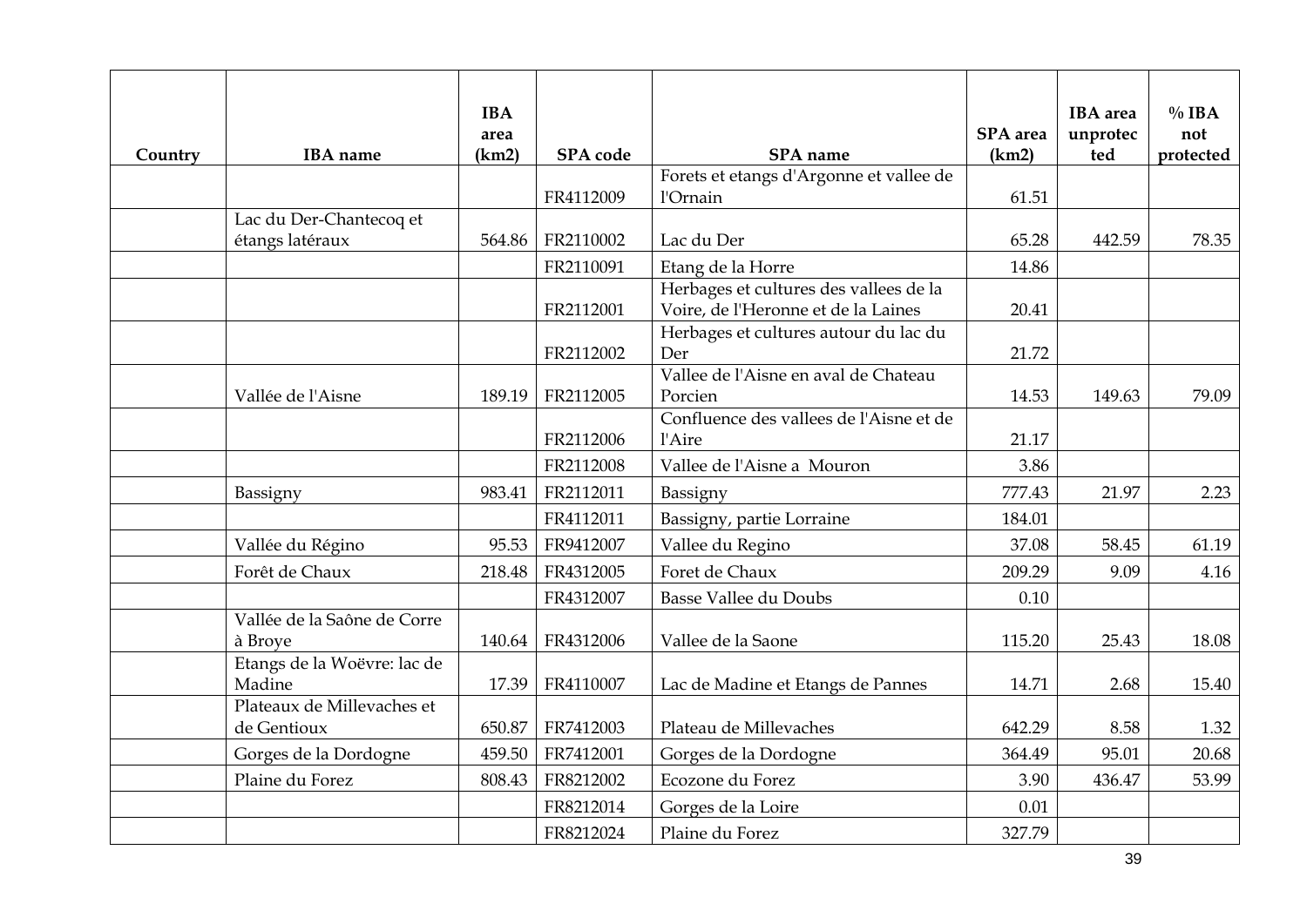| Country | <b>IBA</b> name                                                                               | <b>IBA</b><br>area<br>(km2) | SPA code  | SPA name                                                  | <b>SPA</b> area<br>(km2) | <b>IBA</b> area<br>unprotec<br>ted | $\%$ IBA<br>not<br>protected |
|---------|-----------------------------------------------------------------------------------------------|-----------------------------|-----------|-----------------------------------------------------------|--------------------------|------------------------------------|------------------------------|
|         |                                                                                               |                             |           |                                                           | 40.26                    |                                    |                              |
|         | Val d'Allier : Saint-Yorre-                                                                   |                             | FR8212026 | Gorges de la Loire Aval                                   |                          |                                    |                              |
|         | Joze                                                                                          | 55.33                       | FR8312013 | Val d'allier Saint Yorre-Joze                             | 53.67                    | 1.66                               | 3.00                         |
|         | Elbeniederung Schnacken-                                                                      |                             |           |                                                           |                          |                                    |                              |
| Germany | bis Lauenburg                                                                                 | 540.62                      | 2832-401  | Niedersächsische Mittelelbe                               | 330.94                   | 167.03                             | 30.90                        |
|         | Mittlere Elbe einschließlich                                                                  |                             |           | Mittlere Elbe einschließlich Steckby-                     |                          |                                    |                              |
|         | Steckby-Lödderitzer Forst                                                                     | 183.36                      | 4139-401  | Lödderitzer Forst                                         | 183.36                   | 0.00                               | 0.00                         |
|         | Hakel                                                                                         | 64.45                       | 4134-401  | Hakel                                                     | 64.45                    | 0.00                               | 0.00                         |
|         | Drömling                                                                                      | 152.80                      | 3532-401  | Vogelschutzgebiet Drömling                                | 152.80                   | 0.00                               | 0.00                         |
|         | Saale-Elster-Luppe-Aue<br>südlich Halle (mit ehem.<br>Tagebau Merseburg-Ost<br>und Kiesgruben |                             |           |                                                           |                          |                                    |                              |
|         | Wallendorf)                                                                                   | 88.97                       | 4638-401  | Saale-Elster-Aue südlich Halle                            | 44.43                    | 44.14                              | 49.61                        |
|         | Auenwald Plötzkau                                                                             | 3.85                        | 4236-401  | Auenwald Plötzkau                                         | 3.85                     | 0.00                               | 0.00                         |
|         | Nordöstlicher Unterharz                                                                       | 169.94                      | 4232-401  | Nordöstlicher Unterharz                                   | 169.95                   | 0.00                               | 0.00                         |
|         | Spreewald                                                                                     | 474.60                      | 4151-421  | Spreewald und Lieberoser Endmoräne                        | 427.46                   | 47.14                              | 9.93                         |
|         | Schorfheide-Chorin                                                                            | 629.10                      | 2948-401  | Schorfheide-Chorin                                        | 626.02                   | 3.08                               | 0.49                         |
|         | Unteres Rhinluch-Dreetzer<br>See / Havelländisches Luch<br>/ Belziger<br>Landschaftswiesen    | 158.27                      | 3341-401  | Unteres Rhinluch/Dreetzer See,<br>Havelländ. Luch; Teil B | 139.34                   | 18.93                              | 11.96                        |
|         | Uckermärkische                                                                                |                             |           |                                                           |                          |                                    |                              |
|         | Seenlandschaft                                                                                | 546.24                      | 2746-401  | Uckermärkische Seenlandschaft                             | 543.70                   | 2.54                               | 0.46                         |
|         | Stechlin                                                                                      | 79.41                       | 2843-401  | Stechlin                                                  | 78.98                    | 0.43                               | 0.54                         |
|         | Märkische Schweiz                                                                             | 179.07                      | 3450-401  | Märkische Schweiz                                         | 178.40                   | 0.67                               | 0.37                         |
|         | <b>Unteres Elbtal</b>                                                                         | 532.92                      | 3036-401  | <b>Unteres Elbtal</b>                                     | 527.39                   | 5.53                               | 1.04                         |
|         | Hellwegbörde                                                                                  | 576.46                      | 4415-401  | Vogelschutzgebiet Hellwegbörde                            | 449.55                   | 126.91                             | 22.02                        |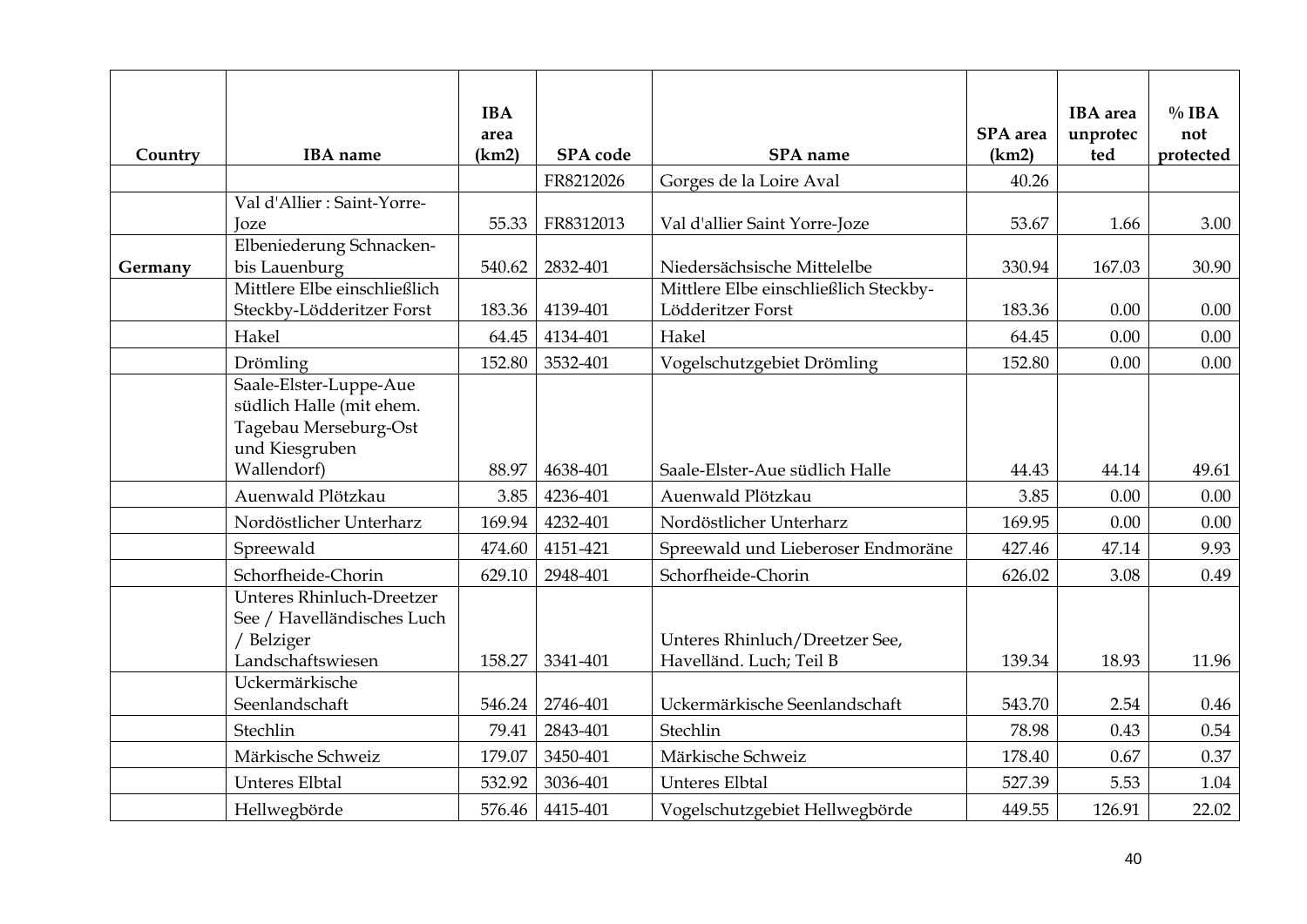| Country | <b>IBA</b> name                                                                    | <b>IBA</b><br>area<br>(km2) | SPA code | SPA name                                                           | <b>SPA</b> area<br>(km2) | <b>IBA</b> area<br>unprotec<br>ted | $\%$ IBA<br>not<br>protected |
|---------|------------------------------------------------------------------------------------|-----------------------------|----------|--------------------------------------------------------------------|--------------------------|------------------------------------|------------------------------|
|         | Kellerwald                                                                         | 374.14                      | 4920-401 | Kellerwald                                                         | 264.26                   | 109.88                             | 29.37                        |
|         | Kellerwald                                                                         | 374.14                      | 4822-402 | Ederaue                                                            |                          |                                    |                              |
|         | Kellerwald                                                                         | 374.14                      | 4820-401 | Stausee von Affoldern                                              |                          |                                    |                              |
|         | Knüll                                                                              | 344.81                      | 5022-401 | Knüll                                                              | 252.98                   | 91.83                              | 26.63                        |
|         | Hoher Westerwald um<br>Driedorf                                                    | 88.01                       | 5214-401 | Vogelschutzgebiet Wälder und Wiesen<br>bei Burbach und Neunkirchen | 61.12                    | 26.89                              | 30.55                        |
|         | Hoher Westerwald um<br>Driedorf                                                    | 88.01                       | 5314-401 | Hoher Westerwald                                                   |                          |                                    |                              |
|         | Gladenbacher Bergland<br>östlich Herborn                                           | 85.11                       | 5316-402 | Hörre bei Herborn und Lemptal                                      | 56.49                    | 28.62                              | 33.63                        |
|         | Gladenbacher Bergland<br>östlich Herborn                                           | 85.11                       | 5316-401 | Wiesentäler um Hohenahr und die<br>Aartalsperre                    |                          |                                    |                              |
|         | Biosphärenreservat Rhön in<br>Thüringen, Hessen und<br>Bayern (Thüringischer Teil) | 1255.01                     | 5526-471 | Bayerische Hohe Rhön                                               | 706.45                   | 548.56                             | 43.71                        |
|         | Biosphärenreservat Rhön in<br>Thüringen, Hessen und<br>Bayern (Thüringischer Teil) | 1255.01                     | 5425-401 | Hessische Rhön                                                     |                          |                                    |                              |
|         | Biosphärenreservat Rhön in<br>Thüringen, Hessen und<br>Bayern (Thüringischer Teil) | 1255.01                     | 5326-401 | Thüringische Rhön                                                  |                          |                                    |                              |
|         | Elbaue und Teichgebiete bei<br>Torgau                                              | 143.83                      | 4342-452 | Teichgebiet und Elbaue bei Torgau                                  | 120.37                   | 23.46                              | 16.31                        |
|         | Südwestalb und Oberes<br>Donautal                                                  | 1047.27                     | 7820-441 | Südwestalb und Oberes Donautal                                     | 389.09                   | 658.18                             | 62.85                        |
|         | Wutachschlucht                                                                     | 68.69                       | 8116-441 | Wutachschlucht                                                     | 65.46                    | 2.19                               | 3.19                         |
|         | Mecklenburgische Schweiz                                                           | 773.21                      | 2142-401 | Kämmeriche Senke                                                   | 432.47                   | 340.74                             | 44.07                        |
|         | Mecklenburgische Schweiz                                                           | 773.21                      | 2242-401 | Mecklenburgische Schweiz und<br><b>Kummerower</b> See              |                          |                                    |                              |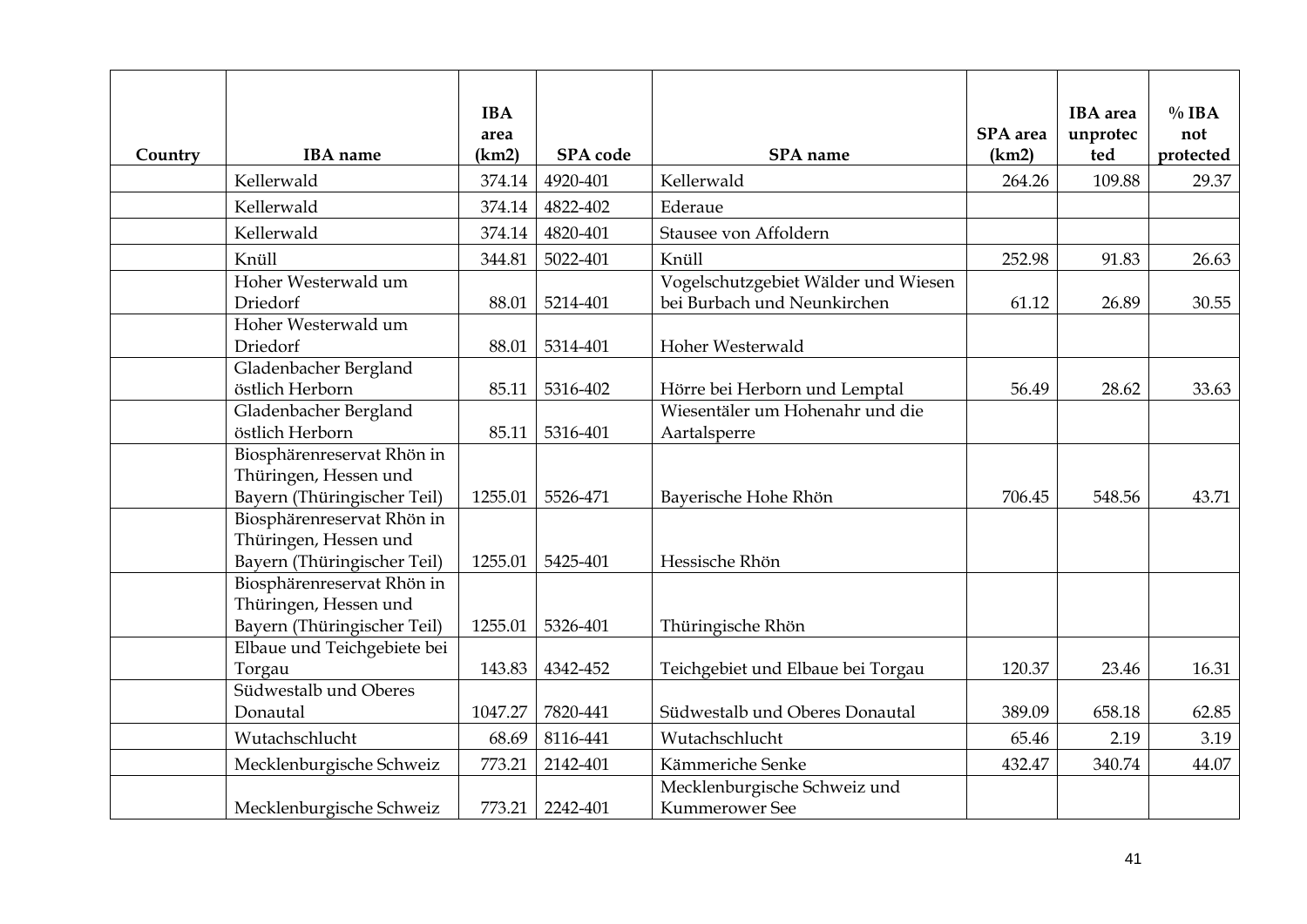| Country | <b>IBA</b> name                                                                  | <b>IBA</b><br>area<br>(km2) | SPA code | SPA name                                                           | <b>SPA</b> area<br>(km2) | <b>IBA</b> area<br>unprotec<br>ted | $\%$ IBA<br>not<br>protected |
|---------|----------------------------------------------------------------------------------|-----------------------------|----------|--------------------------------------------------------------------|--------------------------|------------------------------------|------------------------------|
|         | Mecklenburgische Schweiz                                                         | 773.21                      | 2243-401 | Wald bei Grammentin                                                |                          |                                    |                              |
|         | Mecklenburgische Schweiz                                                         | 773.21                      | 2441-401 | Klocksiner Seenkette, K÷lpin- und<br>Fleesensee                    |                          |                                    |                              |
|         | Vogelsberg                                                                       | 512.74                      | 5421-401 | Vogelsberg                                                         | 342.03                   | 170.71                             | 33.29                        |
|         | Vogelsberg                                                                       | 512.74                      | 5519-401 | Wetterau                                                           |                          |                                    |                              |
|         | Oberwesterwald, inkl.<br>Westerwälder Seenplatte<br>und Neunkhausener<br>Plateau | 482.55                      | 5213-401 | Neunkhausener Plateau                                              | 159.80                   | 322.75                             | 66.88                        |
|         | Oberwesterwald, inkl.<br>Westerwälder Seenplatte<br>und Neunkhausener<br>Plateau | 482.55                      | 5214-401 | Vogelschutzgebiet Wälder und Wiesen<br>bei Burbach und Neunkirchen |                          |                                    |                              |
|         | Oberwesterwald, inkl.<br>Westerwälder Seenplatte<br>und Neunkhausener<br>Plateau | 482.55                      | 5312-401 | Westerwald                                                         |                          |                                    |                              |
|         | Oberwesterwald, inkl.<br>Westerwälder Seenplatte<br>und Neunkhausener<br>Plateau | 482.55                      | 5314-303 | NSG Krombachtalsperre                                              |                          |                                    |                              |
|         | Oberwesterwald, inkl.<br>Westerwälder Seenplatte<br>und Neunkhausener<br>Plateau | 482.55                      | 5314-450 | Hoher Westerwald                                                   |                          |                                    |                              |
|         | Oberwesterwald, inkl.<br>Westerwälder Seenplatte<br>und Neunkhausener<br>Plateau | 482.55                      | 5412-401 | Westerwälder Seenplatte                                            |                          |                                    |                              |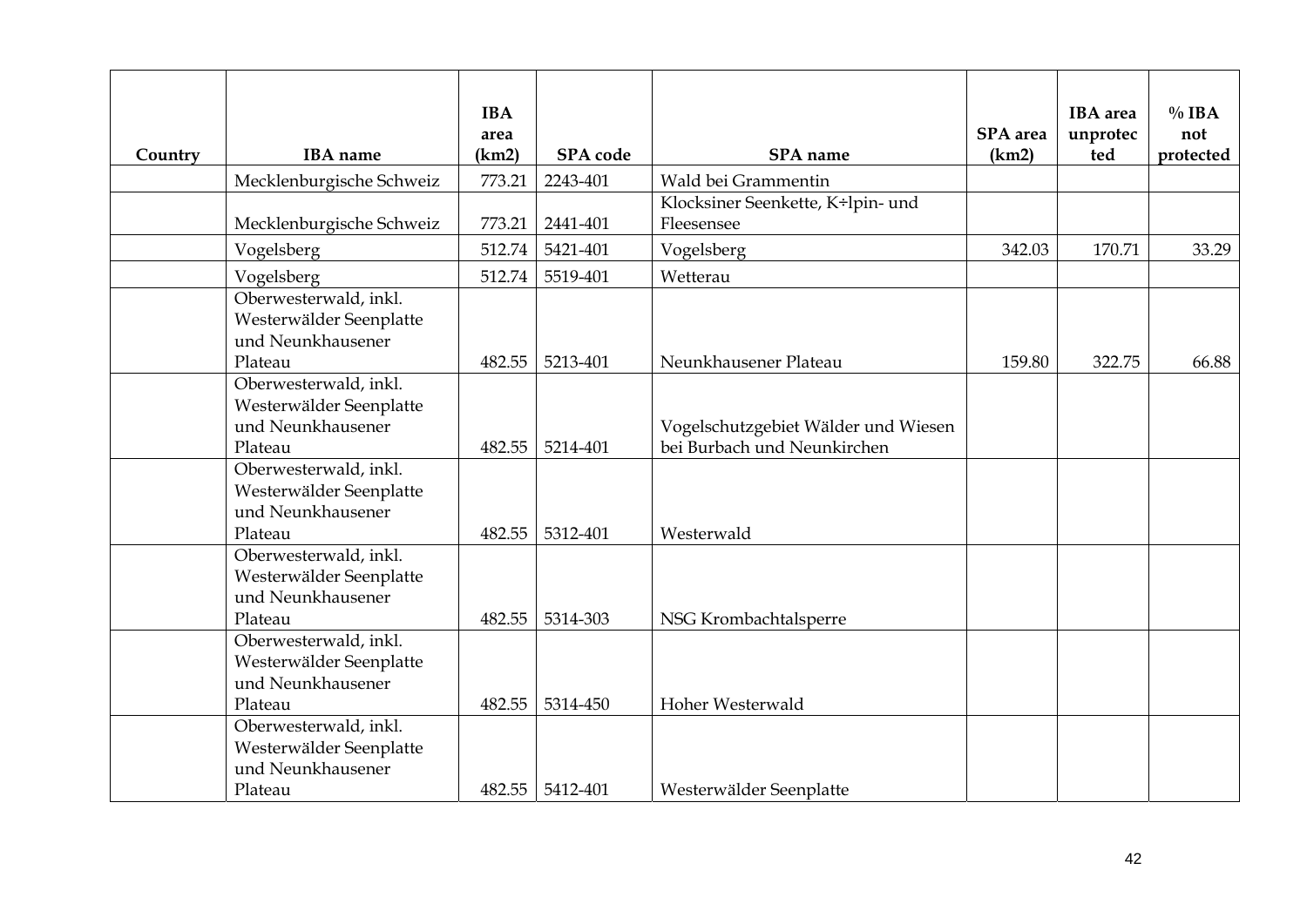| Country | <b>IBA</b> name                 | <b>IBA</b><br>area<br>(km2) | <b>SPA</b> code  | <b>SPA</b> name                    | SPA area<br>(km2) | <b>IBA</b> area<br>unprotec<br>ted | $\%$ IBA<br>not<br>protected |
|---------|---------------------------------|-----------------------------|------------------|------------------------------------|-------------------|------------------------------------|------------------------------|
|         | Mittlere Schwäbische Alb        |                             |                  |                                    |                   |                                    |                              |
|         | mit Albuch und Härtsfeld        |                             |                  |                                    |                   |                                    |                              |
|         | sowie dem Schmiechener          |                             |                  |                                    |                   |                                    |                              |
|         | See                             | 2475.64                     | 7126-401         | Ostalbtrauf bei Aalen              | 547.33            | 1928.31                            | 77.89                        |
|         | Mittlere Schwäbische Alb        |                             |                  |                                    |                   |                                    |                              |
|         | mit Albuch und Härtsfeld        |                             |                  |                                    |                   |                                    |                              |
|         | sowie dem Schmiechener          |                             |                  | Tierstein mit Hangwald und         |                   |                                    |                              |
|         | See                             | 2475.64                     | 7127-401         | Egerquelle                         |                   |                                    |                              |
|         | Mittlere Schwäbische Alb        |                             |                  |                                    |                   |                                    |                              |
|         | mit Albuch und Härtsfeld        |                             |                  |                                    |                   |                                    |                              |
|         | sowie dem Schmiechener          |                             |                  |                                    |                   |                                    |                              |
|         | See                             | 2475.64                     | 7225-401         | Albtrauf Heubach                   |                   |                                    |                              |
|         | Mittlere Schwäbische Alb        |                             |                  |                                    |                   |                                    |                              |
|         | mit Albuch und Härtsfeld        |                             |                  |                                    |                   |                                    |                              |
|         | sowie dem Schmiechener          | 2475.64                     | 7226-441         | Albuch                             |                   |                                    |                              |
|         | See<br>Mittlere Schwäbische Alb |                             |                  |                                    |                   |                                    |                              |
|         | mit Albuch und Härtsfeld        |                             |                  |                                    |                   |                                    |                              |
|         | sowie dem Schmiechener          |                             |                  | Vorland der mittleren Schwäbischen |                   |                                    |                              |
|         | See                             | 2475.64                     | 7323-441         | Alb                                |                   |                                    |                              |
|         | Mittlere Schwäbische Alb        |                             |                  |                                    |                   |                                    |                              |
|         | mit Albuch und Härtsfeld        |                             |                  |                                    |                   |                                    |                              |
|         | sowie dem Schmiechener          |                             |                  |                                    |                   |                                    |                              |
|         | See                             | 2475.64                     | 7327-441         | Eselsburger Tal                    |                   |                                    |                              |
|         | Mittlere Schwäbische Alb        |                             |                  |                                    |                   |                                    |                              |
|         | mit Albuch und Härtsfeld        |                             |                  |                                    |                   |                                    |                              |
|         | sowie dem Schmiechener          |                             |                  |                                    |                   |                                    |                              |
|         | See                             |                             | 2475.64 7422-441 | Mittlere Schwäbische Alb           |                   |                                    |                              |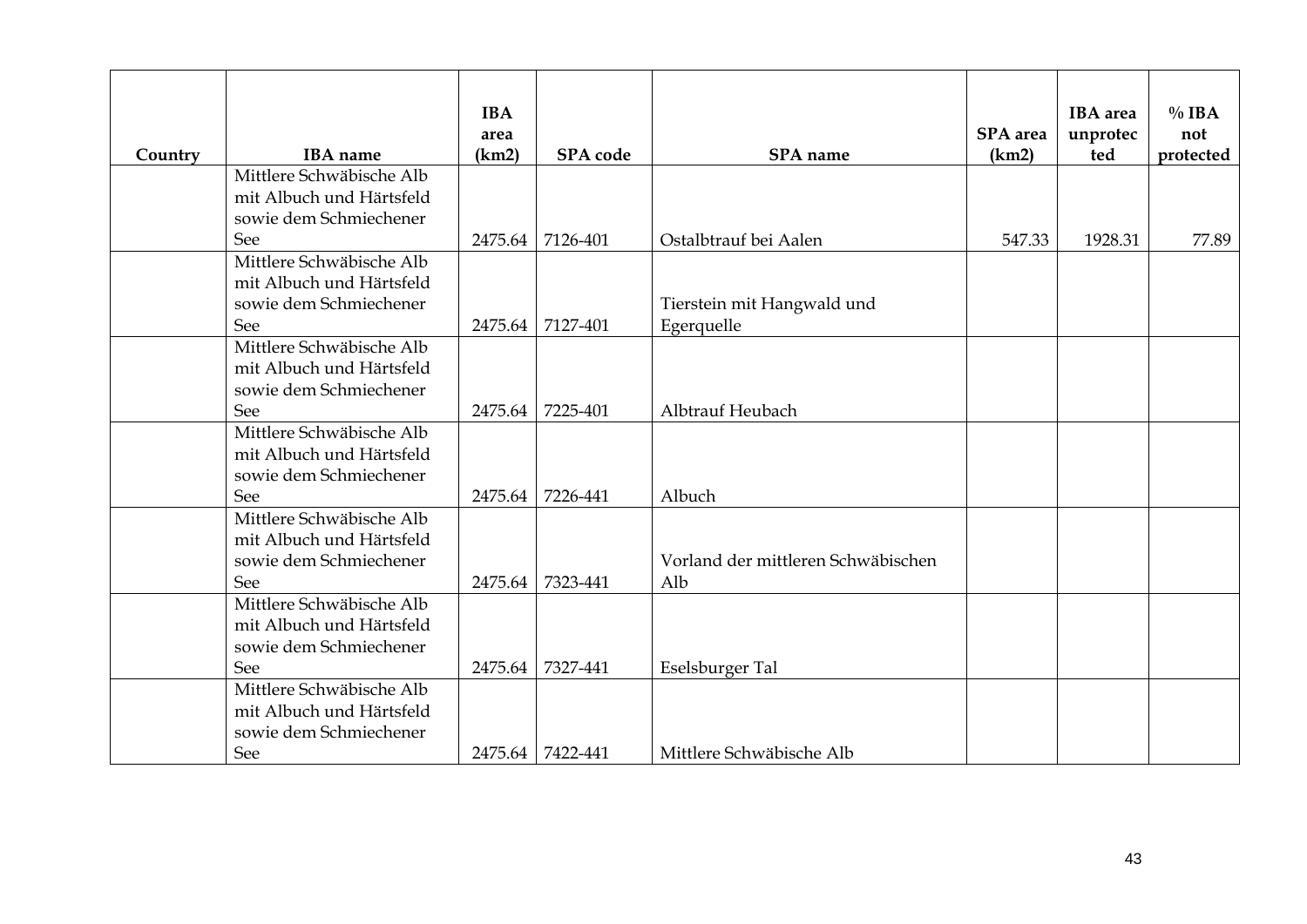| Country | <b>IBA</b> name                                      | <b>IBA</b><br>area<br>(km2) | SPA code  | SPA name                       | SPA area<br>(km2) | <b>IBA</b> area<br>unprotec<br>ted | $\%$ IBA<br>not<br>protected |
|---------|------------------------------------------------------|-----------------------------|-----------|--------------------------------|-------------------|------------------------------------|------------------------------|
|         | Mittlere Schwäbische Alb                             |                             |           |                                |                   |                                    |                              |
|         | mit Albuch und Härtsfeld<br>sowie dem Schmiechener   |                             |           |                                |                   |                                    |                              |
|         | See                                                  | 2475.64                     | 7425-401  | Salenberg                      |                   |                                    |                              |
|         | Mittlere Schwäbische Alb                             |                             |           |                                |                   |                                    |                              |
|         | mit Albuch und Härtsfeld                             |                             |           |                                |                   |                                    |                              |
|         | sowie dem Schmiechener                               |                             |           |                                |                   |                                    |                              |
|         | See                                                  | 2475.64                     | 7624-402  | Schmiechener See               |                   |                                    |                              |
|         | Mittlere Schwäbische Alb<br>mit Albuch und Härtsfeld |                             |           |                                |                   |                                    |                              |
|         | sowie dem Schmiechener                               |                             |           |                                |                   |                                    |                              |
|         | See                                                  | 2475.64                     | 7624-441  | Täler der Mittleren Flächenalb |                   |                                    |                              |
|         | Baar                                                 | 207.23                      | 8017-441  | Baar                           | 173.51            | 33.72                              | 16.27                        |
|         | Nördliches Donautal und                              |                             |           |                                |                   |                                    |                              |
|         | südliche Riesalb                                     | 226.34                      | 7229-471  | Riesalb mit Kesseltal          | 115.82            | 110.52                             | 48.83                        |
|         | Ostoja IÅ, ska                                       | 883.75                      | PLB320008 | Ostoja IÅ <sub>n</sub> ska     | 810.51            | 73.24                              | 8.29                         |
|         | Legi Odrzanskie                                      | 182.18                      | PLB020008 | Legi Odrzanskie                | 155.99            | 26.19                              | 14.37                        |
|         | Puszcza Wkrzanska                                    | 159.86                      | PLB320006 | Jezioro Å'widwie               | 0.21              | 11.61                              | 7.26                         |
|         |                                                      |                             | PLB320009 | Zalew Szczecinski              | 4.47              |                                    |                              |
|         |                                                      |                             | PLB320014 | Puszcza Wkrzanska              | 143.58            |                                    |                              |
|         | Ostoja Witnicko-                                     |                             |           |                                |                   |                                    |                              |
|         | Debnianska                                           | 470.55                      | PLB320015 | Ostoja Witnicko-Debnianska     | 447.70            | 22.85                              | 4.86                         |
|         | Ostoja Drawska                                       | 1411.38                     | PLB320016 | Lasy Puszczy nad Drawska       | 0.00              | 31.70                              | 2.25                         |
|         |                                                      |                             | PLB320019 | Ostoja Drawska                 | 1379.68           |                                    |                              |
|         | Lasy Puszczy nad Drawa                               | 1853.84                     | PLB080002 | Dolina Dolnej Noteci           | 0.18              | 54.18                              | 2.92                         |
|         |                                                      |                             | PLB320016 | Lasy Puszczy nad Drawa         | 1799.44           |                                    |                              |
|         |                                                      |                             | PLB320019 | Ostoja Drawska                 | 0.04              |                                    |                              |
|         | Dolina Srodkowej Odry                                | 279.43                      | DE3453422 | Mittlere Oderniederung         | 0.47              | 21.12                              | 7.56                         |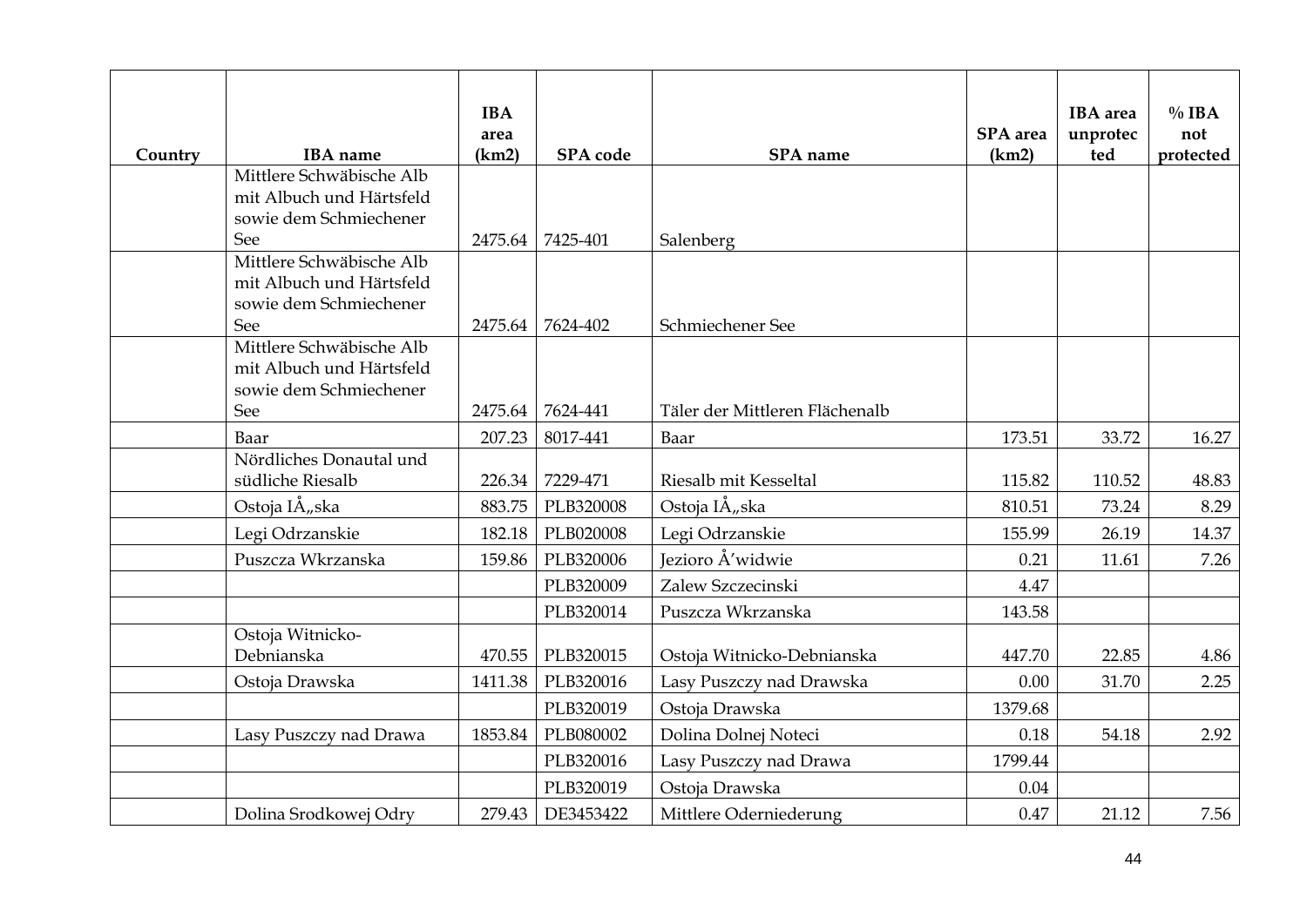| Country  | <b>IBA</b> name                         | <b>IBA</b><br>area<br>(km2) | SPA code  | SPA name                             | SPA area<br>(km2)                  | <b>IBA</b> area<br>unprotec<br>ted     | $\%$ IBA<br>not<br>protected |
|----------|-----------------------------------------|-----------------------------|-----------|--------------------------------------|------------------------------------|----------------------------------------|------------------------------|
|          |                                         |                             | PLB080004 | Dolina Srodkowej Odry                | 258.31                             |                                        |                              |
|          | Puszcza Notecka                         | 1683.57                     | PLB080002 | Dolina Dolnej Noteci                 | 0.44                               | 41.36                                  | 2.46                         |
|          |                                         |                             | PLB300003 | Nadnoteckie Legi                     | 0.21                               |                                        |                              |
|          |                                         |                             | PLB300015 | Puszcza Notecka                      | 1641.56                            |                                        |                              |
|          | Wielki Sandr Brdy                       | 3615.47                     | PLB220001 | Wielki Sandr Brdy                    | 369.13                             | 3246.34                                | 89.79                        |
| Portugal | Serras de Montesinho e<br>Nogueira      | 1080.94                     | PTCON0002 | Montesinho / Nogueira                | 1080.10                            | $\theta$                               | $\mathbf{0}$                 |
|          | Tejo Internacional                      | 257.64                      | PTZPE0042 | Tejo Internacional, Erges e Ponsul   | 257.75<br>$\theta$<br>$\theta$     |                                        |                              |
|          | Castro Verde                            | 835.79                      | PTZPE0046 | Castro Verde                         | 853.45                             | $\overline{0}$                         | $\mathbf{0}$                 |
|          | Serra de Penha Garcia e                 | 157.33                      | -----     | ----                                 | 157.33<br>-----                    |                                        |                              |
|          | Campina de Toulões                      |                             |           |                                      |                                    |                                        |                              |
|          | Sabor e Maças                           | 506.74                      | PTZPE0037 | Rios Sabor e Maças                   | 506.87<br>$\theta$                 |                                        | $\boldsymbol{0}$             |
|          | Vale do Côa                             | 206.28                      |           | Vale do Côa                          | 206.07<br>$\overline{0}$           |                                        | $\theta$                     |
|          | Douro Internacional e Vale<br>do Águeda | 507.44                      | PTZPE0038 | Douro Internacional e Vale do Águeda | 507.89<br>$\theta$<br>$\mathbf{0}$ |                                        |                              |
|          | Serra da Malcata                        | 163.61                      | PTZPE0007 | Serra da Malcata                     | 163.48                             | $\theta$                               | $\mathbf{0}$                 |
|          | Mourão, Moura, Barrancos                | 896.47                      | PTZPE0045 | Mourão/Moura/Barrancos               | 849.09                             | 47.38                                  | 5                            |
|          | Rio Guadiana                            | 765.78                      | PTZPE0047 | Vale do Guadiana                     | 765.47                             | $\theta$                               | $\boldsymbol{0}$             |
|          |                                         |                             | PTZPE0058 | Picarras                             | 28.27                              | $\begin{array}{c} - - - - \end{array}$ | $---$                        |
| Slovakia | Morava                                  | 284.24                      | AT1202V00 | March-Thaya-Auen                     | 2.23                               | 6.43                                   | 2.26                         |
|          |                                         |                             | CZ0621027 | Soutok - Tvrdonicko                  | 0.04                               |                                        |                              |
|          |                                         |                             | SKCHVU016 | Morava                               | 275.62                             |                                        |                              |
|          | Laborecka vrchovina                     | 1077.24                     | PLB180002 | <b>Beskid Niski</b>                  | 1.51                               | 10.47                                  | 0.97                         |
|          |                                         |                             | PLC180001 | Bieszczady                           | 0.09                               |                                        |                              |
|          |                                         |                             | SKCHVU002 | Bukovske vrchy                       | 0.12                               |                                        |                              |
|          |                                         |                             | SKCHVU011 | Laborecka; vrchovina                 | 1066.45                            |                                        |                              |
|          | Arribes del Duero-                      |                             |           |                                      |                                    |                                        |                              |
| Spain    | Fermoselle                              | 489.35                      | ES0000118 | Arribes del Duero                    | 345.85                             | 133.25                                 | 27.23                        |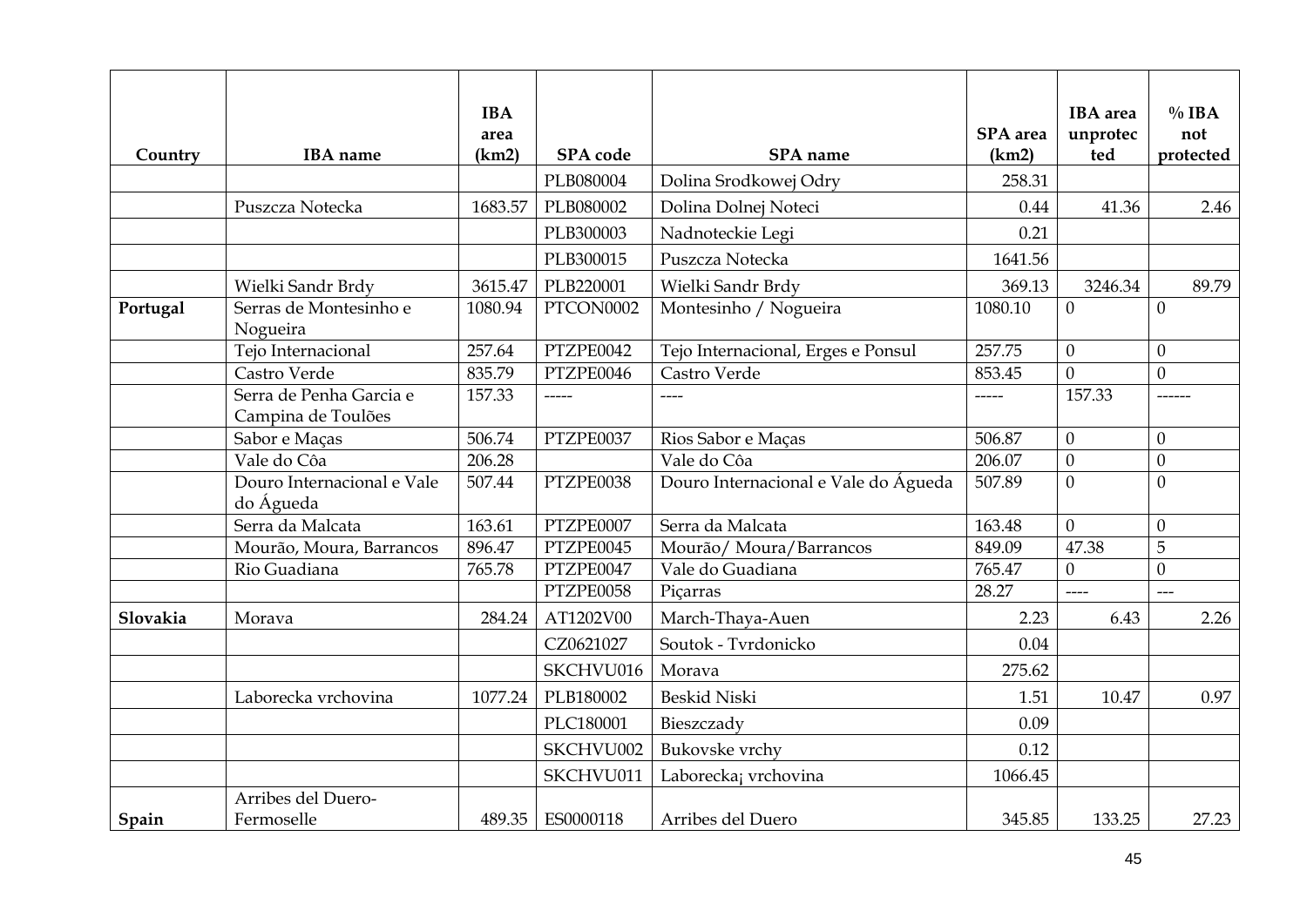| Country | <b>IBA</b> name                                   | <b>IBA</b><br>area<br>(km2) | SPA code  | SPA name                                                             | <b>SPA</b> area<br>(km2) | <b>IBA</b> area<br>unprotec<br>ted | $\%$ IBA<br>not<br>protected |
|---------|---------------------------------------------------|-----------------------------|-----------|----------------------------------------------------------------------|--------------------------|------------------------------------|------------------------------|
|         |                                                   |                             | ES0000206 | Conca del Duero                                                      | 9.81                     |                                    |                              |
|         |                                                   |                             | PTZPE0038 | Douro Internacional e Vale do Agueda                                 | 8.78                     |                                    |                              |
|         | Sierras de Gredos y<br>Candelario                 | 1741.49                     | ES0000184 | Valle del Tietar                                                     | 0.03                     | 843.39                             | 48.43                        |
|         |                                                   |                             | ES0000427 |                                                                      |                          |                                    |                              |
|         |                                                   |                             |           | Rio y Pinares del Tietar                                             | 3.61                     |                                    |                              |
|         |                                                   |                             | ES4110002 | Sierra de Gredos                                                     | 827.85                   |                                    |                              |
|         |                                                   |                             | ES4150006 | Candelario                                                           | 66.63                    |                                    |                              |
|         | Embalse de Puerto Peña-<br>Valdecaballeros        | 973.36                      | ES0000068 | Emblase de Orellana y Sierra de Pela                                 | 4.48                     | 764.55                             | 78.55                        |
|         |                                                   |                             | ES0000367 | La Serena y Sierras Periféricas                                      | 0.14                     |                                    |                              |
|         |                                                   |                             | ES4310009 | Purto Peña - los Golondrinos                                         | 204.18                   |                                    |                              |
|         |                                                   |                             | ES4320039 | Sierr de las Villuercas y Valle del<br>Guadarranque                  | 0.00                     |                                    |                              |
|         | Llanos entre Cáceres y<br>Trujillo-Aldea del Cano | 1062.29                     | ES0000071 | Llanos de Cáceres y Sierra de Fuentes                                | 695.66                   | 612.63                             | 57.67                        |
|         |                                                   |                             | ES0000356 | Riberos del Almonte                                                  | 18.59                    |                                    |                              |
|         |                                                   |                             | ES0000416 | Emblase de Aldea del Cano                                            | 0.03                     |                                    |                              |
|         |                                                   |                             | ES0000422 | Colonias de Cernicalo Primilla de la<br>Ciudad Monumental de Caceres | 0.16                     |                                    |                              |
|         |                                                   |                             | ES0000425 | Magasca                                                              | 41.56                    |                                    |                              |
|         | Roncesvalles-Irati-Sierra de<br>Abodi             | 421.57                      | ES0000126 | Roncesvalles-Selva de Irati                                          | 162.89                   | 256.42                             | 60.82                        |
|         |                                                   |                             | FR7212005 | Haute Soule: Foret d'Iraty,<br>Orgambidexka et Pic des Escaliers.    | 0.90                     |                                    |                              |
|         |                                                   |                             | FR7212012 | Vallee de la Nive des Aldudes, Col de<br>Lindux                      | 1.92                     |                                    |                              |
|         |                                                   |                             | FR7212015 | Haute Cize : Pic d'Herrozate et foret<br>d'Orion                     | 1.32                     |                                    |                              |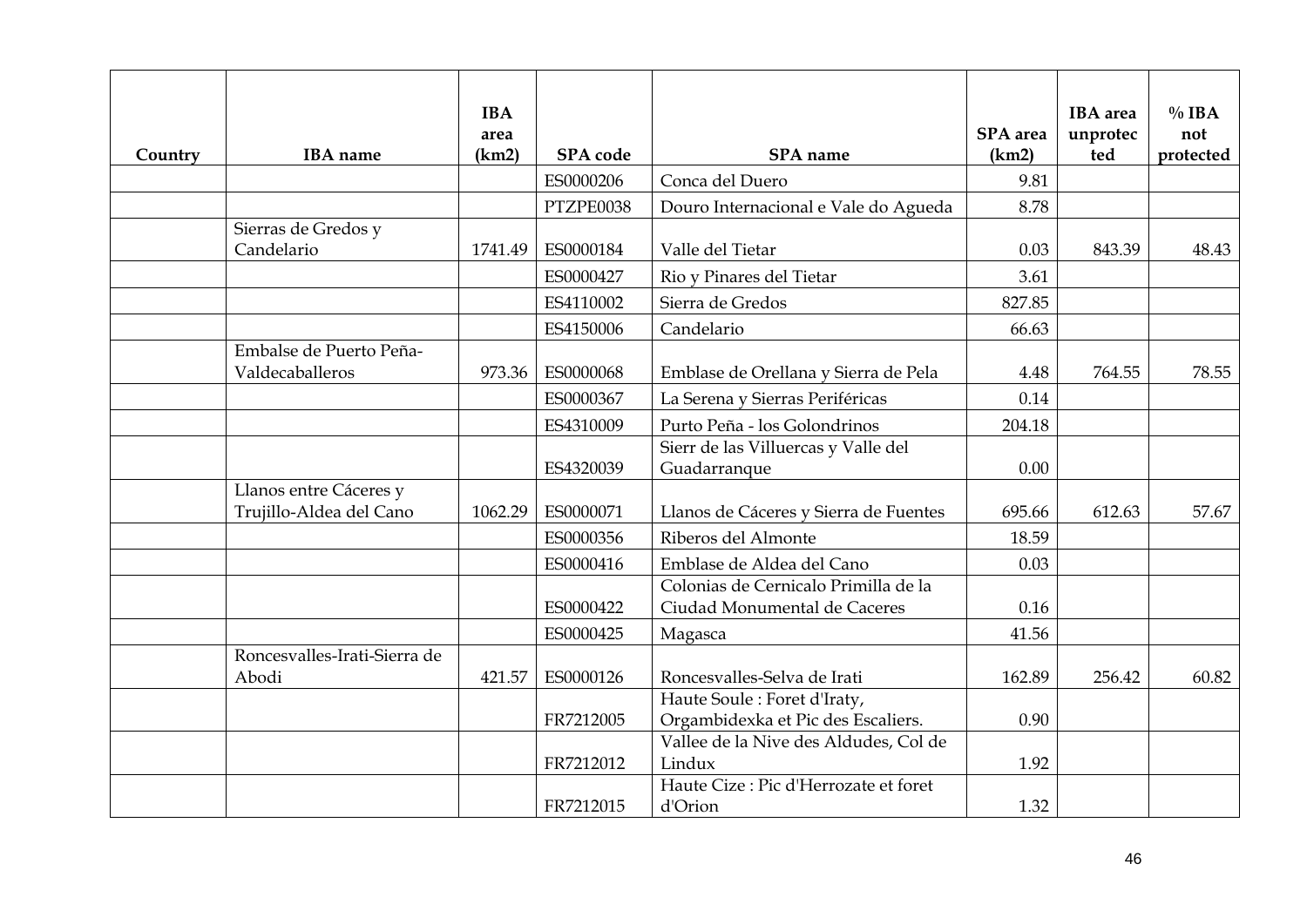| Country | <b>IBA</b> name                                  | <b>IBA</b><br>area<br>(km2) | <b>SPA</b> code | SPA name                                              | <b>SPA</b> area<br>(km2) | <b>IBA</b> area<br>unprotec<br>ted | $\%$ IBA<br>not<br>protected |
|---------|--------------------------------------------------|-----------------------------|-----------------|-------------------------------------------------------|--------------------------|------------------------------------|------------------------------|
|         | San Juan de la Peña-Peña                         |                             |                 |                                                       |                          |                                    |                              |
|         | Oroel                                            | 251.71                      | ES0000284       | Sotos y Carrizales del Aranjuez                       | 5.20                     | 185.20                             | 73.58                        |
|         |                                                  |                             | ES0000285       | San Juan de la Peña y Peña Oroel                      | 61.31                    |                                    |                              |
|         | Santo Domingo-Riglos-<br>Gratal                  | 479.92                      | ES0000015       | Sierra y Cañones de Guara                             | 1.67                     | 189.35                             | 39.45                        |
|         |                                                  |                             | ES0000287       | Sierras de Santo Domingo y Caballera<br>v río Onsella | 288.90                   |                                    |                              |
|         | Sierra de Guara                                  | 1000.36                     | ES0000015       | Sierra y Cañones de Guara                             | 795.86                   | 202.70                             | 20.26                        |
|         |                                                  |                             | ES0000286       | Sierra de Canciás - Silves                            | 1.81                     |                                    |                              |
|         | Sierra de Tramuntana<br>(Norte)                  | 556.35                      | ES0000073       | Costa Brava de Mallorca                               | 82.50                    | 294.08                             | 52.86                        |
|         |                                                  |                             | ES0000223       | Sa Foradada                                           | 1.06                     |                                    |                              |
|         |                                                  |                             | ES0000224       | Muleta                                                | 1.58                     |                                    |                              |
|         |                                                  |                             | ES0000225       | Sa Costera                                            | 7.82                     |                                    |                              |
|         |                                                  |                             | ES0000379       | Puig de Ses Fites                                     | 0.91                     |                                    |                              |
|         |                                                  |                             | ES0000380       | Puig de s'Extremera                                   | 0.03                     |                                    |                              |
|         |                                                  |                             | ES0000381       | Puig Gros                                             | 10.07                    |                                    |                              |
|         |                                                  |                             | ES0000382       | Alara                                                 | 1.18                     |                                    |                              |
|         |                                                  |                             | ES0000383       | Puig des Castell                                      | 1.75                     |                                    |                              |
|         |                                                  |                             | ES0000440       | Des Teix al Puig de ses Fites                         | 9.87                     |                                    |                              |
|         |                                                  |                             | ES0000441       | D'Alfabia a Biniarroi                                 | 55.50                    |                                    |                              |
|         |                                                  |                             | ES5310009       | Es Teix                                               | 9.56                     |                                    |                              |
|         |                                                  |                             | ES5310010       | Comuna de Bunyola                                     | 7.88                     |                                    |                              |
|         |                                                  |                             | ES5310027       | Cimals de la Serra                                    | 72.58                    |                                    |                              |
|         | Costa Norte y Este de<br>Menorca e Isla del Aire | 107.32                      | ES0000229       | Costa Nord de Ciutadella                              | 4.85                     | 23.77                              | 22.15                        |
|         |                                                  |                             | ES0000230       | La Vall                                               | 9.65                     |                                    |                              |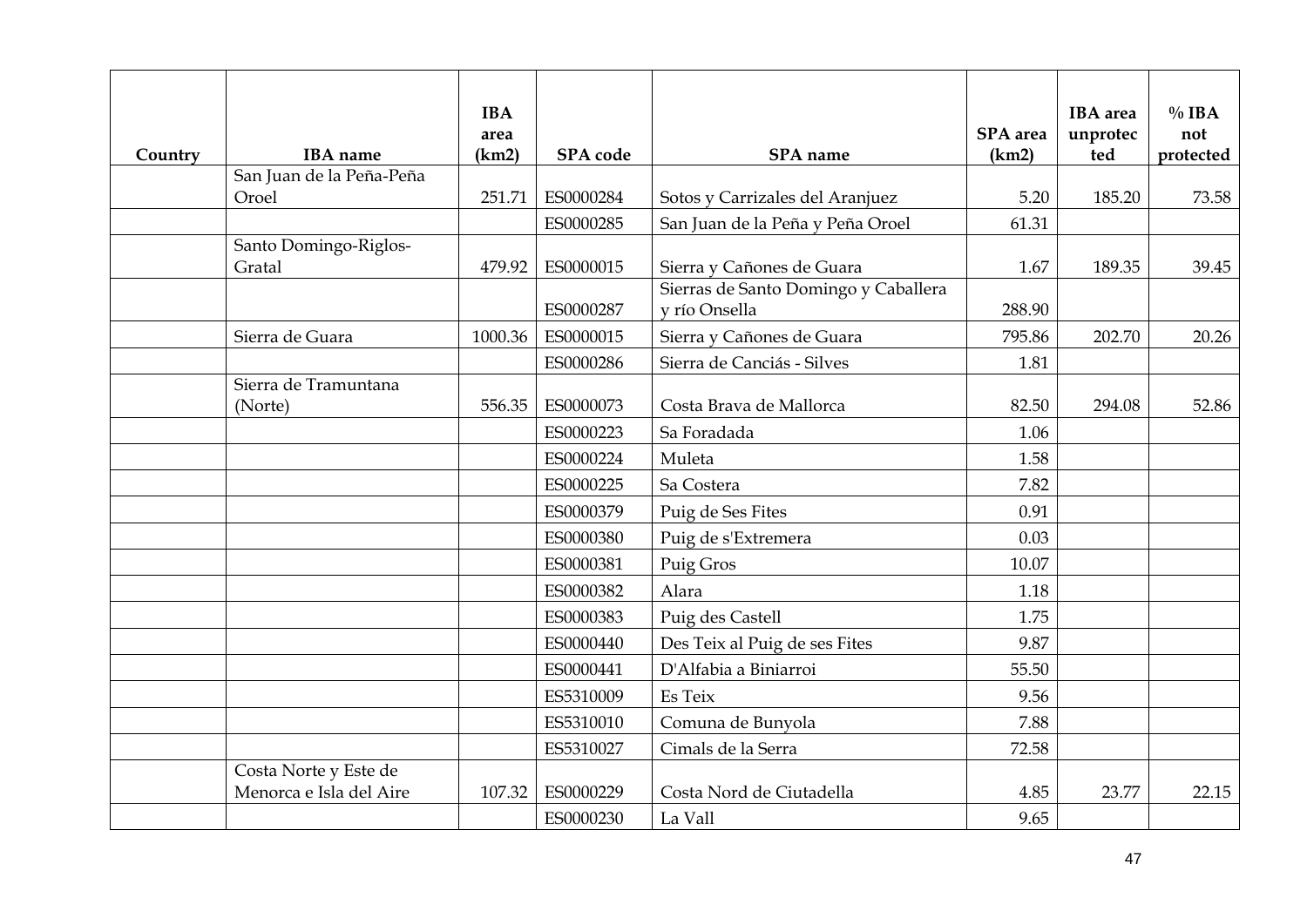| Country | <b>IBA</b> name                             | <b>IBA</b><br>area<br>(km2) | <b>SPA</b> code | <b>SPA</b> name                  | <b>SPA</b> area<br>(km2) | <b>IBA</b> area<br>unprotec<br>ted | $\%$ IBA<br>not<br>protected |
|---------|---------------------------------------------|-----------------------------|-----------------|----------------------------------|--------------------------|------------------------------------|------------------------------|
|         |                                             |                             | ES0000231       | Dels Alocs a Fornells            | 13.58                    |                                    |                              |
|         |                                             |                             | ES0000232       | La Mola i s'Albufera de Fornells | 14.97                    |                                    |                              |
|         |                                             |                             | ES0000233       | D'Addaia a s'Albufera            | 15.64                    |                                    |                              |
|         |                                             |                             | ES0000234       | S'Albufera des Grau              | 11.85                    |                                    |                              |
|         |                                             |                             | ES0000235       | De s'Albufera a la Mola          | 12.70                    |                                    |                              |
|         |                                             |                             | ES0000236       | Illa de l'Aire                   | 0.29                     |                                    |                              |
|         |                                             |                             | ES0000385       | Barbatx                          | 0.01                     |                                    |                              |
|         | Tierra de Campos                            | 2680.20                     | ES0000194       | Oteros - Campos                  | 316.75                   | 2840.40                            | 105.98                       |
|         |                                             |                             | ES0000207       | Penillanuras - Campos Sur        | 129.59                   |                                    |                              |
|         |                                             |                             | ES0000215       | Oteros - Cea                     | 44.46                    |                                    |                              |
|         |                                             |                             | ES0000216       | La Nava-Campos Sur               | 111.16                   |                                    |                              |
|         |                                             |                             | ES0000217       | Penillanuras - Campos Norte      | 113.77                   |                                    |                              |
|         |                                             |                             | ES4140036       | La Nava - Campos Norte           | 544.27                   |                                    |                              |
|         | Tierra de Campiñas                          | 1889.81                     | ES0000204       | Tierra de Campiñas               | 1291.88                  | 932.23                             | 49.33                        |
|         |                                             |                             | ES0000208       | Llanuras del Guareña             | 0.16                     |                                    |                              |
|         |                                             |                             | ES0000359       | Campos de Alba                   | 67.12                    |                                    |                              |
|         |                                             |                             | ES0000362       | La Nava - Rueda                  | 64.54                    |                                    |                              |
|         | Barrancos y pinares<br>centrales de Menorca | 355.78                      | ES0000230       | La Vall                          | 22.60                    | 219.59                             | 61.72                        |
|         |                                             |                             | ES0000231       | Dels Alocs a Fornells            | 13.05                    |                                    |                              |
|         |                                             |                             | ES0000232       | La Mola i s'Albufera de Fornells | 0.04                     |                                    |                              |
|         |                                             |                             | ES0000233       | D'Addaia a s'Albufera            | 2.43                     |                                    |                              |
|         |                                             |                             | ES0000234       | S'Albufera des Grau              | 6.16                     |                                    |                              |
|         |                                             |                             | ES0000235       | De s'Albufera a la Mola          | 7.06                     |                                    |                              |
|         |                                             |                             | ES0000237       | Des Canutells a Llucalari        | 16.58                    |                                    |                              |
|         |                                             |                             | ES0000238       | Son Bou i barranc de sa Vall     | 11.74                    |                                    |                              |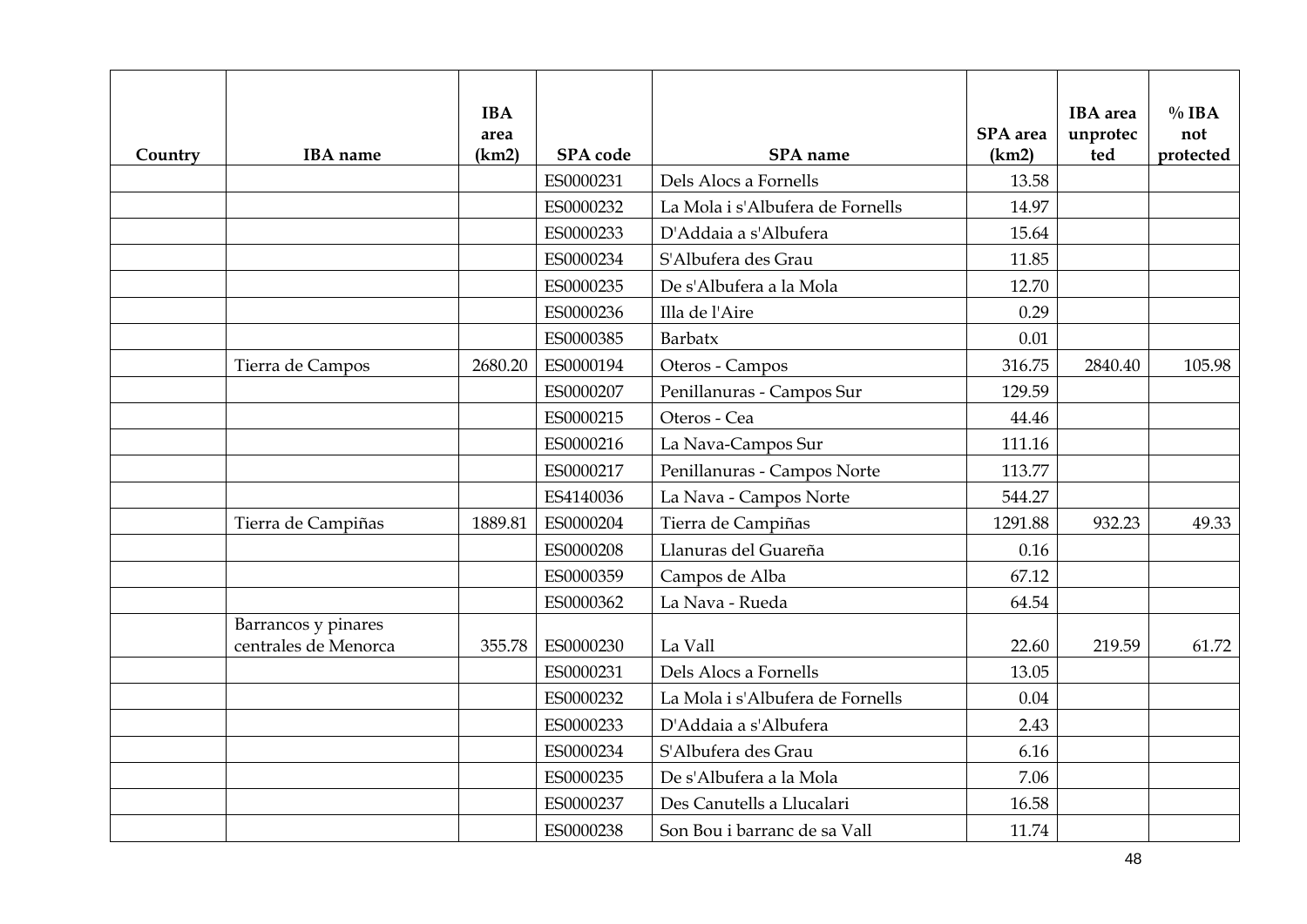| Country           | <b>IBA</b> name                          | <b>IBA</b><br>area<br>(km2) | <b>SPA</b> code | SPA name                       | <b>SPA</b> area<br>(km2) | <b>IBA</b> area<br>unprotec<br>ted | $\%$ IBA<br>not<br>protected |
|-------------------|------------------------------------------|-----------------------------|-----------------|--------------------------------|--------------------------|------------------------------------|------------------------------|
|                   |                                          |                             | ES0000239       | De Binigaus a cala Mitjana     | 18.38                    |                                    |                              |
|                   |                                          |                             | ES0000240       | Costa Sud de Ciutadella        | 3.41                     |                                    |                              |
|                   |                                          |                             | ES0000384       | Barranc de Santa Anna          | 0.43                     |                                    |                              |
|                   |                                          |                             | ES0000385       | Barbatx                        | 13.57                    |                                    |                              |
|                   |                                          |                             | ES0000386       | Capell de Ferro                | 16.38                    |                                    |                              |
|                   |                                          |                             | ES0000443       | Sud de Ciutadella              | 4.35                     |                                    |                              |
|                   | Río Cega-Tierra de Pinares-<br>Cantalejo | 204.24                      | ES0000010       | Sierra de Guadarrama           | 3.12                     | 92.80                              | 45.44                        |
|                   |                                          |                             | ES4160048       | Lagunas de Cantalejo           | 108.32                   |                                    |                              |
|                   | Umbría de Guadarrama                     | 652.63                      | ES0000010       | Sierra de Guadarrama           | 461.04                   | 35.42                              | 5.43                         |
|                   |                                          |                             | ES0000057       | Alto Lozoya                    | 0.25                     |                                    |                              |
|                   |                                          |                             | ES0000188       | Valles del Voltoya y el Zorita | 155.92                   |                                    |                              |
| Sweden            | Falsterbo-Foteviken                      | 180.61                      | SE0430002       | Falsterbo-Foteviken            | 163.90                   | 16.71                              | 9.25                         |
| United<br>Kingdom | Elenydd - Mallaen                        | 301.40                      | UK9014111       | Elenydd - Mallaen              | 299.75                   | 1.65                               | 0.55                         |

**NB. Due to large number of IBAs and SPAs and the overlap between breeding and non-breeding season it was not possible to present the red kite population numbers in each site. Instead, the information for the breeding season is summerized in Table 3.3**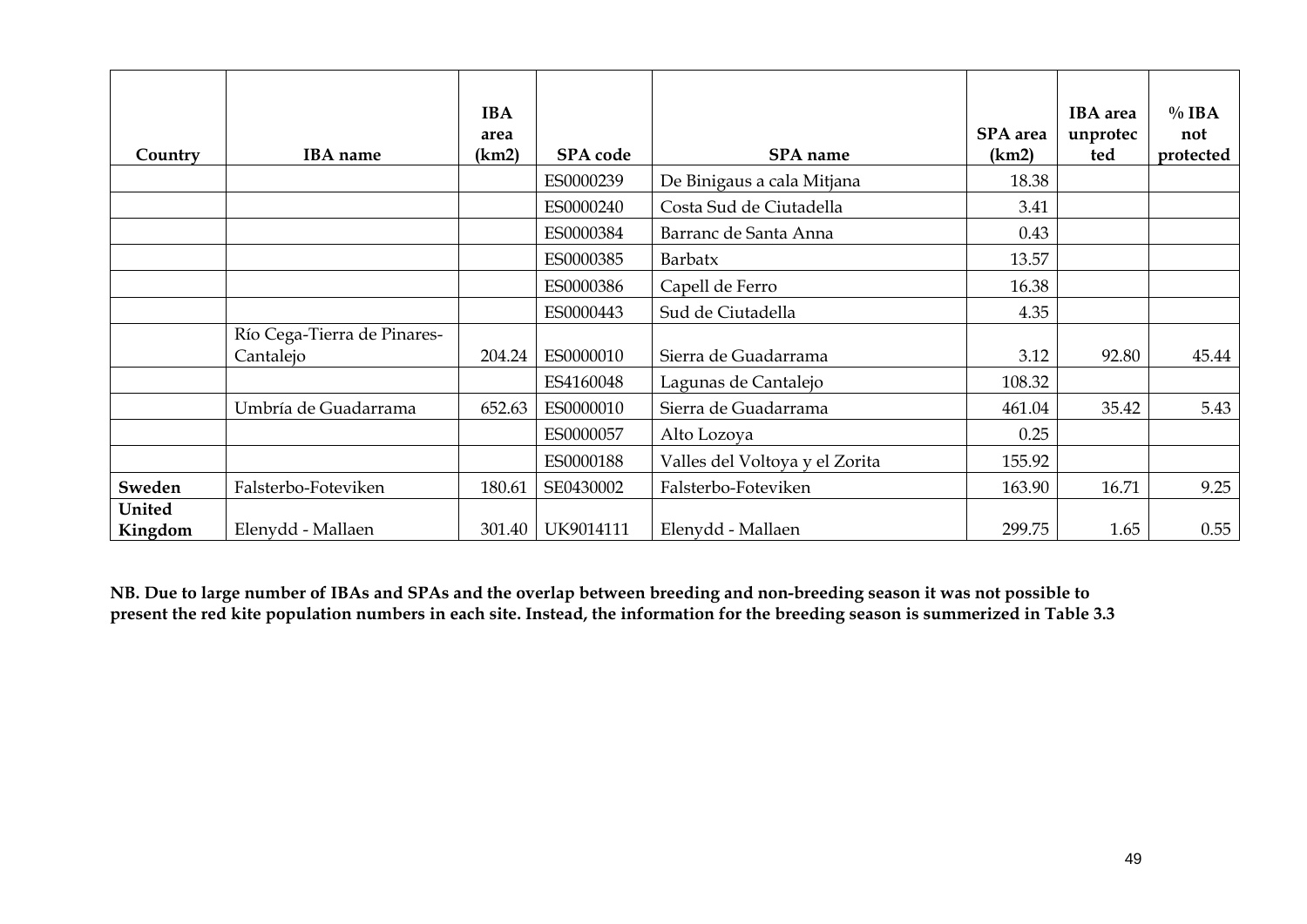#### **ANNEX 3**

# **National legal status.**

The red kite is legally protected in all countries covered by this plan.

# **Table 3.1 National policies and legislation**

<span id="page-49-0"></span>

| Country    | <b>Listing in National Red</b> | National Nature Conservation and related           | List sectoral      |
|------------|--------------------------------|----------------------------------------------------|--------------------|
|            | Data Book or equivalent        | legislation                                        | programmes         |
| Austria    | Critically endangered          |                                                    |                    |
| Belgium    | Rare (Flanders)                |                                                    |                    |
|            | Vulnerable (Walloon)           |                                                    |                    |
| Czech      | Critically endangered          | Nature and Landscape Protection Act no. 114        |                    |
| Republic   |                                | (1992)                                             |                    |
| Denmark    | Vulnerable                     |                                                    |                    |
| France     | Vulnerable                     | Articles L-411.1 and L-411.2 of the Environmental  |                    |
|            |                                | Code (Code de l'environnement) and Order (Arrêté)  |                    |
|            |                                | of 17 April 1981 providing the list of protected   |                    |
|            |                                | birds                                              |                    |
| Germany    | Not listed                     |                                                    |                    |
| Hungary    | Endangered                     | Act No 53 of 1996 on the Conservation of Nature,   |                    |
|            |                                | Decree No. 13 of 2001 of the Ministry of           |                    |
|            |                                | <b>Environment and Water</b>                       |                    |
| Italy      | Unknown                        | Law 6.12.1991, no. 394; Law 11.2.1992, no. 157 (as | Regional Rural     |
|            |                                | integrated by Law 3.10.2002, no. 221); DPR         | Development Plans. |
|            |                                | 8.9.1997, no. 357 (as modified and integrated by   | Management plans   |
|            |                                | DPR 12 March 2003, no. 120) - it assimilated the   | of national and    |
|            |                                | 92/43/EEC Directive, concerning habitat            | regional protected |
|            |                                | protection; Decree 17 October 2007                 | areas              |
| Luxembourg | Near threatened                | Nature Protection Law, implementing Birds          |                    |
|            |                                | Directive (Law concerning the Protection of        |                    |
|            |                                | Nature and Natural Resources of 2004, modified     |                    |
|            |                                | 2007)                                              |                    |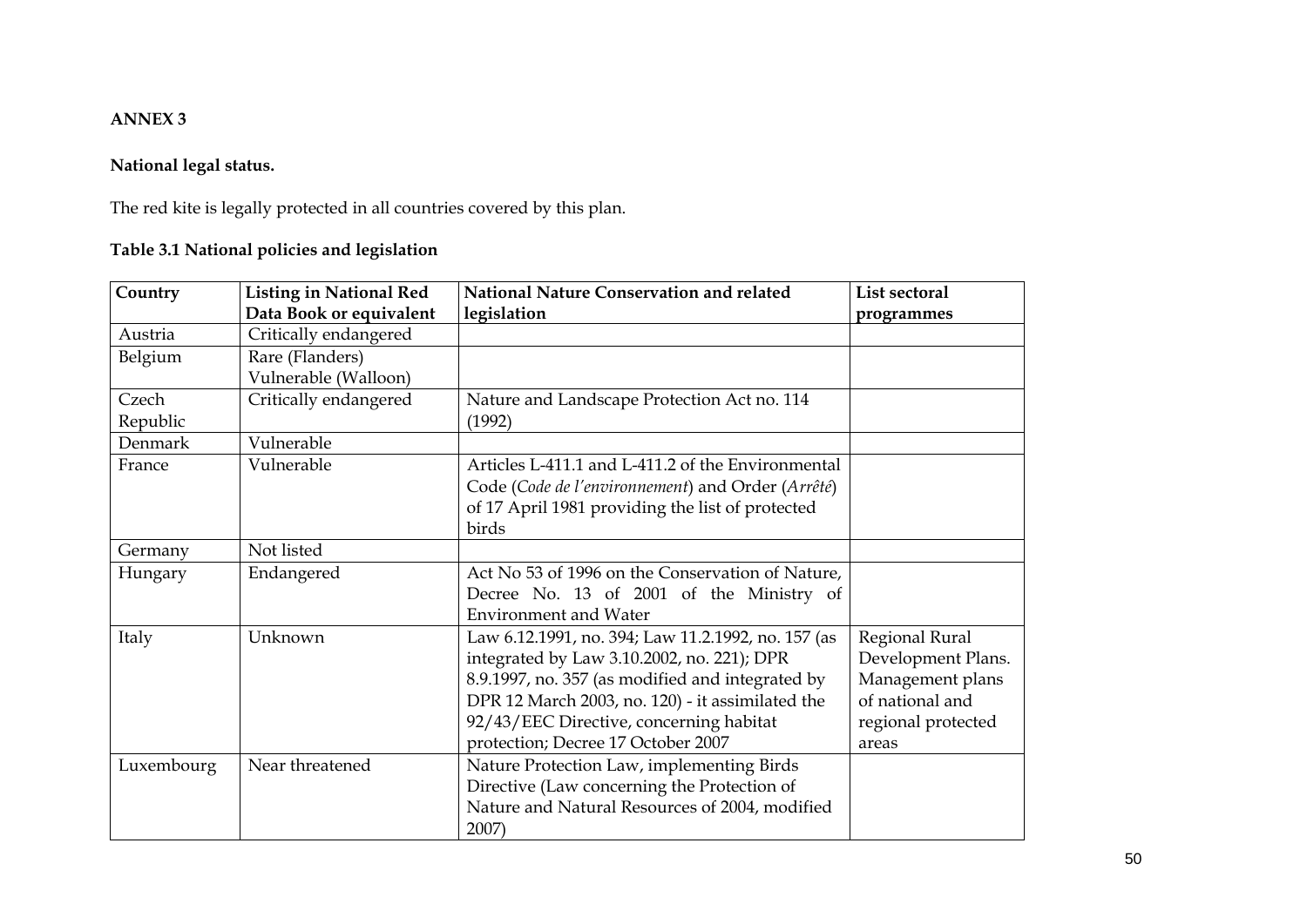| Poland      | Near threatened             | The Act of 16 April 2004 on the Nature              |  |
|-------------|-----------------------------|-----------------------------------------------------|--|
|             |                             | Conservation (Official Journal of the Laws of       |  |
|             |                             | 2004 No 92, Item 880 with following                 |  |
|             |                             | amendments), The Regulation of the Minister of      |  |
|             |                             | the Environment of 25 September 2004 on             |  |
|             |                             | protection of wild animals (Official Journal of the |  |
|             |                             | Laws of 2004 No 220, Item 2237), The Regulation     |  |
|             |                             | of the Minister of the Environment of 21 July       |  |
|             |                             | 2004 on Special Protection Area of Birds Natura     |  |
|             |                             | 2000 (Official Journal of the Laws of 2004 No 229,  |  |
|             |                             | Item 2313 with following amendments)                |  |
| Portugal    | Critically endangered       | Decrew nº 140/99, modified by Decrew nº             |  |
|             | (resident/breeding),        | 49/2005                                             |  |
|             | Vulnerable (wintering)      |                                                     |  |
| Slovakia    | Unknown                     |                                                     |  |
| Spain       | Endangered (Balearics)      |                                                     |  |
|             | Vulnerable (continental     |                                                     |  |
|             | Spain)                      |                                                     |  |
| Sweden      | Vulnerable                  | Hunting Ordinance (1987:905), Species Protection    |  |
|             |                             | Ordinance (1998:179).                               |  |
| Switzerland | Least Concern               | Federal law of hunting and the protection of wild   |  |
|             |                             | Mammals and Birds                                   |  |
| United      | Amber list (Birds of        | Special protection under the Wildlife<br>and        |  |
| Kingdom     | <b>Conservation Concern</b> | Countryside Act 1981                                |  |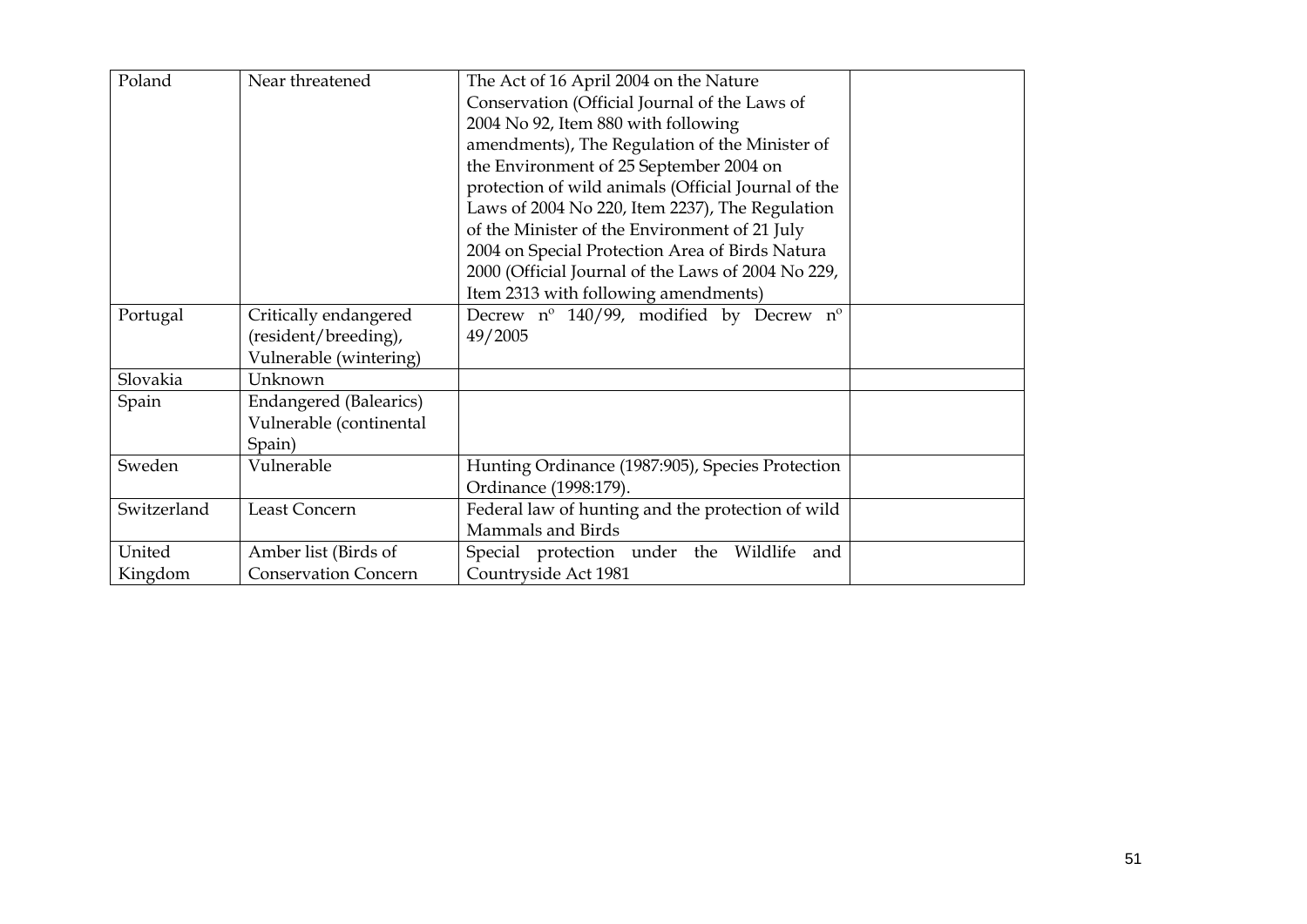**Table 3.2 Ongoing monitoring schemes for the species** 

<span id="page-51-0"></span>

|                | Is there a national survey/ | Is there a monitoring programme   |
|----------------|-----------------------------|-----------------------------------|
| Country        | monitoring programme?       | in protected areas?               |
| Austria        | Partial                     | Yes                               |
| Belgium        | Unknown                     | Unknown                           |
| Czech Republic | $\rm No$                    | Partial                           |
| Denmark        | Yes                         | Yes                               |
| France         | Yes                         | Yes                               |
| Germany        | Yes                         | Yes                               |
| Hungary        | Partial                     | Yes                               |
| Italy          | N <sub>o</sub>              | Partial                           |
| Luxembourg     | Yes                         | Yes                               |
| Poland         | Yes                         | In preparation                    |
| Portugal       | Partial (winter)            | No                                |
| Slovakia       | N <sub>0</sub>              | N <sub>o</sub>                    |
| Spain          | Partial (winter)            | Partial                           |
| Sweden         | $\rm No$                    | No (but ongoing bird atlas survey |
|                |                             | in key county covers the species) |
| Switzerland    | Yes                         | N <sub>o</sub>                    |
| United Kingdom | Yes                         | N <sub>o</sub>                    |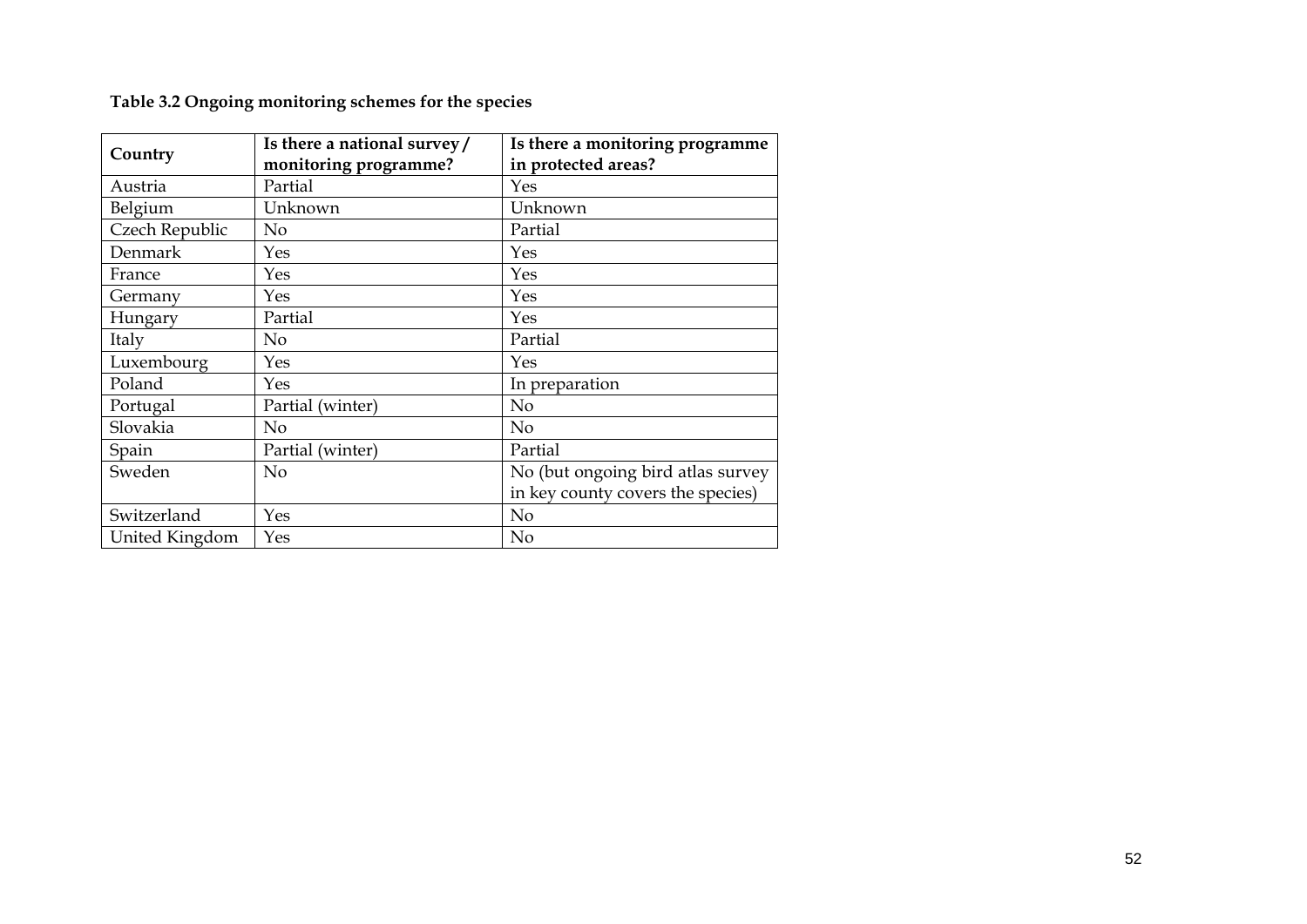**Table 3.3 Overview of the coverage of the species in networks of sites with legal protection status (information for breeding season only)** 

<span id="page-52-0"></span>

|                | No. IBAs with breeding |           | $\%$ population $\%$ population | $\%$ pop. in other national |
|----------------|------------------------|-----------|---------------------------------|-----------------------------|
| Country        | red kites              | in IBAs   | in SPAs                         | protected areas             |
| Austria        | 3                      | $50 - 65$ | $50 - 65$                       | $0 - 10$                    |
| Belgium        | 7(54%)                 | 50        | 10                              | 13                          |
| Czech Republic | $9-12$                 | 35-45     | 35-45                           | $0 - 10$                    |
| Denmark        | $0 - 10%$              | $0 - 10$  | $0 - 10$                        | $0 - 10$                    |
| France         | 70                     | $10 - 20$ | 11-21                           | $0 - 10$                    |
| Germany        | 160                    | 20-40     | 20-33                           |                             |
| Hungary        | $\boldsymbol{0}$       | 10-50     | 10-50                           | 10-50                       |
| Italy          | $\mathcal{P}$          | 50        | 50                              | 50                          |
| Luxembourg     | 50-90                  | 10-50     | 10-50                           | 10-50                       |
| Poland         | Unknown                | Unknown   | 40                              | Unknown                     |
| Portugal       | 6                      | 46        | 45                              | 20                          |
| Slovakia       | $\overline{2}$         | 60-70     | 60-70                           | $0 - 10$                    |
| Spain          | Unknown                | Unknown   | Unknown                         | Unknown                     |
| Sweden         | $3-4$                  |           | 24-35                           | $0 - 10$                    |
| Switzerland    | 50-90%                 | 10-50     | n/a                             | $0 - 10$                    |
| United         |                        |           |                                 |                             |
| Kingdom        | $\mathbf{1}$           | $0 - 10$  | $0 - 10$                        | $0 - 10$                    |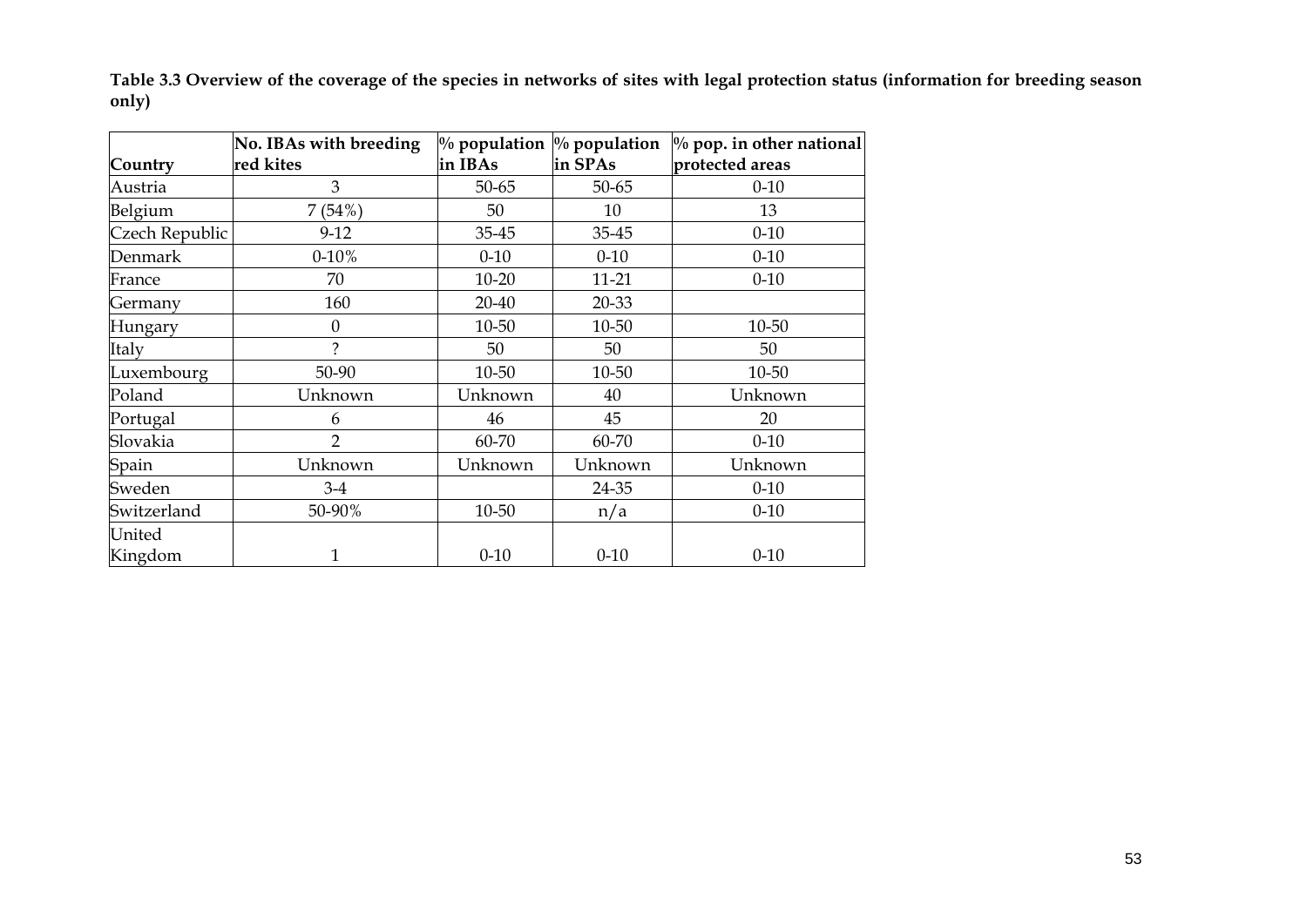#### **Table 3.4 General conservation measures**

| Country        | <b>National Action</b><br>Plan | <b>National</b><br><b>Working Group</b> | <b>National</b><br>Monitoring<br>Programme | Monitoring<br>programme in<br>protected areas | <b>Routines for Informing</b><br>Responsible<br><b>Authorities of Nesting</b><br>Areas/Sites |
|----------------|--------------------------------|-----------------------------------------|--------------------------------------------|-----------------------------------------------|----------------------------------------------------------------------------------------------|
| Austria        | No                             | No                                      | Partial                                    | Yes                                           | N <sub>o</sub>                                                                               |
| Belgium        | No                             | <b>Yes</b>                              | Planned                                    | <b>Yes</b>                                    | <b>Yes</b>                                                                                   |
| Czech Republic | No                             | Yes                                     | N <sub>o</sub>                             | Partial                                       | Partial                                                                                      |
| Denmark        | <b>Yes</b>                     | <b>Yes</b>                              | <b>Yes</b>                                 | <b>Yes</b>                                    | Partial                                                                                      |
| France         | <b>Yes</b>                     | <b>Yes</b>                              | <b>Yes</b>                                 | <b>Yes</b>                                    | Partial                                                                                      |
| Germany        | No                             | No                                      | <b>Yes</b>                                 | <b>Yes</b>                                    | No                                                                                           |
| Hungary        | No                             | No                                      | <b>Yes</b>                                 | <b>Yes</b>                                    | <b>Yes</b>                                                                                   |
| Italy          | In preparation                 | Yes                                     | N <sub>o</sub>                             | Partial                                       |                                                                                              |
| Luxembourg     | No                             | N <sub>o</sub>                          | <b>Yes</b>                                 | Yes                                           | No                                                                                           |
| Poland         | No                             | No                                      | <b>Yes</b>                                 | In preparation                                | <b>Yes</b>                                                                                   |
| Portugal       | Draft                          | No                                      | No                                         | N <sub>o</sub>                                | N <sub>o</sub>                                                                               |
| Slovakia       | N <sub>o</sub>                 | <b>Yes</b>                              | N <sub>o</sub>                             | N <sub>o</sub>                                | <b>Yes</b>                                                                                   |
| Spain          | No                             | No                                      | N <sub>o</sub>                             | Partial                                       | N <sub>o</sub>                                                                               |
| Sweden         | No                             | N <sub>o</sub>                          | Partial                                    | N <sub>o</sub>                                | <b>Yes</b>                                                                                   |
| Switzerland    | No                             | No                                      | <b>Yes</b>                                 | N <sub>o</sub>                                | <b>Yes</b>                                                                                   |
| United         |                                |                                         |                                            |                                               |                                                                                              |
| Kingdom        | Yes                            | <b>Yes</b>                              | <b>Yes</b>                                 | No                                            | <b>Yes</b>                                                                                   |

#### **Effectiveness**

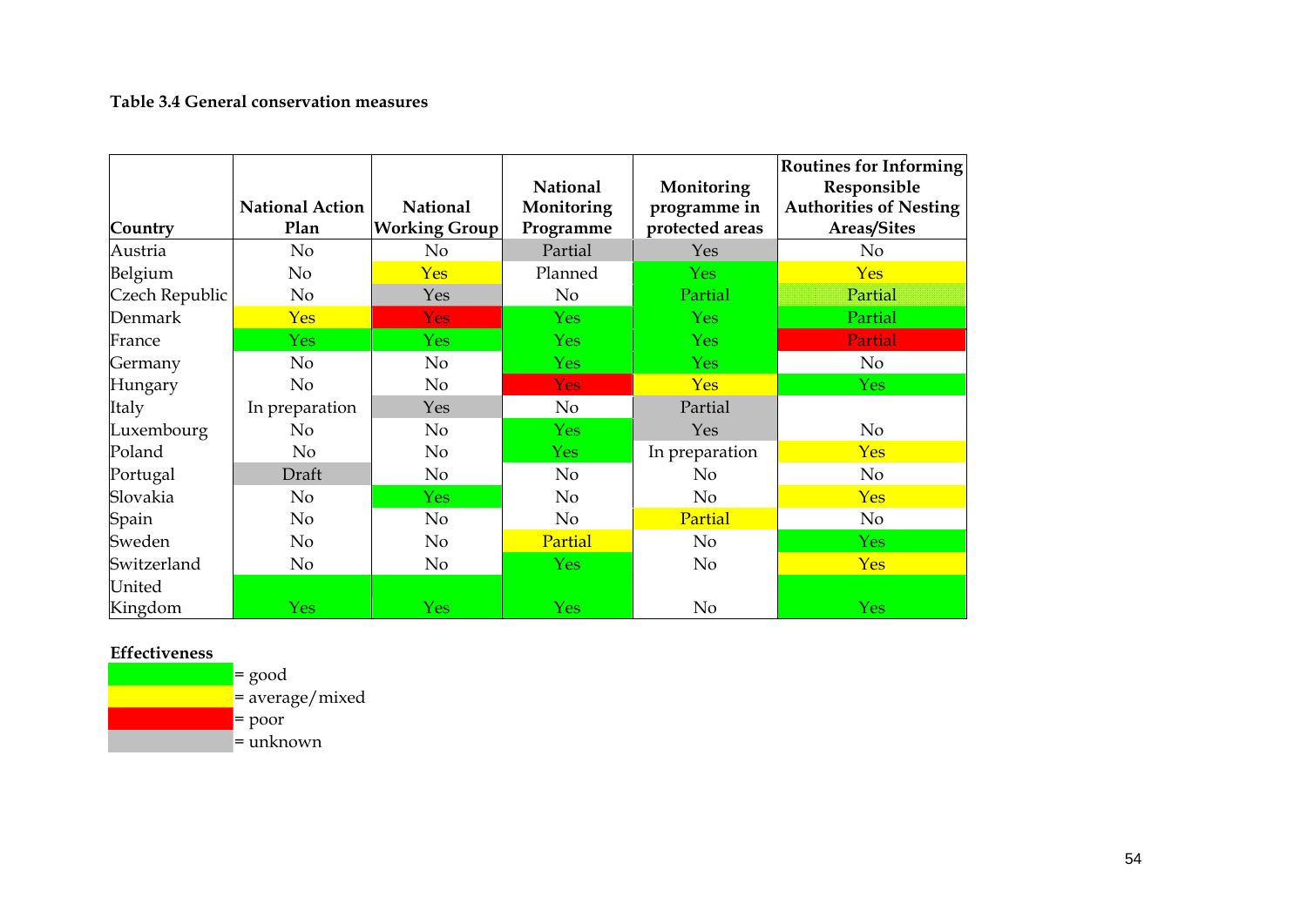#### **Table 3.5 Conservation Protection**

| Country  | Listing in<br><b>National Red</b><br>Data Book | <b>Legal Protection from</b><br>Killing                                                                                                          | <b>Year Current</b><br><b>Protection Status</b><br>Granted | Penalties for Illegal Killing<br>or Nest Destruction                                                                                                                                                                                           |
|----------|------------------------------------------------|--------------------------------------------------------------------------------------------------------------------------------------------------|------------------------------------------------------------|------------------------------------------------------------------------------------------------------------------------------------------------------------------------------------------------------------------------------------------------|
|          | Critically                                     |                                                                                                                                                  |                                                            |                                                                                                                                                                                                                                                |
| Austria  | endangered                                     | Yes                                                                                                                                              | Unknown                                                    | Unknown                                                                                                                                                                                                                                        |
| Belgium  | Rare (Flanders)<br>Vulnerable<br>(Walloon)     | Yes                                                                                                                                              | 1973                                                       | Unknown                                                                                                                                                                                                                                        |
| Czech    | Critically                                     |                                                                                                                                                  |                                                            | Illegal killing:<br>Up to 2,000,000 CZK (c. €<br>74,074) - body corporate<br>Up to 100,000 CZK (c. € 3,703)<br>- individual<br>Nest destruction:<br>Up to 1,000,000 CZK (c. $\in$<br>37 037) - body corporate<br>Up to 10,000 CZK (c. € 370) - |
| Republic | endangered                                     | Yes                                                                                                                                              | 1992                                                       | person                                                                                                                                                                                                                                         |
| Denmark  | Vulnerable                                     | Yes under National Nature<br>Conservation Act and<br>Wildlife Management and<br>Hunting Act                                                      | 1920s                                                      | Unknown fine or 2 years in<br>prison                                                                                                                                                                                                           |
| France   | Vulnerable                                     | Yes under articles L-411.1<br>and L-411.2 of the<br>Environmental Code and<br>Order of 17 April 1981<br>providing the list of<br>protected birds | 1981                                                       | €9,000 and 6 months in prison                                                                                                                                                                                                                  |
| Germany  | Not listed                                     | Yes                                                                                                                                              | Unknown                                                    | Unknown                                                                                                                                                                                                                                        |
| Hungary  | Endangered                                     | Yes under Decree No. 13 of<br>2001 of the Ministry of the<br><b>Environment</b> and Water                                                        | 2001                                                       | €2,000                                                                                                                                                                                                                                         |
| Italy    | ?                                              | Yes                                                                                                                                              | Unknown                                                    | Unknown                                                                                                                                                                                                                                        |